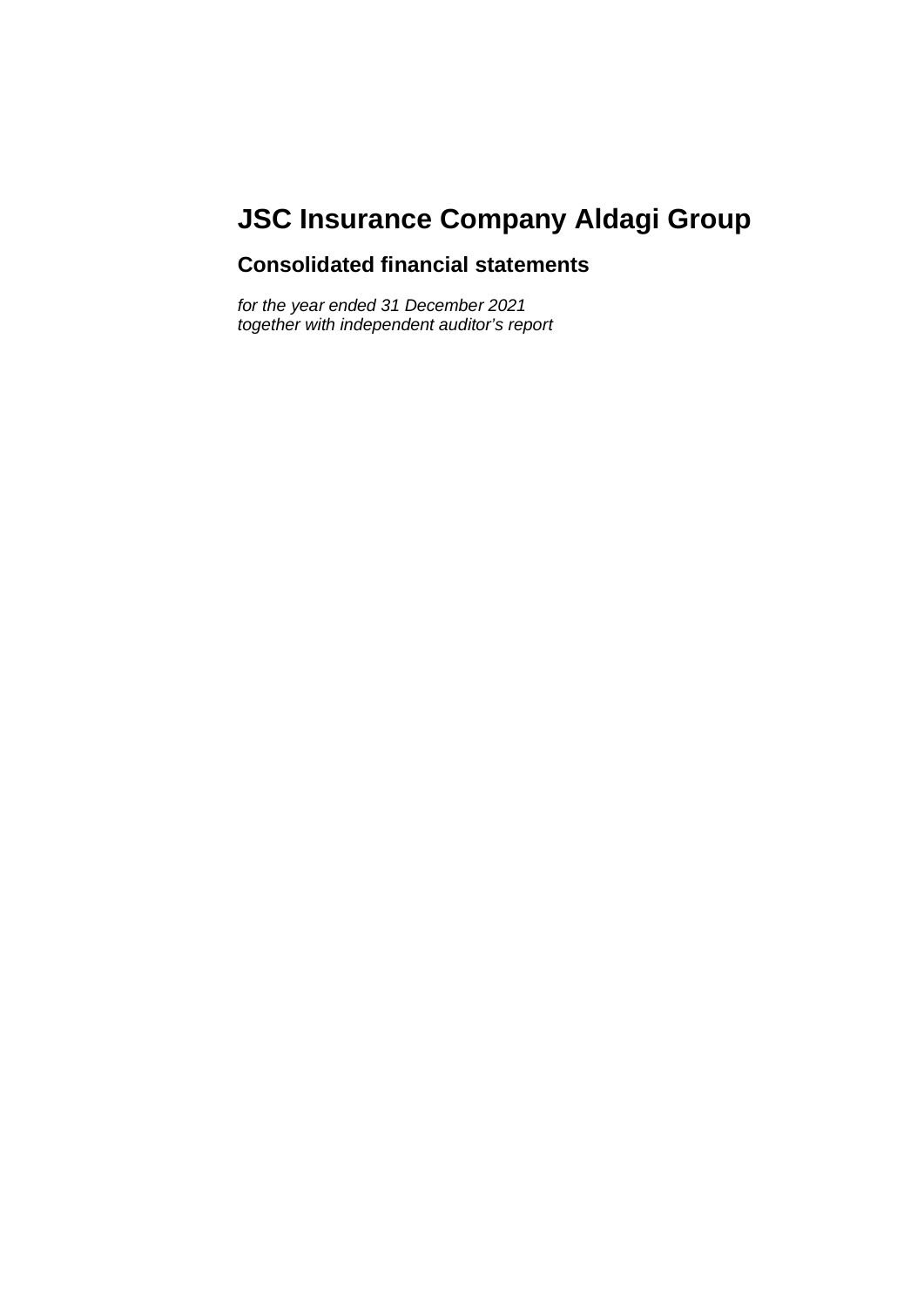# **Contents**

# Independent auditor's report

### **Consolidated financial statements**

### Notes to the consolidated financial statements

| 1.  |  |
|-----|--|
| 2.  |  |
| 3.  |  |
| 4.  |  |
| 5.  |  |
| 6.  |  |
| 7.  |  |
| 8.  |  |
| 9.  |  |
| 10. |  |
| 11. |  |
| 12. |  |
| 13. |  |
| 14. |  |
| 15. |  |
| 16. |  |
| 17. |  |
| 18. |  |
| 19. |  |
| 20. |  |
| 21. |  |
| 22. |  |
| 23. |  |
| 24. |  |
| 25. |  |
| 26. |  |
| 27. |  |
| 28. |  |
| 29. |  |
| 30. |  |
| 31. |  |
| 32. |  |
| 33. |  |
| 34. |  |
| 35. |  |
| 36. |  |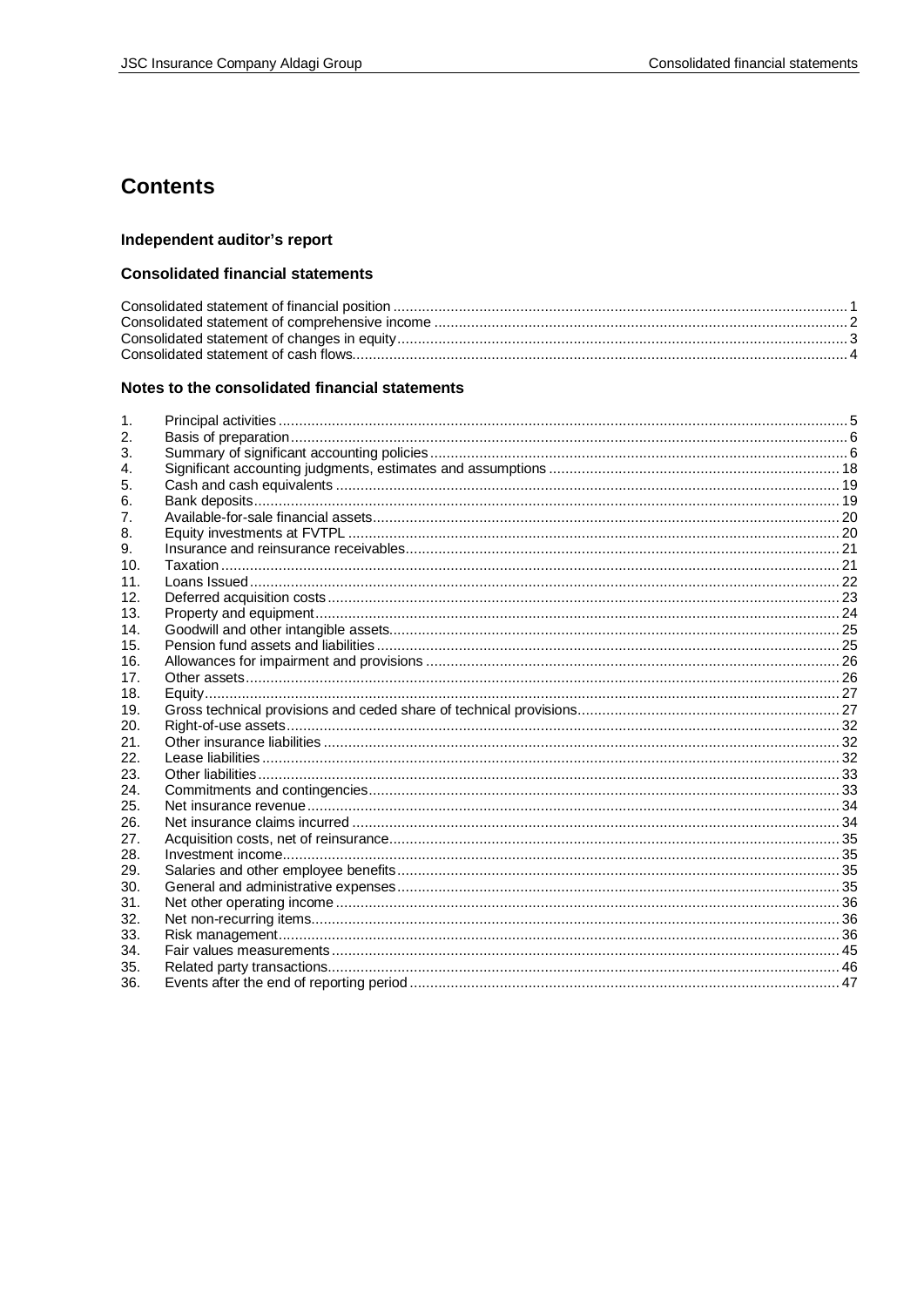

EY LLC Kote Abkhazi Street, 44 Tbilisi, 0105, Georgia Tel: +995 (32) 215 8811 Fax: +995 (32) 215 8822 www.ey.com/ge

შპს იუაი საქართველო, 0105 თბილისი კოტე აფხაზის ქუჩა 44 ტელ: +995 (32) 215 8811 ფაქსი: +995 (32) 215 8822

# **Independent auditor's report**

To the Shareholder and Supervisory Board of JSC Insurance company Aldagi

**Report on the audit of the consolidated financial statements**

# *Opinion*

We have audited the consolidated financial statements of JSC Insurance company Aldagi and its subsidiaries (hereinafter, the "Group"), which comprise the consolidated statement of financial position as at 31 December 2021, and the consolidated statement of comprehensive income, consolidated statement of changes in equity and consolidated statement of cash flows for the year then ended, and notes to the consolidated financial statements, including a summary of significant accounting policies.

In our opinion, the accompanying consolidated financial statements present fairly, in all material respects, the consolidated financial position of the Group as at 31 December 2021 and its consolidated financial performance and its consolidated cash flows for the year then ended in accordance with International Financial Reporting Standards (IFRSs).

# *Basis for opinion*

We conducted our audit in accordance with International Standards on Auditing (ISAs). Our responsibilities under those standards are further described in the *Auditor's responsibilities for the audit of the consolidated financial statements* section of our report. We are independent of the Group in accordance with the International Ethics Standards Board for Accountants' (IESBA) International Code of Ethics for Professional Accountants (including International Independence Standards) (IESBA Code), and we have fulfilled our other ethical responsibilities in accordance with the IESBA Code. We believe that the audit evidence we have obtained is sufficient and appropriate to provide a basis for our opinion.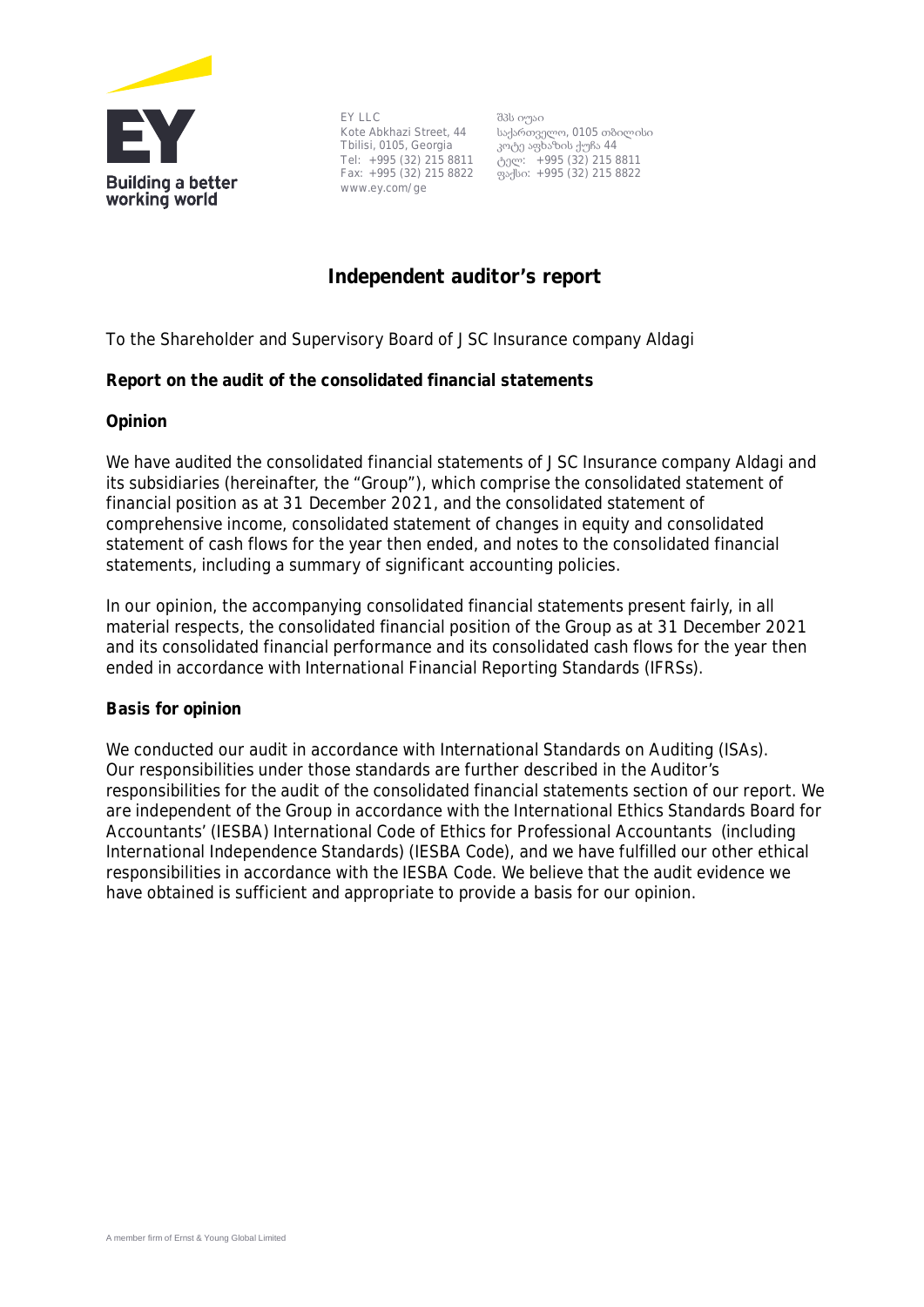

# *Other information included in the Group's 2021 Management Report*

Other information consists of the information included in the Group's 2021 Management Report, other than the consolidated financial statements and our auditor's report thereon. Management is responsible for the other information. The Group's 2021 Management Report is expected to be made available to us after the date of this auditor's report.

Our opinion on the consolidated financial statements does not cover the Management Report and we will not express any form of assurance conclusion thereon in our report on the audit of the consolidated financial statements.

In connection with our audit of the consolidated financial statements, our responsibility is to read the other information identified above when it becomes available and, in doing so, consider whether the other information is materially inconsistent with the consolidated financial statements or our knowledge obtained in the audit or otherwise appears to be materially misstated.

# *Responsibilities of management and Supervisory Board for the consolidated financial statements*

Management is responsible for the preparation and fair presentation of the consolidated financial statements in accordance with IFRSs, and for such internal control as management determines is necessary to enable the preparation of consolidated financial statements that are free from material misstatement, whether due to fraud or error.

In preparing the consolidated financial statements, management is responsible for assessing the Group's ability to continue as a going concern, disclosing, as applicable, matters related to going concern and using the going concern basis of accounting unless management either intends to liquidate the Group or to cease operations, or has no realistic alternative but to do so.

Supervisory Board is responsible for overseeing the Group's financial reporting process.

# *Auditor's responsibilities for the audit of the consolidated financial statements*

Our objectives are to obtain reasonable assurance about whether the consolidated financial statements as a whole are free from material misstatement, whether due to fraud or error, and to issue an auditor's report that includes our opinion. Reasonable assurance is a high level of assurance, but is not a guarantee that an audit conducted in accordance with ISAs will always detect a material misstatement when it exists. Misstatements can arise from fraud or error and are considered material if, individually or in the aggregate, they could reasonably be expected to influence the economic decisions of users taken on the basis of these consolidated financial statements.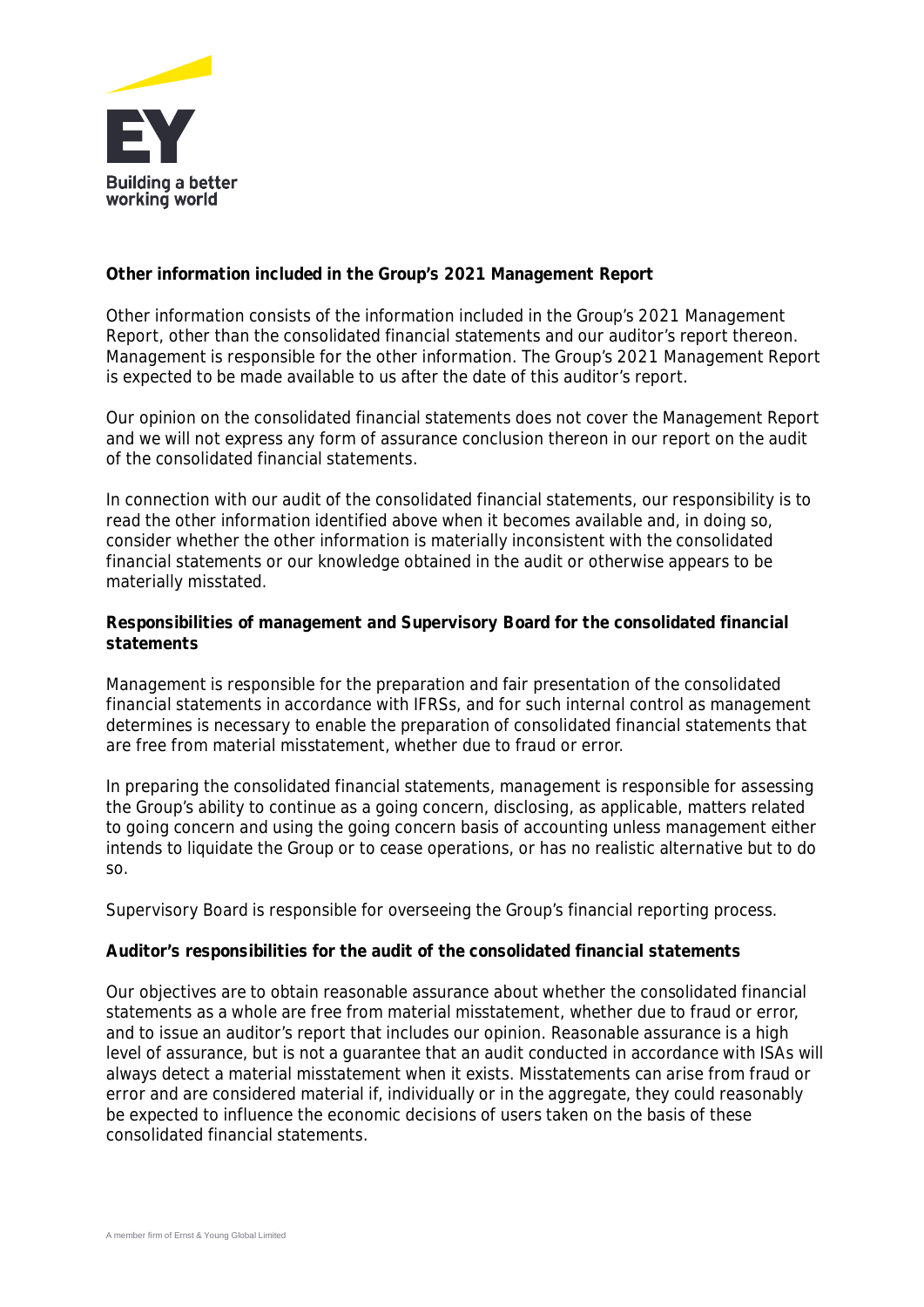

As part of an audit in accordance with ISAs, we exercise professional judgment and maintain professional skepticism throughout the audit. We also:

- Identify and assess the risks of material misstatement of the consolidated financial statements, whether due to fraud or error, design and perform audit procedures responsive to those risks, and obtain audit evidence that is sufficient and appropriate to provide a basis for our opinion. The risk of not detecting a material misstatement resulting from fraud is higher than for one resulting from error, as fraud may involve collusion, forgery, intentional omissions, misrepresentations, or the override of internal control.
- ► Obtain an understanding of internal control relevant to the audit in order to design audit procedures that are appropriate in the circumstances, but not for the purpose of expressing an opinion on the effectiveness of the Group's internal control.
- Evaluate the appropriateness of accounting policies used and the reasonableness of accounting estimates and related disclosures made by management.
- Conclude on the appropriateness of management's use of the going concern basis of accounting and, based on the audit evidence obtained, whether a material uncertainty exists related to events or conditions that may cast significant doubt on the Group's ability to continue as a going concern. If we conclude that a material uncertainty exists, we are required to draw attention in our auditor's report to the related disclosures in the consolidated financial statements or, if such disclosures are inadequate, to modify our opinion. Our conclusions are based on the audit evidence obtained up to the date of our auditor's report. However, future events or conditions may cause the Group to cease to continue as a going concern.
- ► Evaluate the overall presentation, structure and content of the consolidated financial statements, including the disclosures, and whether the consolidated financial statements represent the underlying transactions and events in a manner that achieves fair presentation.
- ► Obtain sufficient appropriate audit evidence regarding the financial information of the entities or business activities within the Group to express an opinion on the consolidated financial statements. We are responsible for the direction, supervision and performance of the group audit. We remain solely responsible for our audit opinion.

We communicate with Supervisory Board regarding, among other matters, the planned scope and timing of the audit and significant audit findings, including any significant deficiencies in internal control that we identify during our audit.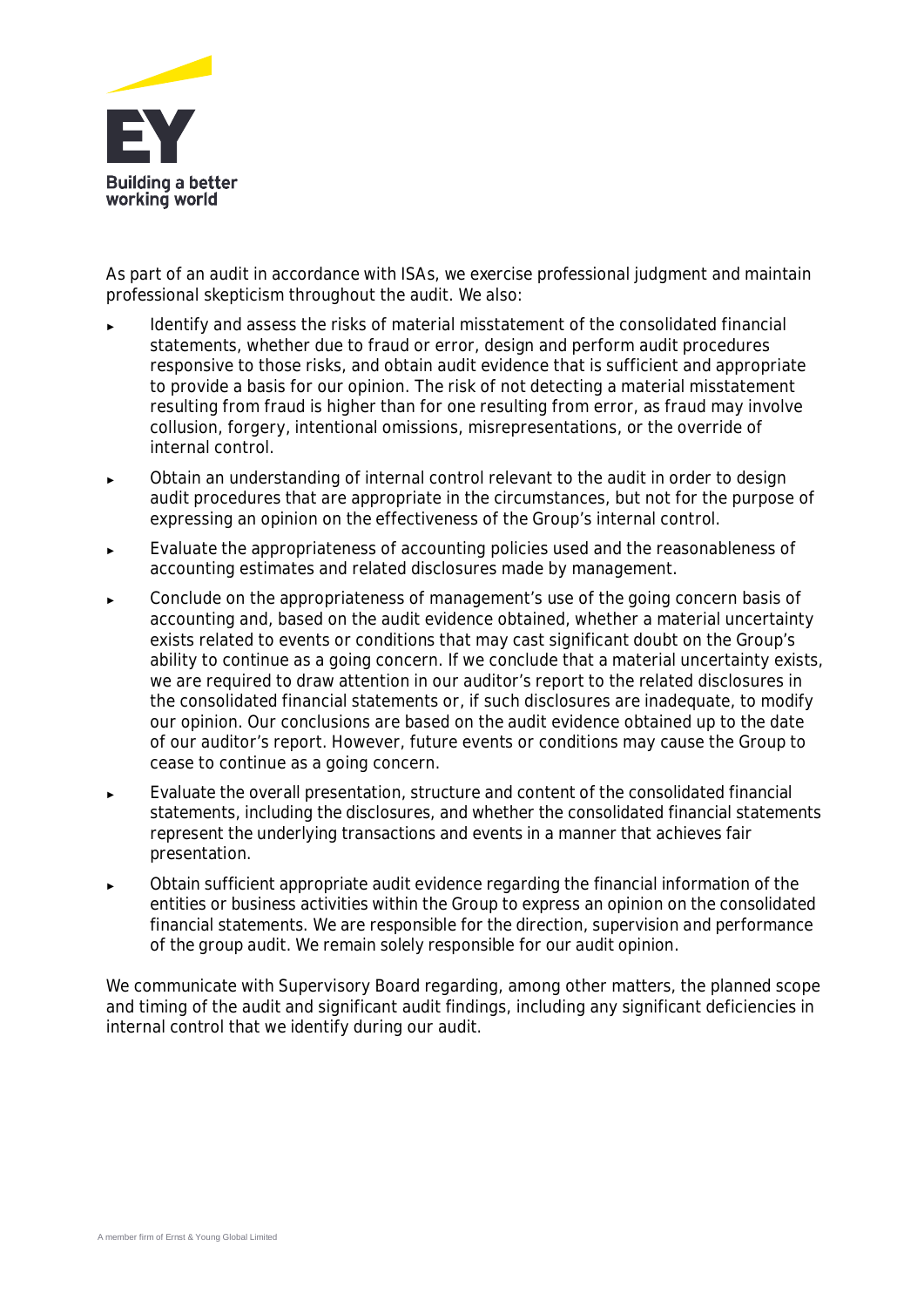

**Report on Supplementary Financial Information**

Our audit was conducted for the purpose of expressing an opinion on the consolidated financial statements of the Group taken as a whole. The consolidating schedules accompanying the consolidated financial statements which has been disclosed as supplementary financial information in the Appendix to the consolidated financial statements is the responsibility of the management and is presented for the purpose of additional analysis as requested by Insurance State Supervision Service of Georgia and is not within the scope of IFRS. Such supplementary financial information has been subjected to the auditing procedures applied in our audit of the consolidated financial statements and, in our opinion, has been properly prepared, in all material respects, in relation to the Group's consolidated financial statements taken as whole.

Oleg Youshenkov On behalf of EY LLC Tbilisi, Georgia 14 March 2022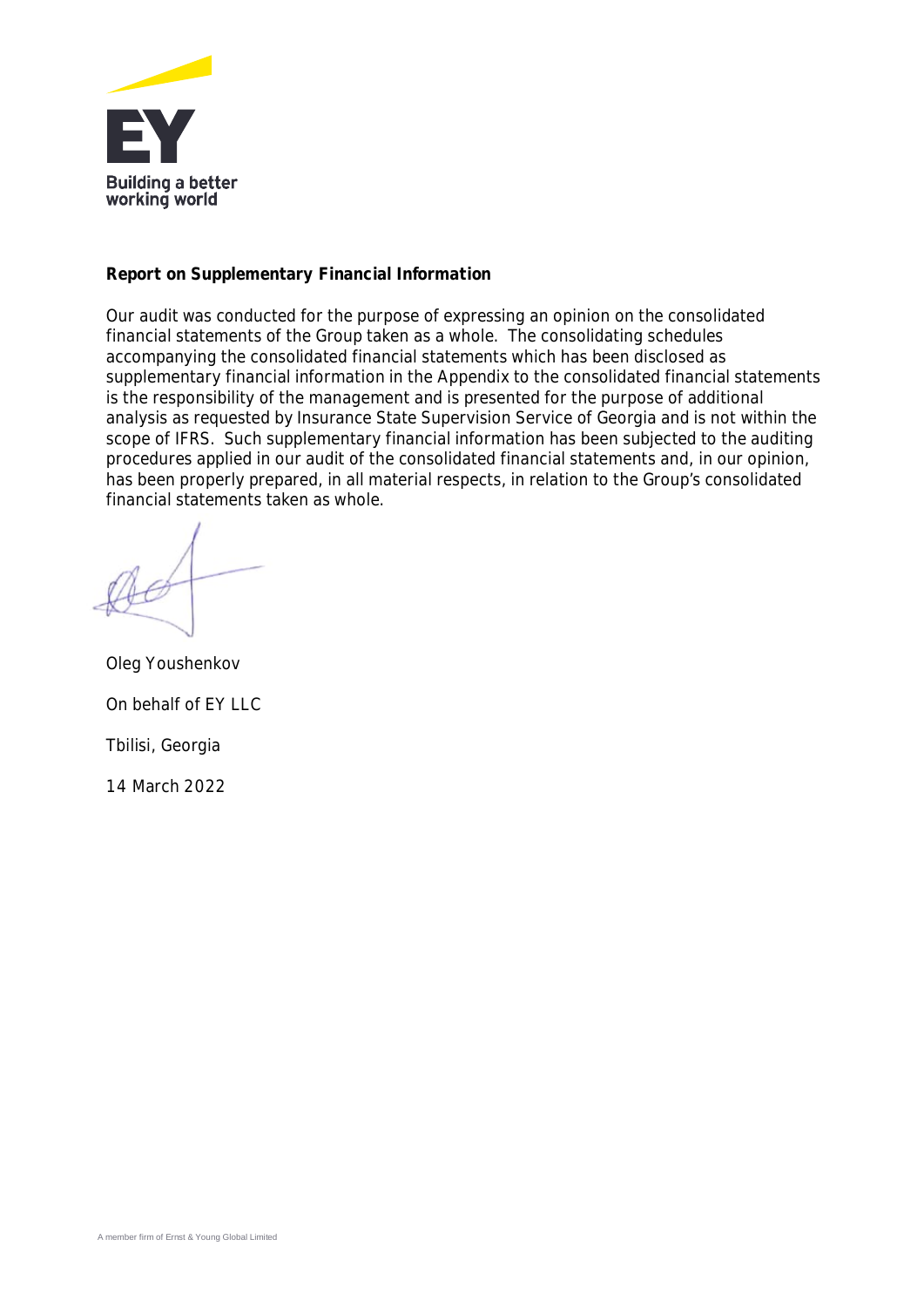# **Consolidated statement of financial position**

# **As at 31 December 2021**

*(Thousands of Georgian lari)*

|                                                | <b>Notes</b> | 2021    | 2020    |
|------------------------------------------------|--------------|---------|---------|
| <b>Assets</b>                                  |              |         |         |
| Cash and cash equivalents                      | 5            | 11,181  | 5,560   |
| <b>Bank deposits</b>                           | 6            | 28,273  | 31,043  |
| Available-for-sale financial assets            | 7            | 7,710   | 7,110   |
| - of which pledged under repurchase agreements | 7            |         | 604     |
| Equity investments at FVTPL                    | 8            | 25,158  | 1,570   |
| Insurance and reinsurance receivables          | 9            | 50,923  | 52,402  |
| Loan issued                                    | 11           | 2,646   | 13,863  |
| Ceded share of technical provisions            | 19           | 19,199  | 19,407  |
| Current income tax assets                      |              | 481     | 10      |
| Deferred income tax assets                     | 10           | 1,111   | 1,111   |
| Deferred acquisition costs                     | 12           | 4,720   | 4,194   |
| Property and equipment                         | 13           | 6,602   | 7,431   |
| Right-of-use assets                            | 20           | 3,432   | 836     |
| Goodwill and other intangible assets           | 14           | 18,554  | 17,593  |
| Pension fund assets                            | 15           | 4,628   | 4,906   |
| Other assets                                   | 17           | 3,954   | 4,243   |
| <b>Total assets</b>                            |              | 188,572 | 171,279 |
| <b>Equity</b>                                  | 18           |         |         |
| Share capital                                  |              |         |         |
| - ordinary shares                              |              | 1,889   | 1,889   |
| - preferred shares                             |              | 18,647  |         |
| Additional paid-in capital                     |              | 7,834   | 7,298   |
| Retained earnings                              |              | 56,255  | 55,518  |
| <b>Total equity</b>                            |              | 84,625  | 64,705  |
| <b>Liabilities</b>                             |              |         |         |
| Gross technical provisions                     | 19           | 59,332  | 58,134  |
| Other insurance liabilities                    | 21           | 24,787  | 29,205  |
| Current income tax liabilities                 |              | 75      | 191     |
| Lease liabilities                              | 22           | 3,355   | 1,619   |
| <b>Pension fund liabilities</b>                | 15           | 4,628   | 4,906   |
| <b>Other liabilities</b>                       | 23           | 11,770  | 12,519  |
| <b>Total liabilities</b>                       |              | 103,947 | 106,574 |
|                                                |              | 188,572 | 171,279 |
| <b>Total equity and liabilities</b>            |              |         |         |

Signed and authorized for release on behalf of the Management Board of JSC Insurance Company Aldagi:

| <b>General Director</b>   |
|---------------------------|
| <b>Financial Director</b> |

Giorgi Baratashvili

Lasha Khakhutaishvili

14 March 2022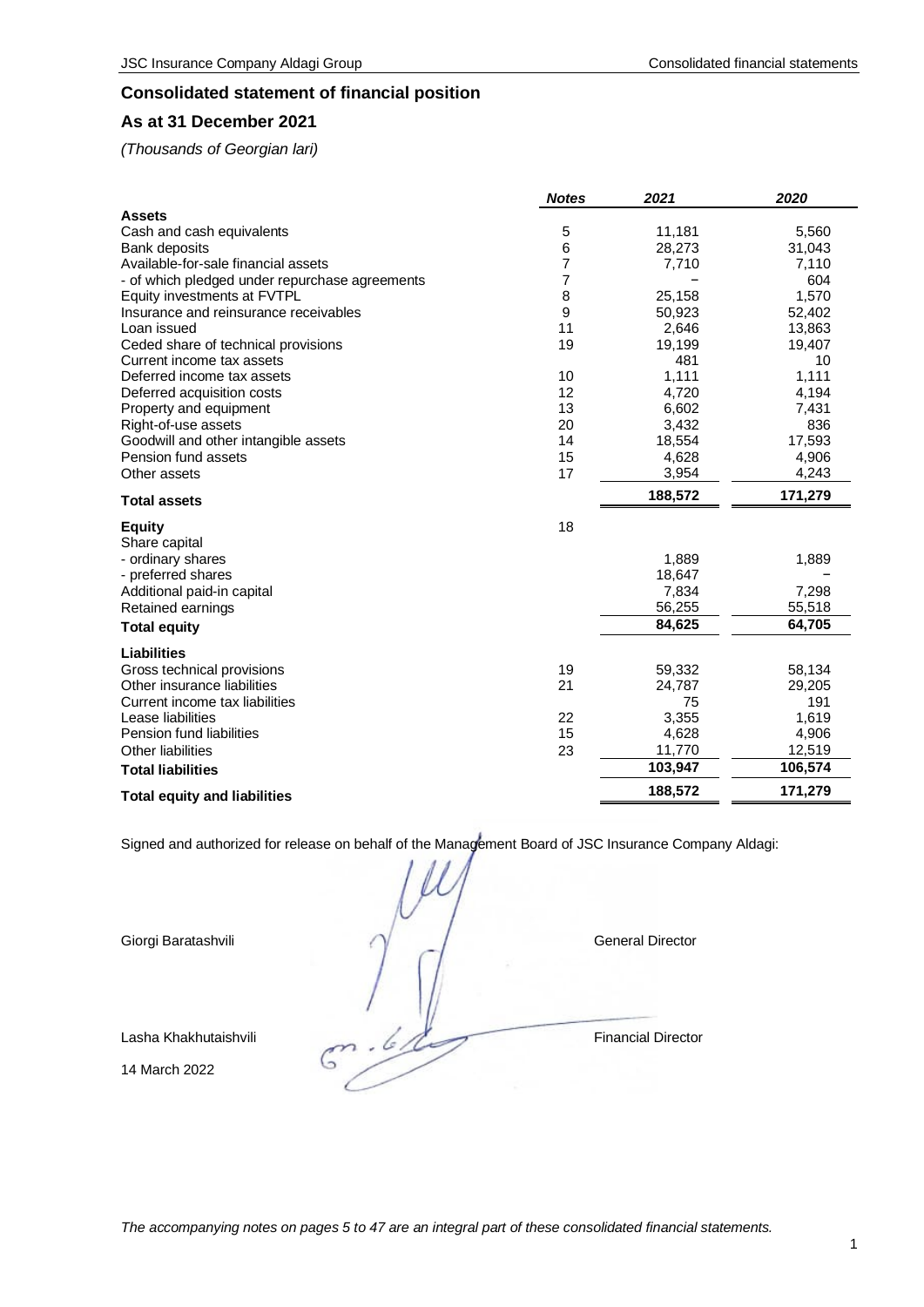# **Consolidated statement of comprehensive income**

# **For the year ended 31 December 2021**

*(Thousands of Georgian lari)*

|                                                                 | <b>Notes</b> | 2021      | 2020      |
|-----------------------------------------------------------------|--------------|-----------|-----------|
| Gross earned premiums on insurance contracts                    |              | 122,794   | 102,239   |
| Reinsurers' share of earned premiums on insurance contracts     |              | (36, 304) | (30, 112) |
| Net insurance revenue                                           | 25           | 86,490    | 72,127    |
| Gross insurance claims expenses                                 |              | (50, 588) | (44, 650) |
| Reinsurer's share of insurance claims expenses                  |              | 4,950     | 9,956     |
| Claim settlement expenses                                       |              | (1, 911)  | (1, 397)  |
| Income from regress and salvages                                |              | 5,653     | 4,390     |
| Net insurance claims and claims settlement expenses             | 26           | (41, 896) | (31, 701) |
| Acquisition costs, net of reinsurance                           | 27           | (10, 377) | (9, 185)  |
| Net underwriting profit                                         |              | 34,217    | 31,241    |
| Investment income                                               | 28           | 5,496     | 6,439     |
| Pension fund asset management fee                               |              | 613       | 85        |
| <b>Investment profit</b>                                        |              | 6,109     | 6,524     |
| Salaries and other employee benefits                            | 29           | (12, 367) | (11, 754) |
| General and administrative expenses                             | 30           | (3,630)   | (3,606)   |
| Depreciation and amortization expenses                          | 13, 14, 20   | (2,235)   | (2,315)   |
| Insurance and reinsurance receivables impairment charge         | 16           | (287)     | (678)     |
| Net other operating income                                      | 31           | 1,118     | 502       |
| <b>Other expenses</b>                                           |              | (17, 401) | (17, 851) |
| <b>Operating profit</b>                                         |              | 22,925    | 19,914    |
| Foreign exchange (losses)/gains                                 |              | (1,710)   | 564       |
| Interest expense                                                |              | (270)     | (263)     |
| Net losses from revaluation of equity investments at fair value | 8            | (841)     |           |
| Net non-recurring items                                         | 32           | 640       | (50)      |
| Pre-tax profit                                                  |              | 20,744    | 20,165    |
| Income tax expense                                              | 10           | (3, 111)  | (3,097)   |
| Net profit and total comprehensive income                       |              | 17,633    | 17,068    |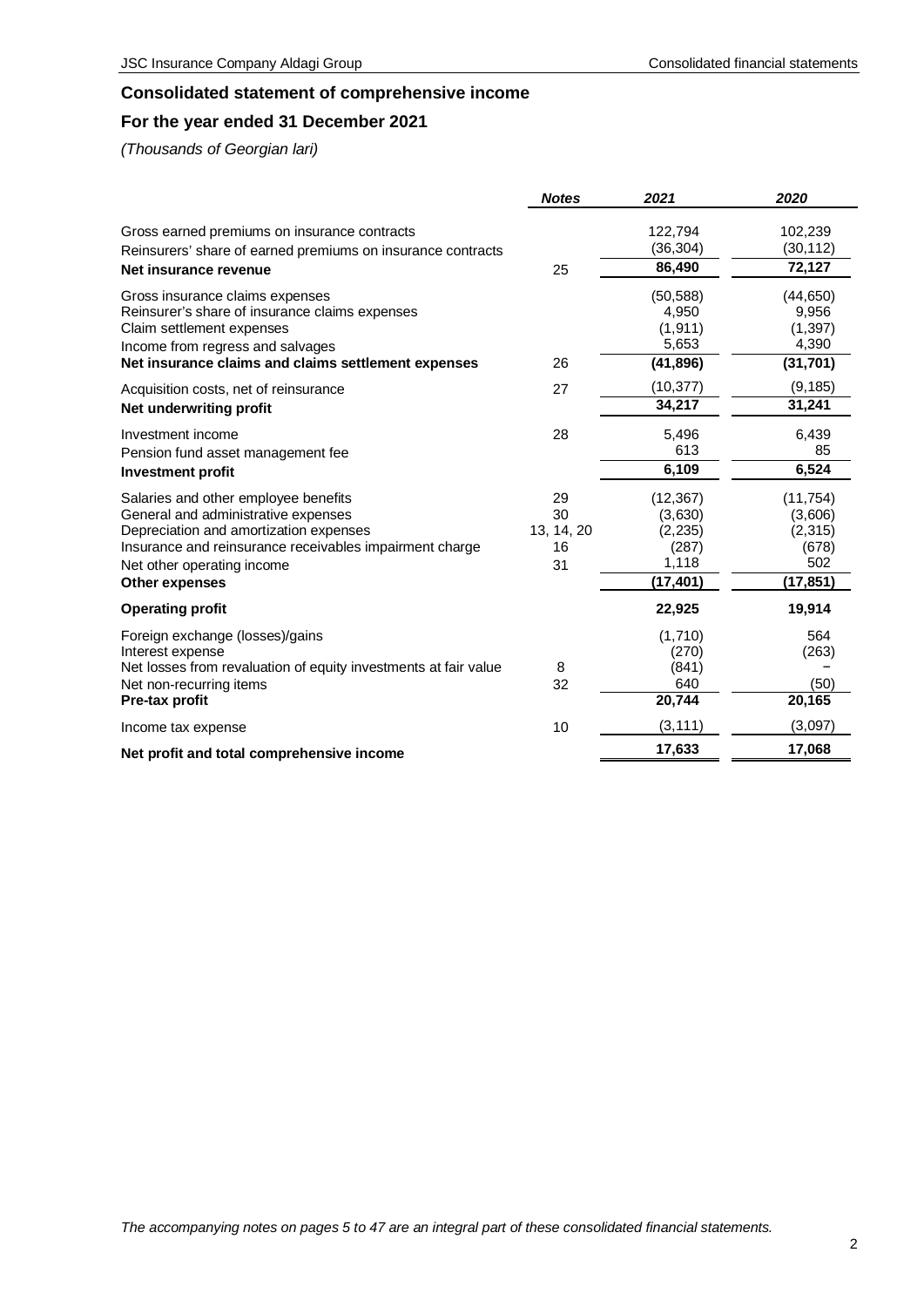# **Consolidated statement of changes in equity**

# **For the year ended 31 December 2021**

*(Thousands of Georgian lari)*

|                              | <b>Notes</b> | <b>Ordinary</b><br>share<br>capital | <b>Preferred</b><br>shares | <b>Additional</b><br>paid-in<br>capital | <b>Retained</b><br>earnings | <b>Total</b><br>equity |
|------------------------------|--------------|-------------------------------------|----------------------------|-----------------------------------------|-----------------------------|------------------------|
| 31 December 2019             |              | 1,889                               |                            | 7,468                                   | 48.450                      | 57,807                 |
| Total comprehensive income   |              |                                     |                            |                                         | 17.068                      | 17,068                 |
| Share based transactions     |              |                                     |                            | (170)                                   |                             | (170)                  |
| Dividends to the shareholder | 18           |                                     |                            |                                         | (10.000)                    | (10,000)               |
| 31 December 2020             |              | 1,889                               |                            | 7,298                                   | 55,518                      | 64,705                 |
| Total comprehensive income   |              |                                     |                            |                                         | 17.633                      | 17,633                 |
| Issuance of preferred shares | 18           |                                     | 18.647                     |                                         |                             | 18,647                 |
| Share based transactions     |              |                                     |                            | 536                                     |                             | 536                    |
| Dividends to the shareholder | 18           |                                     |                            |                                         | (16,896)                    | (16,896)               |
| 31 December 2021             |              | 1,889                               | 18,647                     | 7,834                                   | 56,255                      | 84,625                 |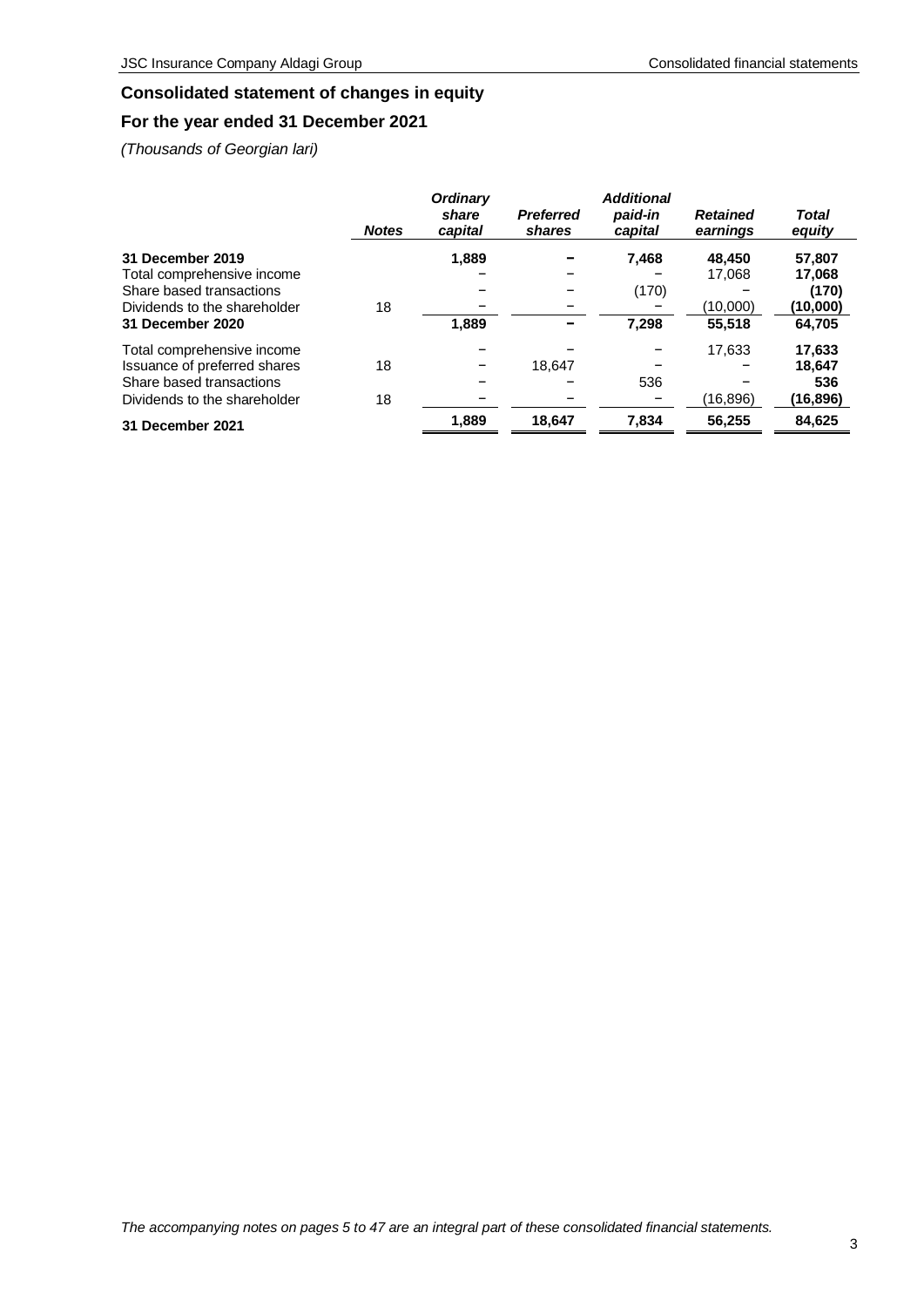# **Consolidated statement of cash flows**

# **For the year ended 31 December 2021**

*(Thousands of Georgian lari)*

|                                                               | Notes | 2021      | 2020      |
|---------------------------------------------------------------|-------|-----------|-----------|
| Cash flows from operating activities                          |       |           |           |
| Insurance premiums received                                   |       | 109,793   | 91,155    |
| Reinsurance premiums paid                                     |       | (20, 602) | (20, 983) |
| Insurance benefits and claims paid                            |       | (48, 414) | (88, 153) |
| Reinsurance claims received                                   |       | 1,342     | 57,221    |
| Acquisition costs paid                                        |       | (9,888)   | (8,679)   |
| Salaries and benefits paid                                    |       | (12, 905) | (10, 913) |
| Interest received                                             |       | 6,746     | 6,126     |
| Interest paid on repurchase agreement                         | 23    | (46)      | (55)      |
| Interest paid on lease liabilities                            | 22    | (295)     | (173)     |
| Operating taxes paid                                          |       | (226)     | (95)      |
| Other operating income received                               |       | 793       | 199       |
| Other operating expenses paid                                 |       | (4,006)   | (5,279)   |
| Net change in other operating assets and liabilities          |       | 240       |           |
| Net cash flows from operating activities before income tax    |       | 22,532    | 20,371    |
| Income tax paid                                               |       | (3, 557)  | (2,673)   |
| Net cash flows from operating activities                      |       | 18,975    | 17,698    |
| Cash flows used in investing activities                       |       |           |           |
| Purchase of premises and equipment                            |       | (461)     | (467)     |
| Proceeds from sale of premises and equipment                  | 13    | 1,713     |           |
| Purchase and development of intangible assets                 |       | (1, 544)  | (1, 482)  |
| Loan issued                                                   |       | (25, 623) | (9,666)   |
| Proceeds from repayment of loan issued                        |       | 34,020    | 5,522     |
| Net withdrawal of bank deposits                               |       | 2,119     | 1,405     |
| Purchase of equity investments at fair value                  |       | (23, 400) |           |
| Purchase of available-for-sale assets                         |       | (1, 954)  | (3,628)   |
| Proceeds from available-for-sale assets                       |       | 1,000     | 3,589     |
| Net cash flows used in investing activities                   |       | (14, 130) | (4, 727)  |
| Cash flows from financing activities                          |       |           |           |
| Proceeds from issuance of preference shares                   | 18    | 18.647    |           |
| Contributions under share-based payment plan                  |       | (824)     | (521)     |
| Dividend paid                                                 | 18    | (15, 013) | (10,000)  |
| Proceeds from repurchase agreement                            | 23    |           | 570       |
| Repayment of repurchase agreement                             | 23    | (570)     | (570)     |
| Repayment of lease liabilities                                | 22    | (938)     | (489)     |
| Net cash flows from (used in) financing activities            |       | 1,302     | (11, 010) |
|                                                               |       |           |           |
| Effect of exchange rates changes on cash and cash equivalents |       | (526)     | 178       |
| Net increase in cash and cash equivalents                     |       | 5,621     | 2,139     |
| Cash and cash equivalents, 1 January                          | 5     | 5,560     | 3,421     |
| Cash and cash equivalents, 31 December                        | 5     | 11,181    | 5,560     |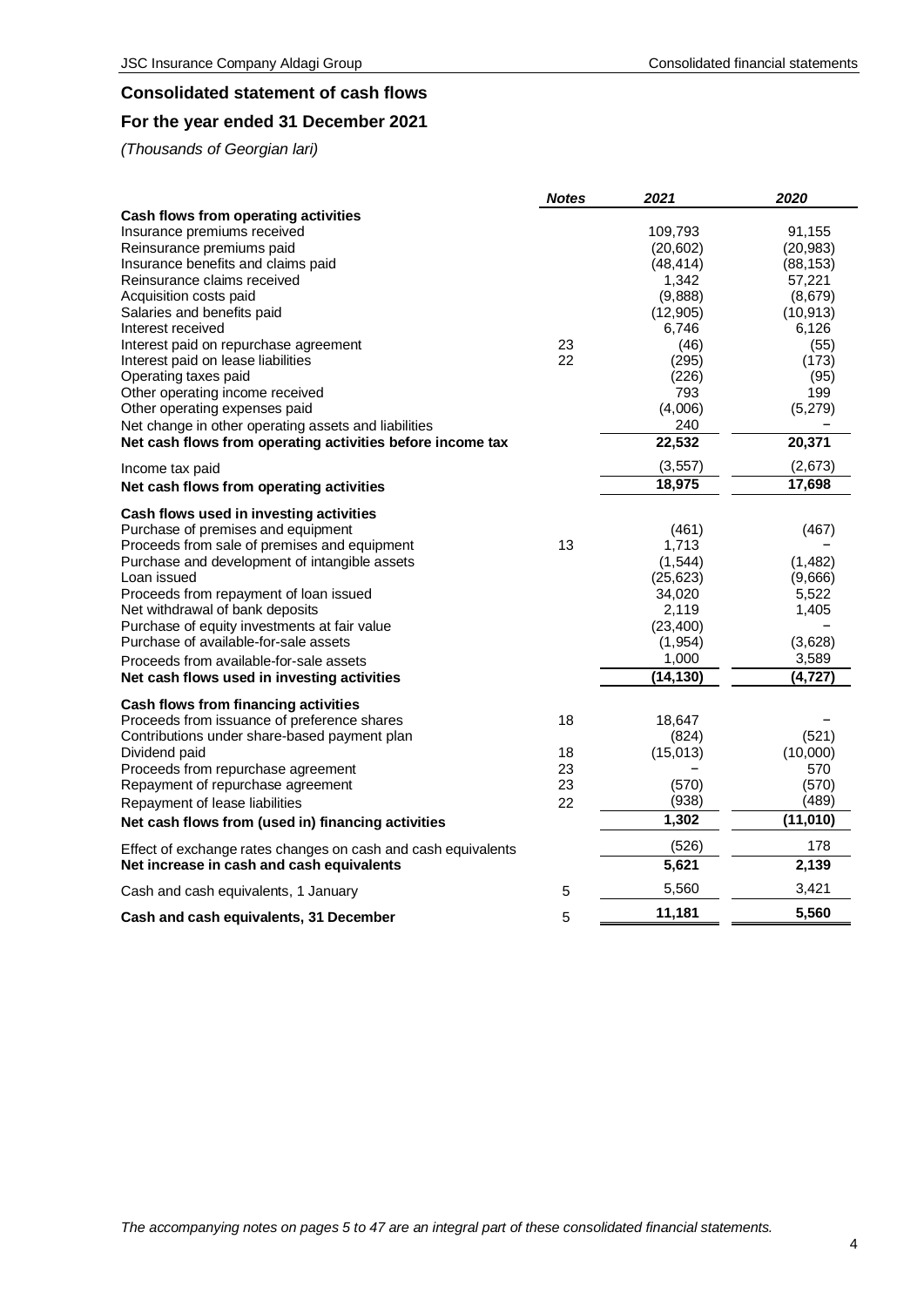### **1. Principal activities**

JSC Insurance Company Aldagi was established on 11 August 1998 under the laws of Georgia. Together with its subsidiaries, up until 1 August 2014, it offered wide range of health insurance products, property and casualty products, and provided medical services to inpatient and outpatient customers through a network of hospitals and clinics throughout the whole Georgian territory. In 2014 JSC Insurance Company Aldagi ("pre-split Aldagi") and its subsidiaries ("pre-split Aldagi Group") began a corporate reorganization in order to separate healthcare and health insurance business from property and casualty insurance business.

As a result of the reorganization, on 1 August 2014, pre-split Aldagi's property and casualty business was separated from health insurance business and transferred to a newly established legal entity retaining the same brand name, JSC Insurance Company Aldagi (the "Company") (ID: 404476189), registered by LEPL National Agency of Public Registry of Ministry of Justice of Georgia.

The Company possesses two types of insurance licences issued by the Insurance State Supervision Service of Georgia (ISSSG) for life and non-life insurance products, as well as a licence to act as a pension fund. The Company offers various life and non-life insurance services and insurance products relating to property, liability, and others. The main office of the Company is located in Tbilisi and it has nine additional service centers in Tbilisi, Batumi, Poti, Kutaisi, Zugdidi, Telavi and Gori. The Company's legal address is 66A, David Aghmashenebeli Alley, 0131 Tbilisi, Georgia (2020: 10, Kvernadze street, 0171 Tbilisi, Georgia).

The Company is the parent of the following enterprises incorporated in Georgia (together representing the "Aldagi Group" or the "Group").

|                                  | Ownership/voting                |      |                          |                        |                        |
|----------------------------------|---------------------------------|------|--------------------------|------------------------|------------------------|
| <b>Subsidiary</b>                | 31 December 31 December<br>2021 | 2020 | Date of<br>incorporation | <i><b>Industry</b></i> | Date of<br>acquisition |
| Aliance, LLC                     | 100%                            | 100% | 1 March 2000             | Other                  | 30 April 2012          |
| Auto Way, LLC                    | 100%                            | 100% | 27 December 2010         | Services               | 30 April 2012          |
| <b>JSC Insurance Company Tao</b> | 100%                            | 100% | 22 August 2007           | Insurance              | 1 May 2015             |

The Group is a founder of a non-profit (non-commercial) legal entity Compulsory Insurance Center ("the Center") established in accordance with the legislation of Georgia for the management of compulsory insurance by the 18 insurers participating in the insurance system. In accordance with the legislation, upon entry of the foreign-registered vehicle into the territory of Georgia, the owner/driver of the vehicle shall be obliged to provide third party liability insurance for its vehicle during his/her stay in Georgia. The Center's place of operation is Georgia and its purpose is to administer sales and claims settlement processes related to compulsory insurance. The Group has 11.11% (31 December 2020: 11.11%) participating share held in the Center, through which it participates in joint insurance of third party liability for drivers of the foreign-registered vehicles and recognizes the respective assets, liabilities, income and expenses based on its interest in the Center.

As at 31 December 2021 and 2020 the Group's ordinary share capital was 100% owned by JSC A Group, while the Group's preferred shares as at 31 December 2021 was 100% owned by Georgia Capital JSC, JSC A Group's parent. The ultimate controlling party of the Group is Georgia Capital plc, an entity incorporated in the United Kingdom and premium listed on the London Stock Exchange.

### **COVID-19 impact on the Group**

The insurance industry has not escaped COVID-19 impact but insurers have responded quickly to the crisis. With COVID-19's significant impact on economic activity and employment levels at a local, regional and global level, consumer spending power has reduced significantly over a short period. In response to the crisis, over 2020 insurance providers offered policyholders to defer monthly payments temporarily and pause existing policies. Actual number of policies paused in 2020 were less than expected by the Group, and there was no material paused policies in 2021.

The demand for the products offered by the Group is stable and the recoverability and aging of insurance premiums receivable is not materially affected by the pandemic environment as at 31 December 2021.

There are visible signs of post-COVID recovery which can be observed from Group's net insurance revenues, which increased over the year ended 31 December 2021 by 19.9% as compared to similar prior year period, mainly driven by the boost in retail client portfolio. Net insurance claims incurred during the year ended 31 December 2021 have also increased by 32.2% as compared to the last year, reflecting higher mobility and thus increased volume of claims in 2021, due to lifted pandemic-related lockdown restrictions.

Furthermore, the Group's goodwill, intangible assets and property, plant and equipment have not been impaired as the result of COVID-19 outbreak. Overall, the Group's financial and liquidity position, solvency and its operating performance is healthy and is anticipated by the management to be so in foreseeable future, despite substantial negative impact of COVID-19 on all economic sectors of the country and operating challenges faced by the insurers.

Management continues to closely monitor ongoing challenges and take rapid actions in order to promote smooth running of the business operations.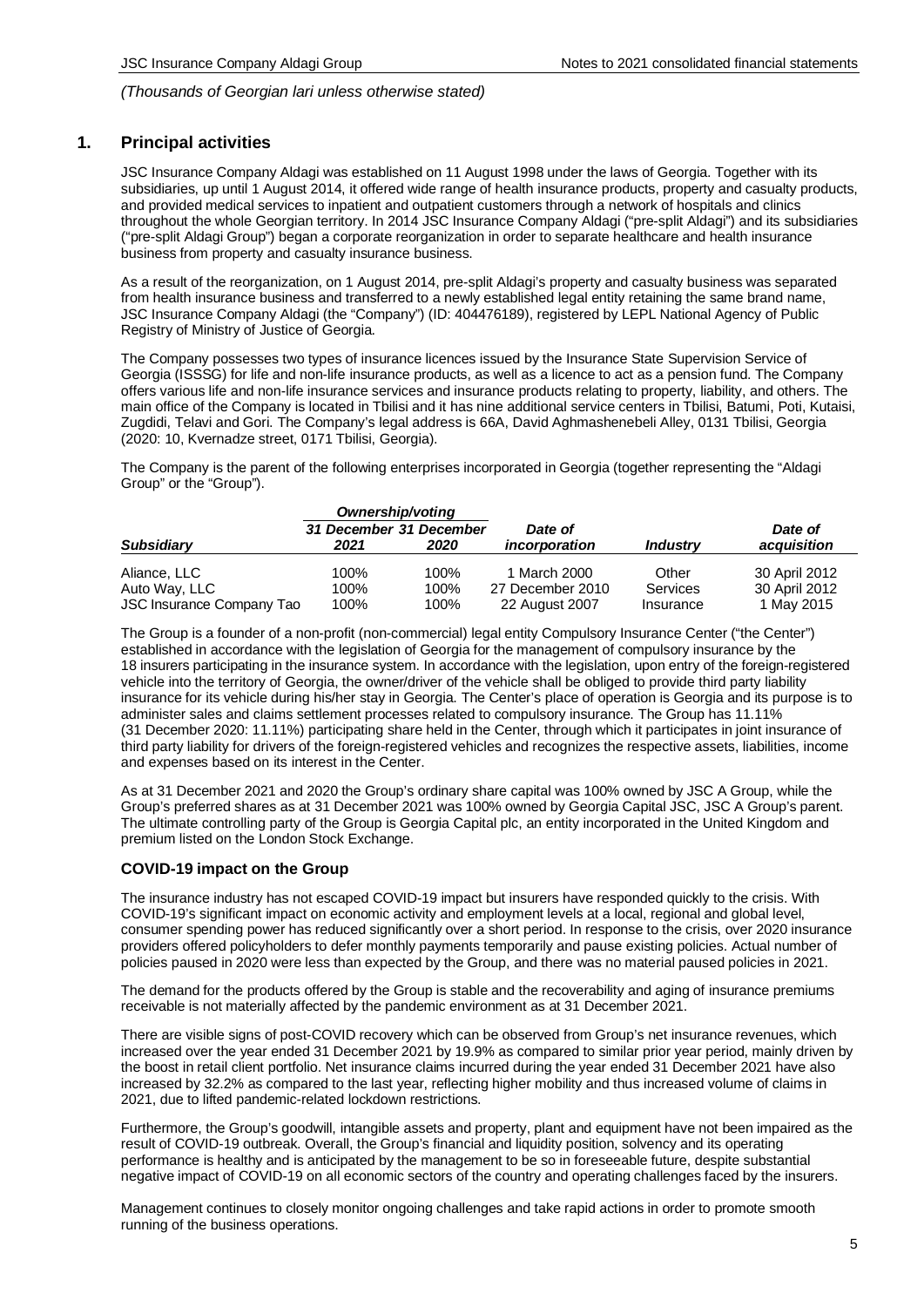# **2. Basis of preparation**

### **General**

The consolidated financial statements of the Group have been prepared in accordance with International Financial Reporting Standards (IFRS) as issued by the International Accounting Standards Board (IASB).

The consolidated financial statements have been prepared under the historical cost convention except as disclosed in the accounting policies below. These consolidated financial statements are presented in thousands of Georgian lari ("GEL"), except for per share amounts or unless otherwise indicated. The Group presents its consolidated statement of financial position broadly in order of liquidity.

# **3. Summary of significant accounting policies**

### **Adoption of new or revised standards and interpretations and changes in accounting policies and disclosures**

Several amendments and interpretations apply for the first time in 2021, but do not have an impact on the consolidated financial statements of the Group:

- ► *Interest Rate Benchmark Reform* − Phase 2: Amendments to IFRS 9, IAS 39, IFRS 7, IFRS 4 and IFRS 16;
- ► *COVID-19-Related Rent Concessions* beyond 30 June 2021 (Amendment to IFRS 16) (early adopted by the Group).

### **Basis of consolidation**

#### *Subsidiaries*

The consolidated financial statements comprise the financial statements of the Group and its subsidiaries as at 31 December 2021. Control is achieved when the Group is exposed, or has rights, to variable returns from its involvement with the investee and has the ability to affect those returns through its power over the investee. Specifically, the Group controls an investee if and only if the Group has:

- Power over the investee (i.e. existing rights that give it the current ability to direct the relevant activities of the investee);
- Exposure, or rights, to variable returns from its involvement with the investee; and
- The ability to use its power over the investee to affect its returns.

Generally, there is a presumption that a majority of voting rights result in control. To support this presumption and when the Group has less than a majority of the voting or similar rights of an investee, the Group considers all relevant facts and circumstances in assessing whether it has power over an investee, including:

- The contractual arrangement with the other vote holders of the investee;
- Rights arising from other contractual arrangements;
- The Group's voting rights and potential voting rights.

The Group re-assesses whether or not it controls an investee if facts and circumstances indicate that there are changes to one or more of the three elements of control. Consolidation of a subsidiary begins when the Group obtains control over the subsidiary and ceases when the Group loses control of the subsidiary. Assets, liabilities, income and expenses of a subsidiary acquired or disposed of during the year are included in the statement of comprehensive income from the date the Group gains control until the date the Group ceases to control the subsidiary.

Profit or loss and each component of other comprehensive income are attributed to the equity holders of the parent of the Group and to the non-controlling interests, even if this results in the non-controlling interests having a deficit balance.

When necessary, adjustments are made to the financial statements of subsidiaries to bring their accounting policies into line with the Group's accounting policies. All intra-group assets and liabilities, equity, income, expenses and cash flows relating to transactions between members of the Group are eliminated in full on consolidation.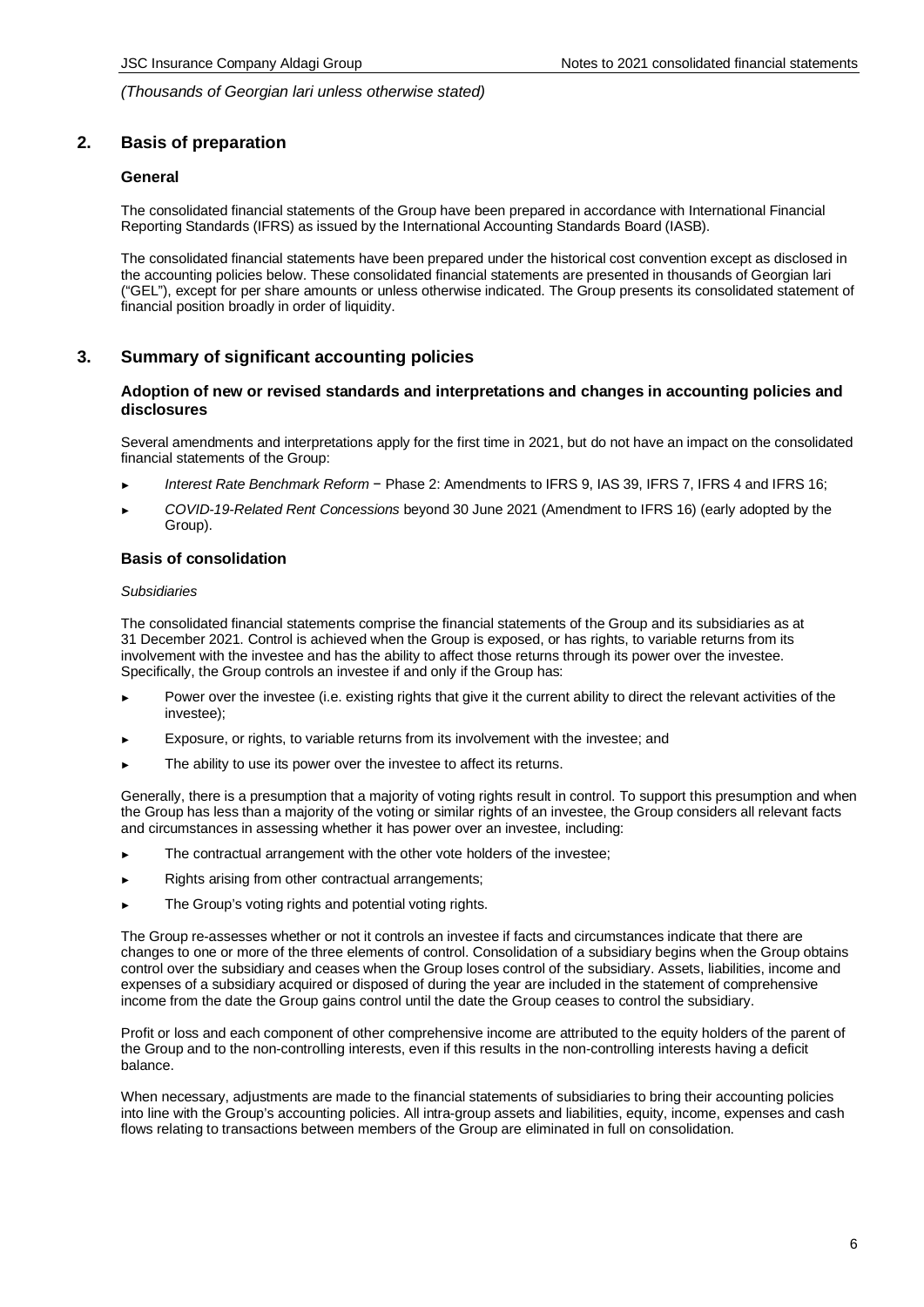# **3. Summary of significant accounting policies (continued)**

### **Basis of consolidation (continued)**

Business combinations, including common control business combinations, are accounted for using the acquisition method. The cost of an acquisition is measured as the aggregate of the consideration transferred measured at acquisition date fair value and the amount of any non-controlling interests in the acquiree. For each business combination, the Group elects whether to measure the non-controlling interests in the acquiree at fair value or at the proportionate share of the acquiree's identifiable net assets and other components of non-controlling interests at their acquisition date fair values. Acquisition-related costs are expensed as incurred and included in other operating expenses. When the Group acquires a business, it assesses the financial assets and liabilities assumed for appropriate classification and designation in accordance with the contractual terms, economic circumstances and pertinent conditions as at the acquisition date. This includes the separation of embedded derivatives in host contracts by the acquiree.

#### *Joint operations*

For joint operations, the Group recognises in relation to its interest its:

- Assets, including its share of any assets held jointly:
- Liabilities including its share of any liabilities incurred jointly;
- Revenue from the sale of its share of the output arising from the joint operation;
- Share of the revenue from the sale of the output by the joint operation;
- Expenses, including its share of any expenses incurred jointly.

#### **Goodwill**

Goodwill is initially measured at cost, being the excess of the aggregate of the consideration transferred and the amount recognised for non-controlling interests, and any previous interest held, over the net identifiable assets acquired and liabilities assumed. If the fair value of the net assets acquired is in excess of the aggregate consideration transferred, the Group re-assesses whether it has correctly identified all of the assets acquired and all of the liabilities assumed and reviews the procedures used to measure the amounts to be recognised at the acquisition date. If the re-assessment still results in an excess of the fair value of net assets acquired over the aggregate consideration transferred, then the gain is recognised in profit or loss (for common control business combinations the gain is recognised as equity contribution).

After initial recognition, goodwill is measured at cost less any accumulated impairment losses. For the purpose of impairment testing, goodwill acquired in a business combination is, from the acquisition date, allocated to each of the Group's cash-generating units that are expected to benefit from the combination, irrespective of whether other assets or liabilities of the acquiree are assigned to those units.

Where goodwill has been allocated to a cash-generating unit and part of the operation within that unit is disposed of, the goodwill associated with the disposed operation is included in the carrying amount of the operation when determining the gain or loss on disposal. Goodwill disposed in these circumstances is measured based on the relative values of the disposed operation and the portion of the cash-generating unit retained.

### **Insurance contracts**

Insurance contracts are defined as those containing significant insurance risk at the inception of the contract, or those where at the inception of the contract there is a scenario with commercial substance where the level of insurance risk may be significant. The significance of insurance risk is dependent on both the probability of an insured event and the magnitude of its potential effect.

Once a contract has been classified as an insurance contract, it remains an insurance contract for the remainder of its lifetime, even if the insurance risk reduces significantly during this period, unless all rights and obligations are extinguished or expire.

#### **Insurance and reinsurance receivables**

Insurance and reinsurance receivables are recognised based upon insurance policy terms and measured at cost. The carrying value of insurance and reinsurance receivables is reviewed for impairment whenever events or circumstances indicate that the carrying amount may not be recoverable, with any impairment loss recorded in the consolidated statement of profit or loss.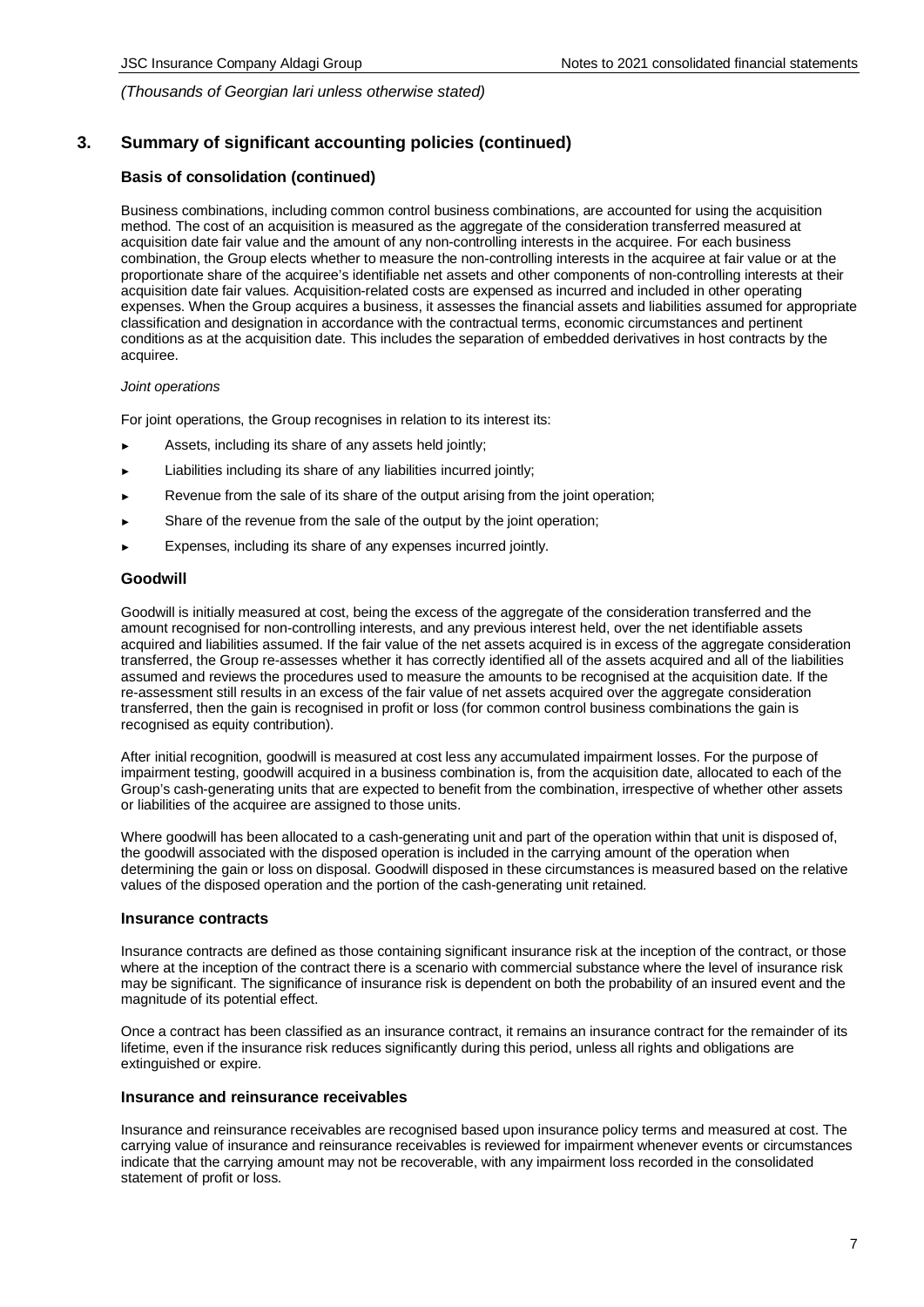# **3. Summary of significant accounting policies (continued)**

### **Insurance and reinsurance receivables (continued)**

Reinsurance receivables primarily include balances due from both insurance and reinsurance companies for ceded insurance liabilities. Premiums on reinsurance assumed are recognised as revenue in the same manner as they would be if the reinsurance were considered direct business, taking into account the product classification of the reinsured business. Amounts due to reinsurers are estimated in a manner consistent with the associated reinsured policies and in accordance with the reinsurance contract. Premiums ceded and claims reimbursed are presented on a gross basis.

An impairment review is performed on all ceded share of technical provisions when an indication of impairment occurs. Reinsurance receivables are impaired only if there is objective evidence that the Group may not receive all amounts due to it under the terms of the contract and that this can be measured reliably.

### **Gross technical provisions**

Gross technical provisions include the outstanding claims provision, the provision for unearned premium and the provision for premium deficiency. General business contract liabilities are based on the estimated ultimate cost of all claims incurred but not settled at the reporting date, whether reported or not, together with related claims handling costs and reduction for the expected value of salvage and other recoveries. The liability is calculated at the reporting date using a range of standard actuarial claim projection techniques, based on empirical data and current assumptions. The liability is not discounted for the time value of money. No provision for equalisation or catastrophe reserves is recognised. The liabilities are derecognised when the obligation to pay a claim expires, is discharged or is cancelled.

The provision is recognised when contracts are entered into and premiums are charged, and is brought to account as premium income over the term of the contract in accordance with the pattern of insurance service provided under the contract. At each reporting date the carrying amount of unearned premium is calculated on active policies based on the insurance period and time until the expiry date of each insurance policy. The Group reviews its unexpired risk based on historical performance of separate business lines to determine overall change in expected claims. The differences between the unearned premium reserves, loss provisions and as well as the expected claims are recognised in the consolidated statement of comprehensive income by setting up a provision for premium deficiency.

#### **Ceded share of technical provisions**

The Group cedes insurance risk in the normal course of business for all of its businesses. Ceded share of technical provisions represent balances due from reinsurance companies. Amounts recoverable from reinsurers are estimated in a manner consistent with the outstanding claims provision or settled claims associated with the reinsurer's policies and are in accordance with the related reinsurance contract.

An impairment review is performed at each reporting date or more frequently when an indication of impairment arises during the reporting year. Impairment occurs when objective evidence exists that the Group may not recover outstanding amounts under the terms of the contract and when the impact on the amounts that the Group will receive from the reinsurer can be measured reliably. The impairment loss is recorded in the consolidated statement of comprehensive income. The reinsurers' share of each unexpired risk provision is recognised on the same basis. Ceded share of technical provisions are derecognised when the contractual rights are extinguished or expire or when the contract is transferred to another party.

#### **Deferred acquisition costs**

Deferred acquisition costs ("DAC") are capitalized and amortized on a straight line basis over the life of the contract. All other acquisition costs are recognised as an expense when incurred. Acquisition costs deferred consist of commissions to sales agents and brokerage companies assisting in policy issuance.

#### **Cash and cash equivalents**

Cash and cash equivalents consist of cash on hand, current accounts and bank deposits that mature within three months from the date of origination and are free from contractual encumbrances.

### **Financial assets**

Financial assets in the scope of IAS 39 are classified as either financial assets at fair value through profit or loss, loans and receivables, held-to-maturity investments, or available-for-sale financial assets, as appropriate. When financial assets are recognised initially, they are measured at fair value, plus, in the case of investments not at fair value through profit or loss, directly attributable transaction costs. The Group determines the classification of its financial assets upon initial recognition.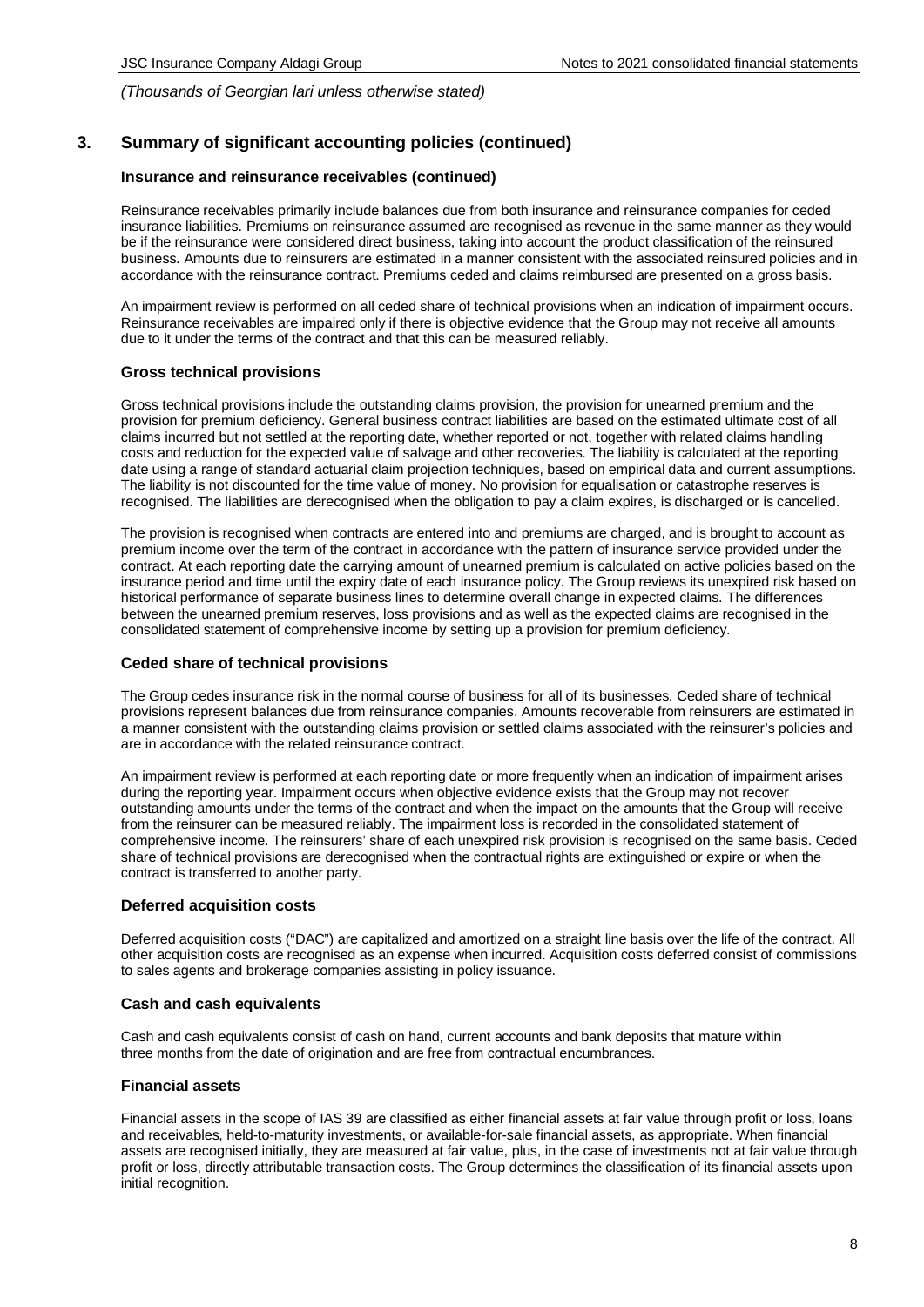# **3. Summary of significant accounting policies (continued)**

### **Financial assets (continued)**

#### *Financial assets at fair value through profit or loss*

Financial assets at fair value through profit or loss is a financial asset that is either:

- Classified as held for trading; or
- Upon initial recognition it is designated by the entity as at fair value through profit or loss.

Financial assets at fair value through profit or loss are initially recognised at fair value. After initial recognition, subsequent gains or losses arising from changes in fair value are recognised in profit or loss until the investment is derecognised or until the investment is determined to be impaired.

#### *Loans and receivables*

Loans and receivables are non-derivative financial assets with fixed or determinable payments that are not quoted in an active market. These investments are initially recognised at cost, being the fair value of the consideration paid for the acquisition of the investment. All transaction costs directly attributable to the acquisition are also included in the cost of the investment. Subsequent to initial recognition, these investments are carried at amortized cost using the effective interest method. Gains and losses are recognised in the profit or loss when the loans and receivables are derecognised or impaired, as well as through the amortization process.

Regress and other receivables are recognised at their original invoiced value. Where the time value of money is material, receivables are carried at amortized cost.

#### *Available-for-sale financial assets*

Available-for-sale financial assets are those non-derivative financial assets that are designated as available-for-sale or are not classified in any of the three preceding categories. After initial recognition available-for-sale financial assets are measured at fair value with gains or losses being recognised in other comprehensive income until the investment is derecognised or until the investment is determined to be impaired at which time the cumulative gain or loss previously reported in other comprehensive income is reclassified to the consolidated statement of comprehensive income. However, interest calculated using the effective interest method is recognised in the consolidated statement of comprehensive income.

### **Offsetting**

Financial assets and liabilities are offset and the net amount is reported in the consolidated statement of financial position when there is a legally enforceable right to set off the recognised amounts and there is an intention to settle on a net basis, or to realize the asset and settle the liability simultaneously. Income and expense will not be offset in the consolidated statement of comprehensive income unless required or permitted by any accounting standard or interpretation, as specifically disclosed in the accounting policies of the Group.

#### **Allowances for impairment of loans and receivables**

The Group assesses at each reporting date whether a financial asset or group of financial assets is impaired.

If there is objective evidence that an impairment loss on financial assets carried at amortized cost has been incurred, the amount of the loss is measured as the difference between the asset's carrying amount and the present value of estimated future cash flows (excluding future credit losses that have not been incurred) discounted at the financial asset's original effective interest rate (i.e. the effective interest rate computed at initial recognition). The carrying amount of the asset is reduced through use of an allowance account. The amount of the impairment loss is recognised in the consolidated statement of comprehensive income.

#### *Assets carried at amortized cost*

The calculation of the present value of the estimated future cash flows of a collateralized financial asset reflects the cash flows that may result from foreclosure less costs for obtaining and selling the collateral, whether or not the foreclosure is probable.

The Group first assesses whether objective evidence of impairment exists individually for financial assets that are individually significant, and individually or collectively for financial assets that are not individually significant. If it is determined that no objective evidence of impairment exists for an individually assessed financial asset, whether significant or not, the asset is included in a group of financial assets with similar credit risk characteristics and that group of financial assets is collectively assessed for impairment. Assets that are individually assessed for impairment and for which an impairment loss is or continues to be recognised are not included in a collective assessment of impairment.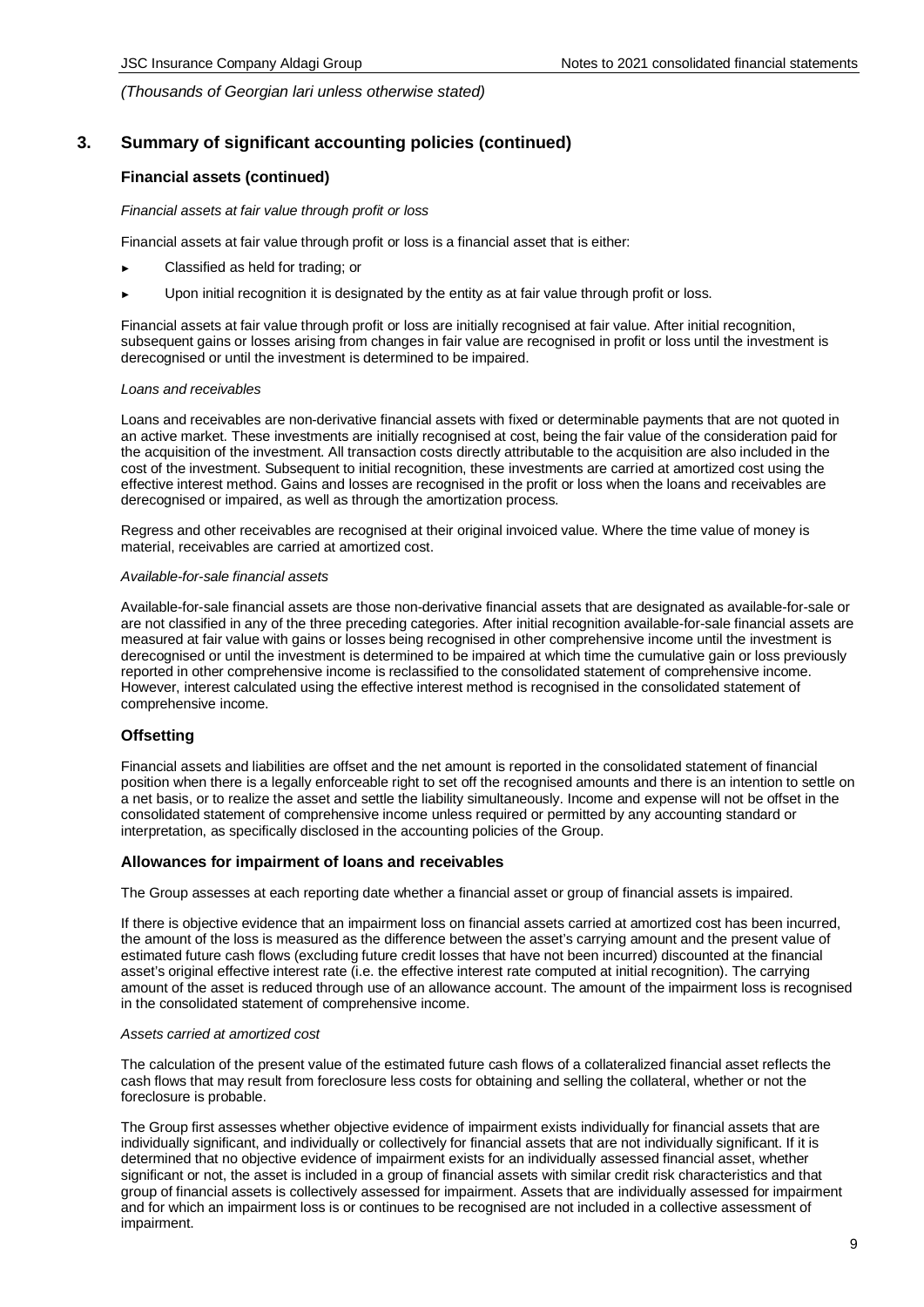# **3. Summary of significant accounting policies (continued)**

### **Allowances for impairment of loans and receivables (continued)**

If, in a subsequent period, the amount of the impairment loss decreases and the decrease can be related objectively to an event occurring after the impairment was recognised, the previously recognised impairment loss is reversed. Any subsequent reversal of an impairment loss is recognised in the consolidated statement of comprehensive income, to the extent that the carrying value of the asset does not exceed its amortized cost at the reversal date.

When an asset is uncollectible, it is written off against the related allowance for impairment. Such assets are written off after all necessary procedures have been completed and the amount of the loss has been determined. Subsequent recoveries of amounts previously written off decrease the charge for impairment of financial assets in the consolidated statement of comprehensive income.

### **Derecognition of financial assets and liabilities**

#### *Financial assets*

A financial asset (or, where applicable a part of a financial asset or part of a group of similar financial assets) is derecognised where:

- The rights to receive cash flows from the asset have expired;
- The Group has transferred its rights to receive cash flows from the asset, or retained the right to receive cash flows from the asset, but has assumed an obligation to pay them in full without material delay to a third party under a 'pass-through' arrangement; and
- The Group either (a) has transferred substantially all the risks and rewards of the asset, or (b) has neither transferred nor retained substantially all the risks and rewards of the asset, but has transferred control of the asset.

Where the Group has transferred its rights to receive cash flows from an asset and has neither transferred nor retained substantially all the risks and rewards of the asset nor transferred control of the asset, the asset is recognised to the extent of the Group's continuing involvement in the asset. Continuing involvement that takes the form of a guarantee over the transferred asset is measured at the lower of the original carrying amount of the asset and the maximum amount of consideration that the Group could be required to repay.

#### *Financial liabilities*

A financial liability is derecognised when the obligation under the liability is discharged or cancelled or expires.

#### **Fair value measurement**

The Group measures financial instruments, such as derivatives and certain non-financial assets such as office buildings, investment property, at fair value at the end of each reporting period. Fair values of financial instruments measured at amortised cost are disclosed in Note 34.

Fair value is the price that would be received to sell an asset or paid to transfer a liability in an orderly transaction between market participants at the measurement date. The fair value measurement is based on the presumption that the transaction to sell the asset or transfer the liability takes place either:

- In the principal market for the asset or liability; or
- In the absence of a principal market, in the most advantageous market for the asset or liability.

The principal or the most advantageous market must be accessible by the Group. The fair value of an asset or a liability is measured using the assumptions that market participants would use when pricing the asset or liability, assuming that market participants act in their economic best interest. A fair value measurement of a non-financial asset takes into account a market participant's ability to generate economic benefits by using the asset in its highest and best use or by selling it to another market participant that would use the asset in its highest and best use.

The Group uses valuation techniques that are appropriate in the circumstances and for which sufficient data are available to measure fair value, maximizing the use of relevant observable inputs and minimizing the use of unobservable inputs significant to the fair value measurement as a whole:

- Level 1 − quoted (unadjusted) market prices in active markets for identical assets or liabilities.
- Level 2 − valuation techniques for which the lowest level input that is significant to the fair value measurement is directly or indirectly observable.
- Level 3 valuation techniques for which the lowest level input that is significant to the fair value measurement is unobservable.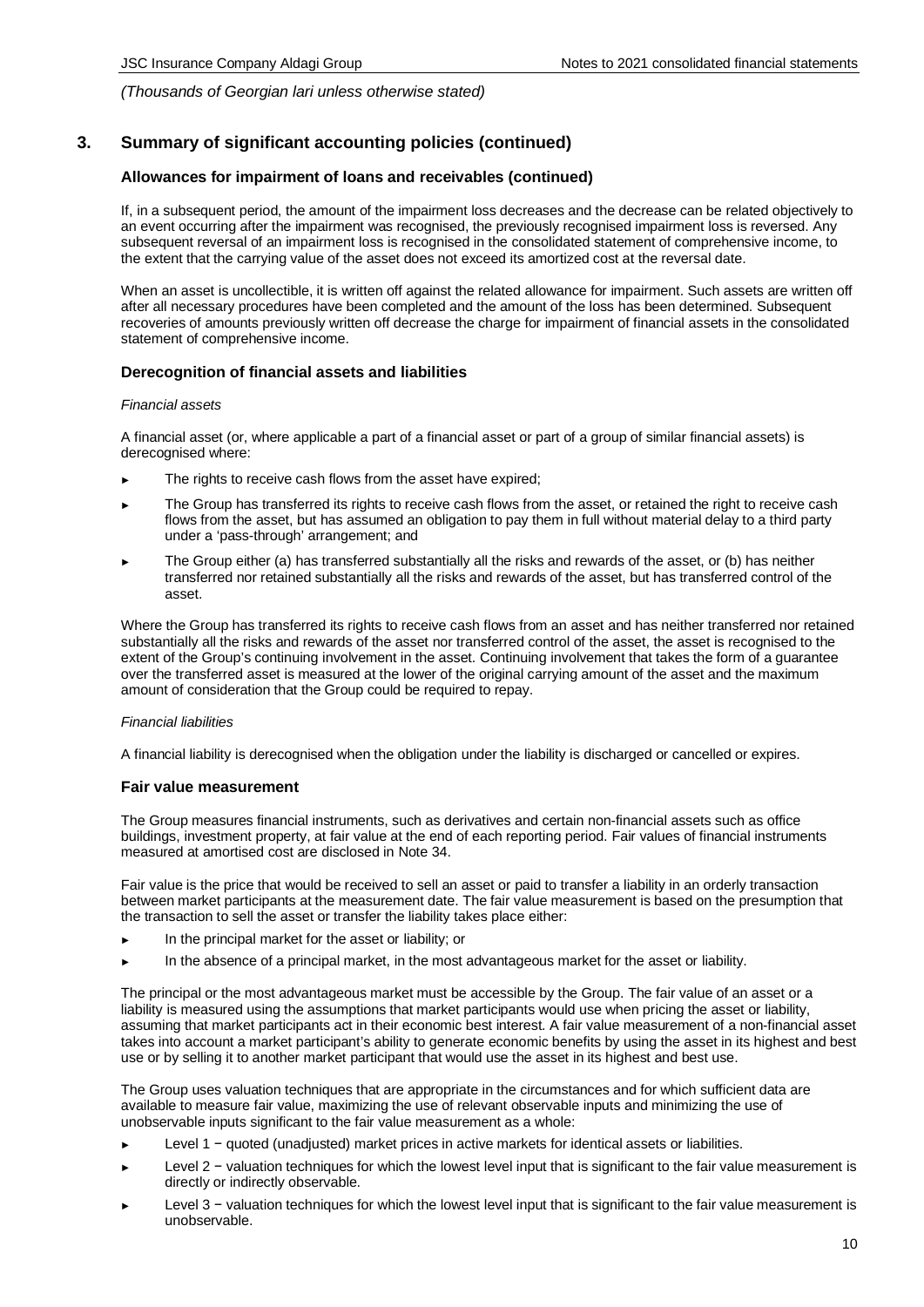# **3. Summary of significant accounting policies (continued)**

### **Fair value measurement (continued)**

For assets and liabilities that are recognised in the consolidated financial statements on a recurring basis, the Group determines whether transfers have occurred between levels in the hierarchy by re-assessing categorization (based on the lowest level input that is significant to the fair value measurement as a whole) at the end of each reporting period.

### **Property and equipment**

Property and equipment are carried at cost less accumulated depreciation and any accumulated impairment in value. Such cost includes the cost of replacing part of equipment when that cost is incurred if the recognition criteria are met.

The carrying values of property and equipment are reviewed for impairment when events or changes in circumstances indicate that the carrying value may not be recoverable. Impairment losses are recognised in the consolidated statement of comprehensive income as an expense.

Depreciation of an asset begins when it is available for use. Depreciation is calculated on a straight-line basis over the following estimated useful lives:

|                         | Years  |
|-------------------------|--------|
| Office buildings        | 50     |
| Furniture and fixtures  | $5-10$ |
| Computers and equipment | $5-10$ |
| Motor vehicles          | 5      |

Leasehold improvements are depreciated over the life of the related leased asset or the expected lease term if lower.

The asset's residual values, useful lives and methods are reviewed, and adjusted as appropriate, at each financial year-end.

Costs related to repairs and renewals are charged when incurred and included in other operating expenses, unless they qualify for capitalization.

An item of property and equipment is derecognised upon disposal or when no further future economic benefits are expected from its use or disposal. Any gain or loss arising on derecognising of the asset (calculated as the difference between the net disposal proceeds and the carrying amount of the asset) is included in the consolidated statement of comprehensive income in the year the asset is derecognised.

Assets under construction comprises costs directly related to construction of property, plant and equipment including an appropriate allocation of directly attributable variable and fixed overheads that have been incurred during the construction. Depreciation of these assets, on the same basis as similar property assets, commences when the assets are available for use.

#### **Leases**

The Group assesses at contract inception whether a contract is, or contains, a lease. That is, if the contract conveys the right to control the use of an identified asset for a period of time in exchange for consideration.

#### *Group as a lessee*

The Group applies a single recognition and measurement approach for all leases, except for short-term leases and leases of low-value assets. The Group recognises lease liabilities to make lease payments and right-of-use assets representing the right to use the underlying assets.

#### *Right-of-use assets*

The Group recognises right-of-use assets at the commencement date of the lease (i.e., the date the underlying asset is available for use). Right-of-use assets are measured at cost, less any accumulated depreciation and impairment losses, and adjusted for any remeasurement of lease liabilities. The cost of right-of-use assets includes the amount of lease liabilities recognised, initial direct costs incurred, and lease payments made at or before the commencement date less any lease incentives received. Unless the Group is reasonably certain to obtain ownership of the leased asset at the end of the lease term, the recognised right-of-use assets are depreciated on a straight-line basis over the shorter of its estimated useful life and the lease term. Right-of-use assets are subject to impairment.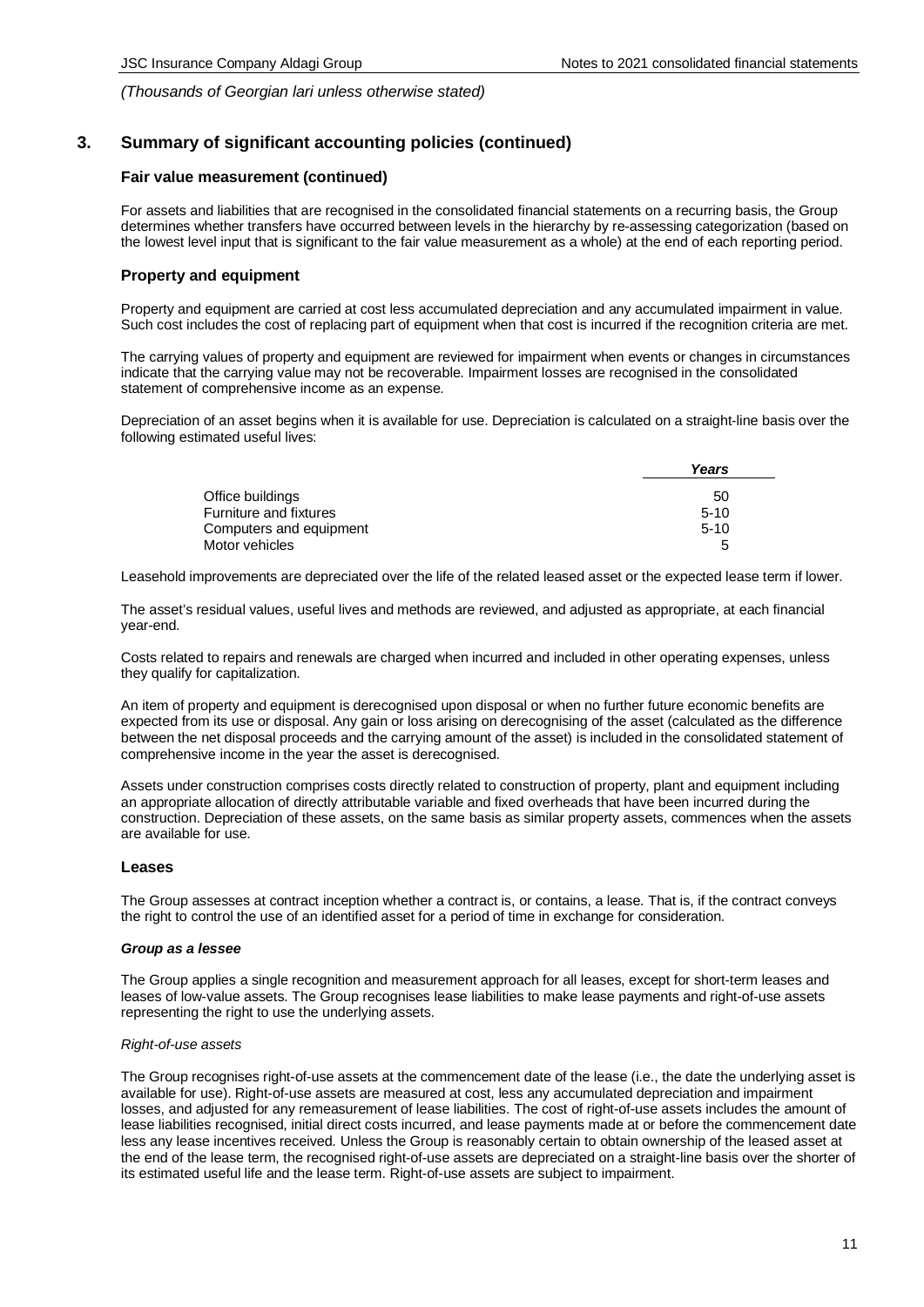# **3. Summary of significant accounting policies (continued)**

### **Leases (continued)**

#### *Lease liabilities*

At the commencement date of the lease, the Group recognises lease liabilities measured at the present value of lease payments to be made over the lease term. The lease payments include fixed payments (including in-substance fixed payments) less any lease incentives receivable, variable lease payments that depend on an index or a rate, and amounts expected to be paid under residual value guarantees. The lease payments also include the exercise price of a purchase option reasonably certain to be exercised by the Group and payments of penalties for terminating a lease, if the lease term reflects the Group exercising the option to terminate.

The variable lease payments that do not depend on an index or a rate (unless they are incurred to produce inventories) are recognised as expense in the period on which the event or condition that triggers the payment occurs.

In calculating the present value of lease payments, the Group uses the incremental borrowing rate at the lease commencement date if the interest rate implicit in the lease is not readily determinable. After the commencement date, the amount of lease liabilities is increased to reflect the accretion of interest and reduced for the lease payments made.

In addition, the carrying amount of lease liabilities is remeasured if there is a modification, a change in the lease term, a change in the lease payments (e.g., changes to future payments resulting from a change in an index or rate used to determine such lease payments) or a change in the assessment of an option to purchase the underlying asset.

#### *Short-term leases and leases of low-value assets*

The Group applies the short-term lease recognition exemption to the lease of vehicles and equipment across the Group, exemption will not be applied to the lease of real estate. The Group will apply low value lease exemption to its low value leases such as computers and furniture (assets with a value, when new, of US\$5,000 or less). Lease payments on short-term leases and leases of low-value assets are recognised as expense on a straight-line basis over the lease term.

#### *Significant judgement in determining the lease term of contracts with renewal options*

The Group determines the lease term as the non-cancellable term of the lease, together with any periods covered by an option to extend the lease if it is reasonably certain to be exercised, or any periods covered by an option to terminate the lease, if it is reasonably certain not to be exercised. The Group has the option, under some of its leases to lease the assets for additional terms. The Group applies judgement in evaluating whether it is reasonably certain to exercise the option to renew. That is, it considers all relevant factors that create an economic incentive for it to exercise the renewal. After the commencement date, the Group reassesses the lease term if there is a significant event or change in circumstances that is within its control and affects its ability to exercise (or not to exercise) the option to renew (e.g., a change in business strategy).

#### *Group as a lessor*

Leases in which the Group does not transfer substantially all the risks and rewards incidental to ownership of an asset are classified as operating leases.

Rental income arising is accounted for on a straight-line basis over the lease terms and is included in revenue in the statement of profit or loss due to its operating nature. Initial direct costs incurred in negotiating and arranging an operating lease are added to the carrying amount of the leased asset and recognised over the lease term on the same basis as rental income.

### **Pension fund assets and liabilities**

The Group provides management and employees of the Group, management and employees of the former parent of the Group, Bank of Georgia Group plc and its entities, management and employees of the parent of the Group and other Georgia Capital plc entities and Group non-related broad client base with private pension plans. These are defined contribution pension plans covering substantially all full-time employees of the Group. The Group collects contributions from its employees as well as employees of other clients. When a client reaches the pension age, aggregated contributions, plus any income earned on the employee's behalf are paid to the employee according to the schedule agreed with the client. Aggregated amounts are distributed during the period when the employee will receive accumulated contributions. In case of leaving the occupied position, the client is entitled to accumulated contributions in form of a lump sum.

The Group holds the licence to act as a pension fund. Under this licence the Group is authorized to receive pension contribution from the population of Georgia, with obligation to repay contributions plus earnings.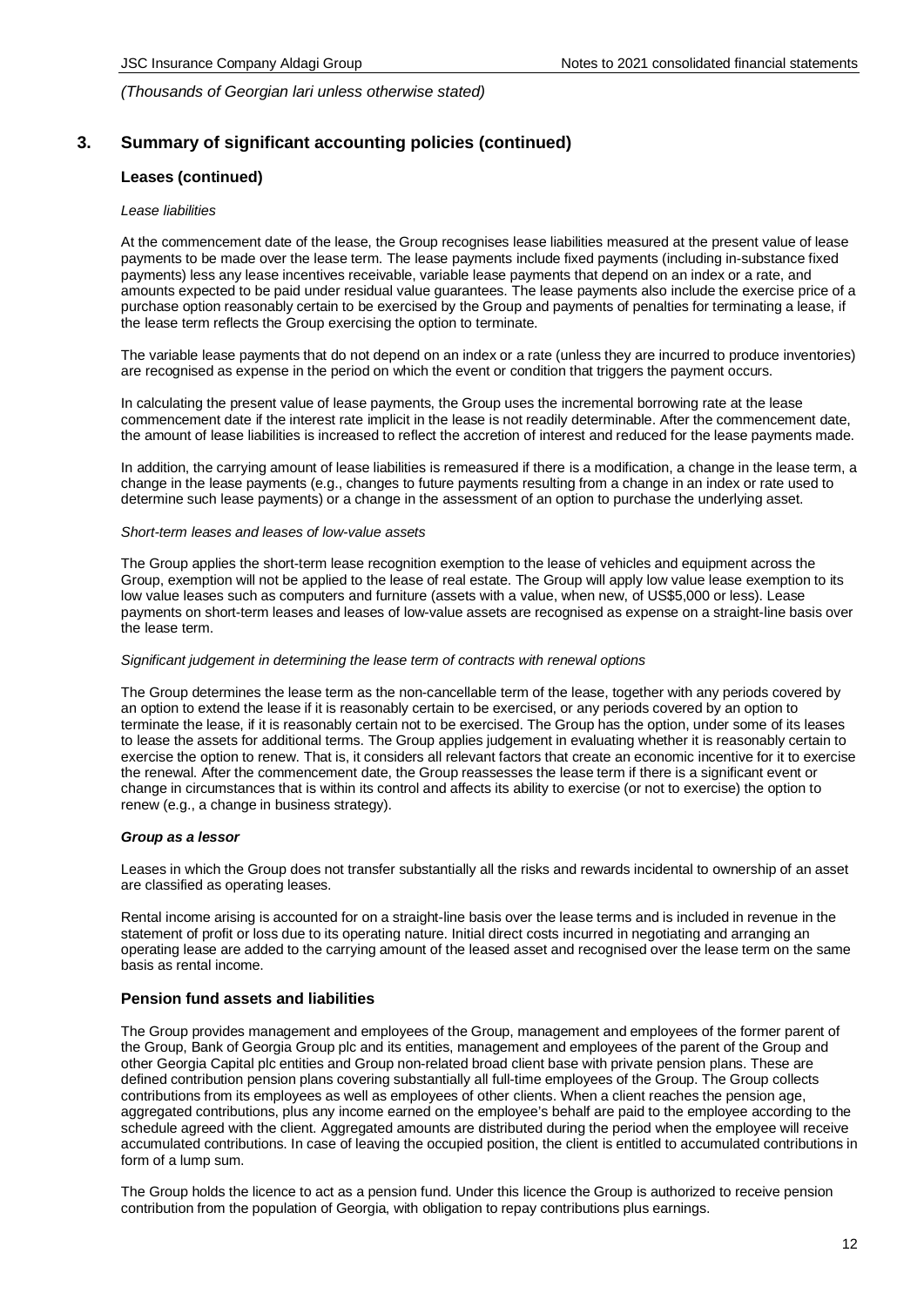# **3. Summary of significant accounting policies (continued)**

### **Pension fund assets and liabilities (continued)**

Assets and liabilities of the Fund are accounted for within Pension fund assets and Pension fund liabilities. Pension fund assets and Pension fund liabilities are measured under IAS 39 at amortized cost or fair value, depending on classification made at initial recognition. The Group does not guarantee any investment income to the participants of the investment plan.

### **Borrowings**

Borrowings are initially recognised at fair value plus directly attributable transaction costs.

After initial recognition, these are measured at amortised cost using the effective interest rate ("EIR") method. Gains and losses are recognised in profit or loss when the liabilities are derecognised as well as through the EIR amortisation process.

A borrowing is derecognised when the obligation under the liability is discharged or cancelled or expires.

#### **Non-recurring items**

The Group separately classifies and discloses those income and expenses that are non-recurring by nature. The Group defines non-recurring income or expense as an income or expense triggered by or originated from an economic, business or financial event that is not inherent to the regular and ordinary business course of the Group and is caused by uncertain or unpredictable external factors that cannot be reasonably expected to occur in the future and thus they should not be taken into account when making projections of the future results.

### **Taxation**

The current income tax expense is calculated in accordance with the regulations in force in Georgia.

Deferred tax assets and liabilities are calculated in respect of temporary differences using the liability method. Deferred income taxes are provided for all temporary differences arising between the tax bases of assets and liabilities and their carrying values for financial reporting purposes, except where the deferred income tax arises from the initial recognition of goodwill or of an asset or liability in a transaction that is not a business combination and, at the time of the transaction, affects neither the accounting profit nor taxable profit or loss.

A deferred tax asset is recorded only to the extent that it is probable that taxable profit will be available against which the deductible temporary differences can be utilised. Deferred tax assets and liabilities are measured at tax rates that are expected to apply to the period when the asset is realised or the liability is settled, based on tax rates (applicable to undistributed profits) that have been enacted or substantively enacted at the reporting date.

Deferred income tax is provided on temporary differences arising on investments in subsidiaries, associates and joint ventures, except where the timing of the reversal of the temporary difference can be controlled and it is probable that the temporary difference will not reverse in the foreseeable future.

Georgia also has various operating taxes that are assessed on the Group's activities. These taxes are included as a component of other operating expenses.

#### **Intangible assets**

Intangible assets include computer software and licenses.

Intangible assets acquired separately are measured on initial recognition at cost. The cost of intangible assets acquired in a business combination is fair value as at the date of acquisition. Following initial recognition, intangible assets are carried at cost less any accumulated amortization and any accumulated impairment losses.

The useful lives of intangible assets are assessed to be either finite or indefinite. Intangible assets with finite lives are amortized over the useful economic lives of 4 to 10 years and assessed for impairment whenever there is an indication that the intangible asset may be impaired. Amortization periods and methods for intangible assets with finite useful lives are reviewed at least at each financial year-end.

Intangible assets with indefinite useful lives are not amortized, but tested for impairment annually either individually or at the cash-generating unit level. The useful life of an intangible asset with an indefinite life is reviewed annually to determine whether indefinite life assessment continues to be supportable.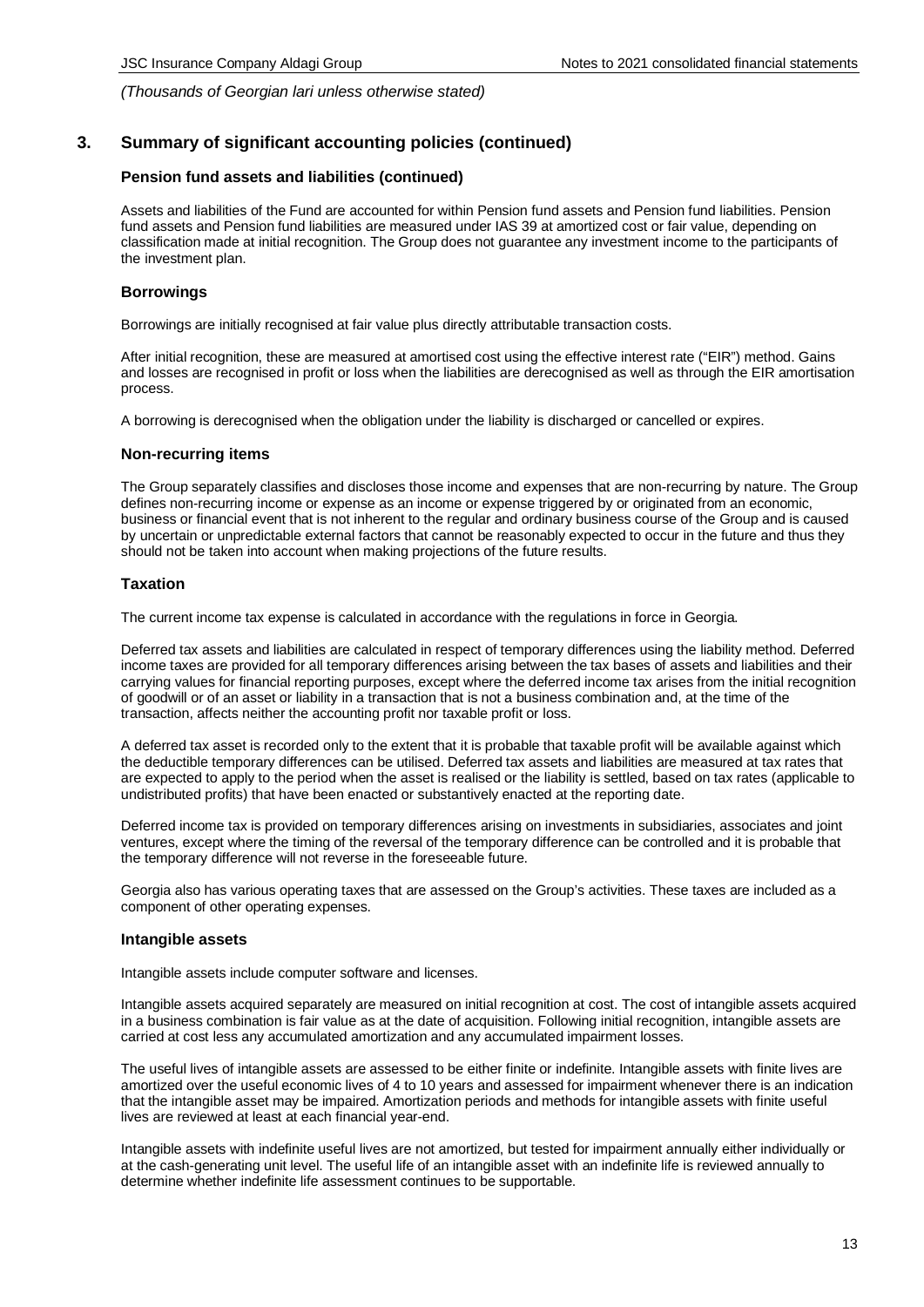# **3. Summary of significant accounting policies (continued)**

### **Intangible assets (continued)**

Costs associated with maintaining computer software programs are recorded as an expense as incurred. Software development costs (relating to the design and testing of new or substantially improved software) are recognised as intangible assets only when the Group can demonstrate the technical feasibility of completing the software so that it will be available for use or sale, its intention to complete and its ability to use or sell the asset, how the asset will generate future economic benefits, the availability of resources to complete and the ability to measure reliably the expenditure during the development. Other software development costs are recognised as an expense as incurred.

### **Provisions and contingent liabilities**

Provisions are recognised when the Group has a present legal or constructive obligation as a result of past events, and it is probable that an outflow of resources embodying economic benefits will be required to settle the obligation and a reliable estimate of the amount of obligation can be made.

Where the Group expects a provision to be reimbursed, for example under an insurance contract, the reimbursement is recognised as a separate asset but only when the reimbursement is more probable than not.

Contingent liabilities are not recognised in the consolidated statement of financial position but are disclosed unless the possibility of any outflow in settlement is remote. A contingent asset is not recognised in the consolidated statement of financial position but disclosed when an inflow of economic benefits is probable.

### **Share-based payment transactions**

Top and middle management executives of the Group receive share-based remuneration settled in equity instruments of the Group, of JSC A Group (parent of the Group) and the Group's ultimate parent, Georgia Capital plc.

#### *Cash-settled transactions*

The cost of cash-settled transactions is measured initially at fair value at the grant date based on market. This fair value is expensed over the period until the vesting date with recognition of a corresponding liability. The liability is remeasured to fair value at each reporting date up to, and including the settlement date, with changes in fair value recognised in employee benefits expense.

#### *Equity-settled transactions*

The cost of equity settled transactions with employees is measured by reference to the fair value of shares at the grant date. The cost of equity settled transactions is recognised together with the corresponding increase in equity, over the period in which the performance and/or service conditions are fulfilled, ending on the date when the relevant employee is fully entitled to the award ('the vesting date'). The cumulative expense recognised for equity settled transactions at each reporting date until the vesting date reflects the extent to which the vesting period has expired and the Group's best estimate of the number of equity instruments that will ultimately vest. The consolidated income statement charge or credit for the period represents the movement in cumulative expense recognised as at the beginning and end of that period.

No expense is recognised for the awards that do not ultimately vest except for the awards where vesting is conditional upon market conditions which are treated as vesting irrespective of whether the market condition is satisfied, provided that all other performance conditions are satisfied.

Where the terms of an equity settled award are modified, the minimum expense is recognised as if the terms had not been modified. An additional expense is recognised for any modification which increases the total fair value of the share-based payment arrangement, or is otherwise beneficial to the employee as measured at the date of the modification. Where an equity-settled award is cancelled, it is treated as if it has vested on the date of cancellation, and any expense not yet recognised for the award is recognised immediately. However, if a new award is substituted for the cancelled award, and designated as the replacement award on the date that it is granted, the cancelled and the new awards are treated as if they were a modification of the original award, as described in the previous paragraph.

### **Share capital**

#### *Share capital*

Ordinary and preferred shares are classified as equity. Any excess of the fair value of consideration received over the par value of shares issued is recognised as additional paid-in capital.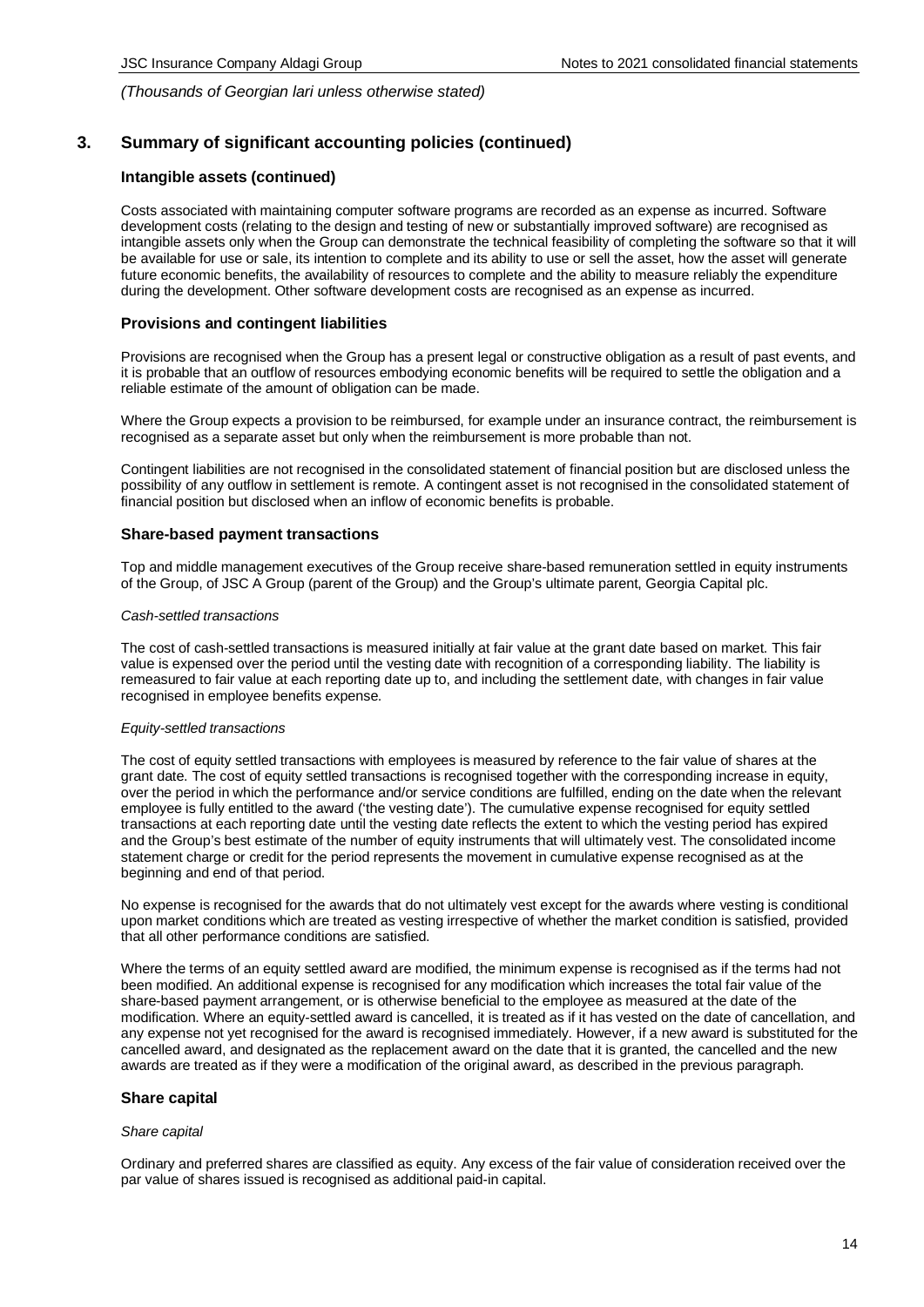# **3. Summary of significant accounting policies (continued)**

### **Share capital (continued)**

#### *Dividends*

Dividends are recognised as a liability and deducted from equity at the reporting date only if they are declared before or on the reporting date. Dividends are disclosed when they are proposed before the reporting date or proposed or declared after the reporting date but before the consolidated financial statements are authorised for issue.

### **Income and expense recognition**

#### *Premium written*

Insurance premiums written are recognised on policy inception and earned on a pro rata basis over the term of the related policy coverage. Insurance premiums written reflect business incepted during the year, are shown before deduction of commission and exclude any sales-based taxes or duties. Unearned premiums are those proportions of the premiums written in a year that relate to periods of risk after the reporting date. Unearned premiums are computed principally on monthly pro rata basis.

#### *Premiums ceded*

Premiums payable in respect of reinsurance ceded are recognised in the period in which the reinsurance contract is entered into and include estimates where the amounts are not determined at the reporting date. Premiums are expensed over the period of the reinsurance contract, calculated principally on a daily pro rata basis.

#### *Provision for unearned premiums*

The proportion of written premiums attributable to subsequent periods is deferred as unearned premium. The change in the provision for unearned premium is taken to the consolidated statement of comprehensive income in the order that revenue is recognised over the period of risk or, for annuities, the amount of expected future benefit payments.

#### *Benefits and claims*

Life insurance business claims reflect the cost of all claims incurred during the year, including claims handling costs. Death claims and surrenders are recorded on the basis of notifications received. Maturities and annuity payments are recorded when due. Benefits recorded are then accrued to the liability.

General insurance claims incurred include all claim losses occurring during the year, whether reported or not, including the related handling costs and reduction for the value of salvage and other recoveries and any adjustments to claims outstanding from previous years.

Claims handling costs include internal and external costs incurred in connection with the negotiation and settlement of claims. Internal costs include any part of the general administrative costs directly attributable to the claims function.

#### **Foreign currency translation**

The consolidated financial statements are presented in Georgian lari, which is the Company's and its subsidiaries functional and presentation currency. Transactions in foreign currencies are initially recorded in the functional currency, converted at the rate of exchange ruling at the date of the transaction. Monetary assets and liabilities denominated in foreign currencies are translated into Georgian lari at official exchange rates declared by the National Bank of Georgia ("NBG") and effective as of the reporting date.

Gains and losses resulting from the translation of foreign currency transactions are recognised in the consolidated statement of comprehensive income as foreign exchange gains/(losses).

Differences between the contractual exchange rate of a transaction in a foreign currency and the NBG exchange rate on the date of the transaction are included in foreign exchange losses. The official NBG exchange rates at 31 December 2021 and 31 December 2020 were 3.0976 and 3.2766 Georgian lari to 1 US dollar, respectively.

### **Derivative financial instruments**

As part of its risk management strategy, the Group uses foreign exchange contracts to manage exposures resulting from changes in foreign currency exchange rates. Such financial instruments are initially recognised and are subsequently measured at fair value. The fair values are estimated based on pricing models that take into account the current market and contractual prices of the underlying instruments and other factors. Derivatives are carried as assets when their fair value is positive and as liabilities when it is negative. Gains and losses resulting from these instruments are included in the consolidated statement of comprehensive income in foreign exchange losses.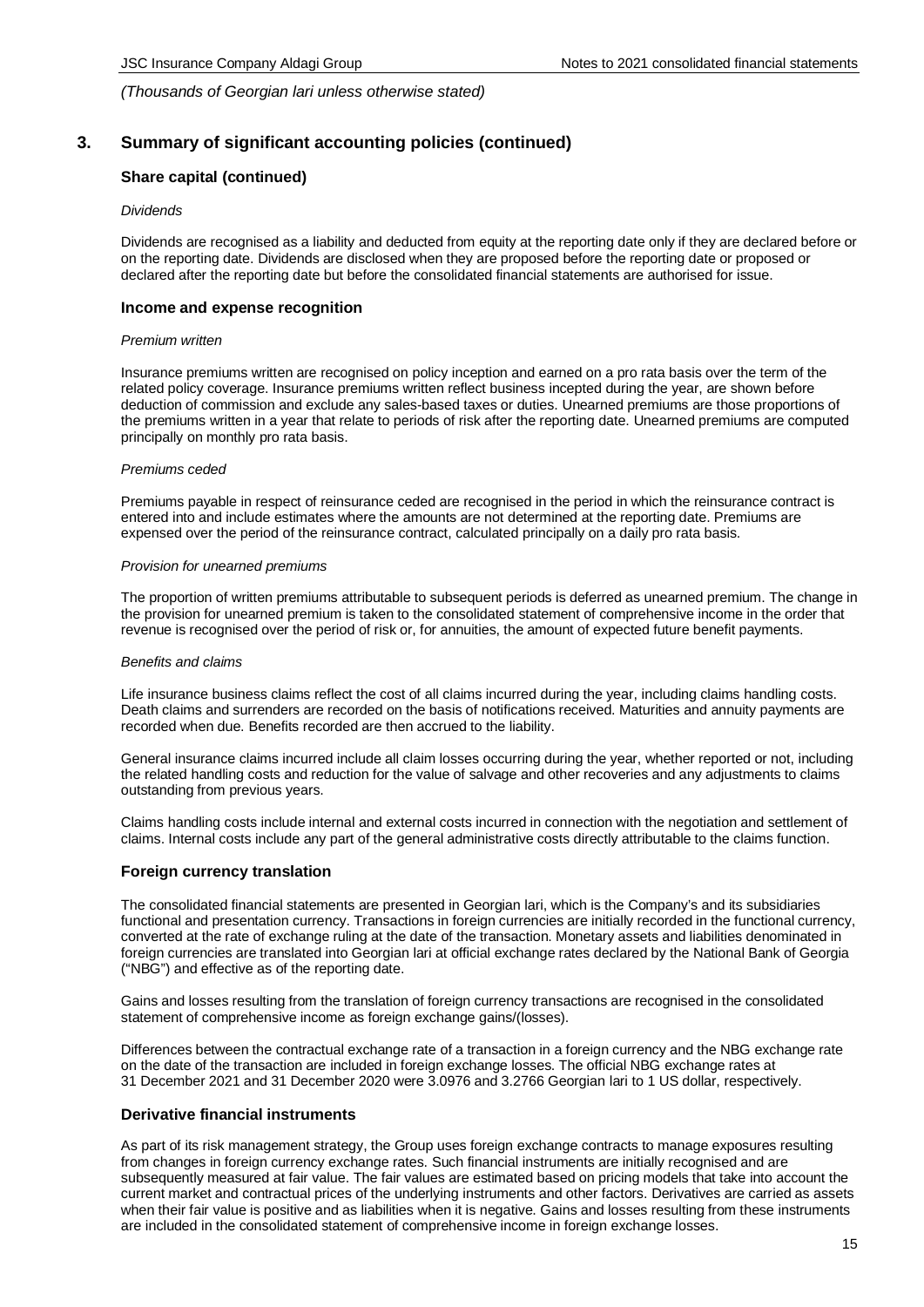# **3. Summary of significant accounting policies (continued)**

### **Standards and interpretations issued but not yet effective**

The standards and interpretations that are issued, but not yet effective, up to the date of issuance of the Group's financial statements which may have impact on the Group's financial statements are disclosed below. The Group intends to adopt these standards when they become effective.

#### *IFRS 17 Insurance Contracts*

In May 2017, the IASB issued IFRS 17 *Insurance Contracts* (IFRS 17), a comprehensive new accounting standard for insurance contracts covering recognition and measurement, presentation and disclosure. Once effective, IFRS 17 will replace IFRS 4 *Insurance Contracts* (IFRS 4) that was issued in 2005.

IFRS 17 applies to all types of insurance contracts (i.e., life, non-life, direct insurance and re-insurance), regardless of the type of entities that issue them, as well as to certain guarantees and financial instruments with discretionary participation features. A few scope exceptions will apply. The overall objective of IFRS 17 is to provide an accounting model for insurance contracts that is more useful and consistent for insurers. In contrast to the requirements in IFRS 4, which are largely based on grandfathering previous local accounting policies, IFRS 17 provides a comprehensive model for insurance contracts, covering all relevant accounting aspects.

The core of IFRS 17 is the general model, supplemented by:

- A specific adaptation for contracts with direct participation features (the variable fee approach);
- A simplified approach (the premium allocation approach) mainly for short-duration contracts.

IFRS 17 is effective for reporting periods beginning on or after 1 January 2023, with comparative figures required. Early application is permitted, provided the entity also applies IFRS 9 and IFRS 15 on or before the date it first applies IFRS 17. The Group plans to adopt the new standard on the required effective date together with IFRS 9 (see below). The Group is currently assessing the impact of IFRS 17 on its consolidated financial statements.

#### *IFRS 9 Financial Instruments*

In July 2014, the IASB issued the final version of IFRS 9 *Financial Instruments* that replaces IAS 39 *Financial Instruments: Recognition and Measurement* and all previous versions of IFRS 9. IFRS 9 brings together all three aspects of the accounting for financial instruments project: classification and measurement, impairment and hedge accounting. IFRS 9 is effective for annual periods beginning on or after 1 January 2018, with early application permitted. Except for hedge accounting, retrospective application is required but providing comparative information is not compulsory. For hedge accounting, the requirements are generally applied prospectively, with some limited exceptions. The Group has decided to defer the application of IFRS 9 until the effective date of the new insurance contracts standard (IFRS 17) of 1 January 2023, applying the temporary exemption from applying IFRS 9 as introduced by the amendments to IFRS 4 − Applying IFRS 9 *Financial Instruments* with IFRS 4 *Insurance Contracts*. The Group is currently assessing the impact of IFRS 9 on its consolidated financial statements.

#### *Amendments to IAS 1: Classification of Liabilities as Current or Non-current*

In January 2020, the IASB issued amendments to paragraphs 69 to 76 of IAS 1 to specify the requirements for classifying liabilities as current or non-current. The amendments clarify:

- What is meant by a right to defer settlement;
- That a right to defer must exist at the end of the reporting period:
- That classification is unaffected by the likelihood that an entity will exercise its deferral right;
- That only if an embedded derivative in a convertible liability is itself an equity instrument would the terms of a liability not impact its classification.

The amendments are effective for annual reporting periods beginning on or after 1 January 2023 and must be applied retrospectively. The Group will not be affected by these amendments on the date of transition.

#### *Reference to the Conceptual Framework – Amendments to IFRS 3*

In May 2020, the IASB issued Amendments to IFRS 3 *Business Combinations − Reference to the Conceptual Framework*. The amendments are intended to replace a reference to the *Framework for the Preparation and Presentation of Financial Statements*, issued in 1989, with a reference to the *Conceptual Framework for Financial Reporting* issued in March 2018 without significantly changing its requirements.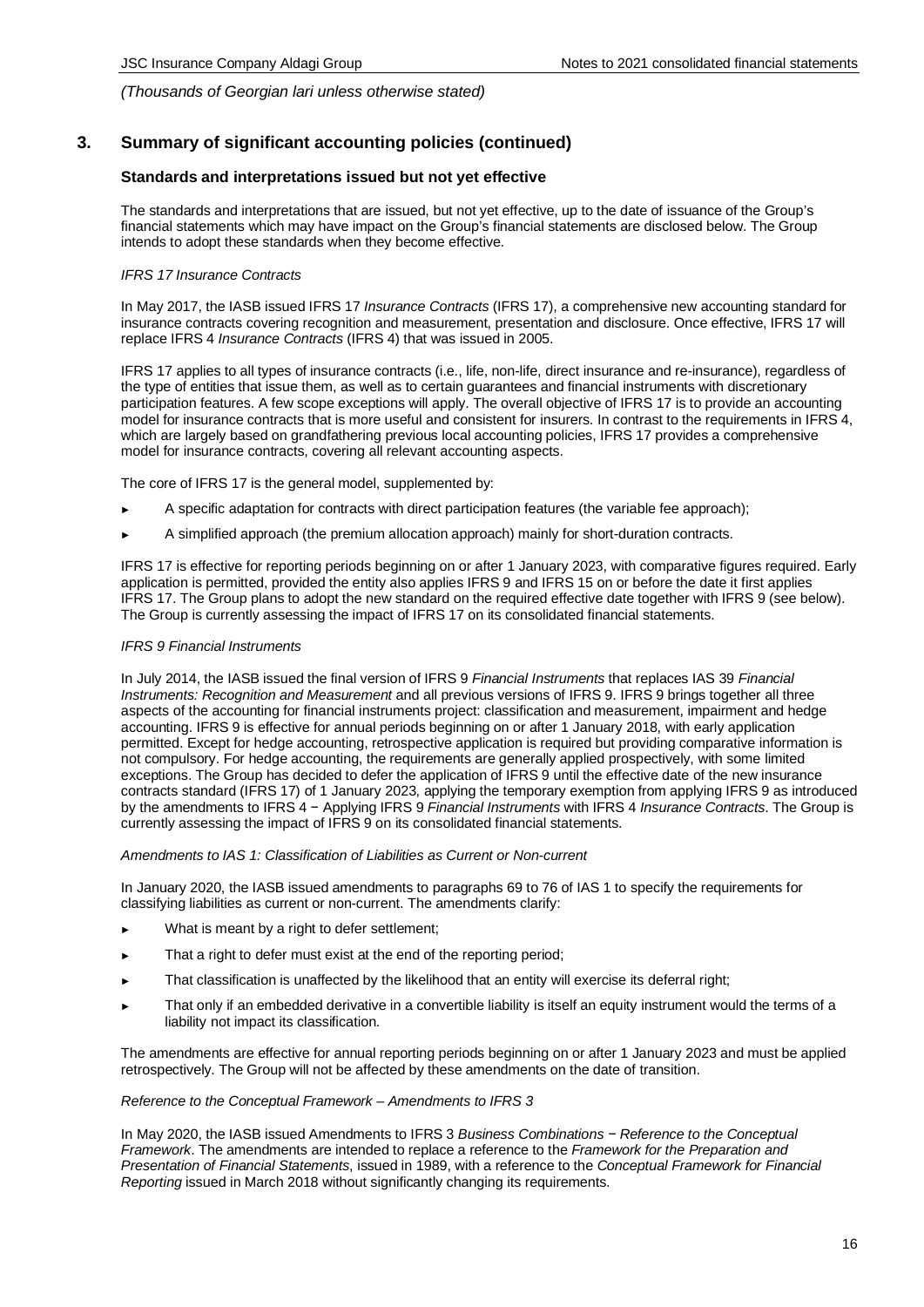# **3. Summary of significant accounting policies (continued)**

### **Standards and interpretations issued but not yet effective (continued)**

The Board also added an exception to the recognition principle of IFRS 3 to avoid the issue of potential 'day 2' gains or losses arising for liabilities and contingent liabilities that would be within the scope of IAS 37 or IFRIC 21 *Levies*, if incurred separately.

At the same time, the Board decided to clarify existing guidance in IFRS 3 for contingent assets that would not be affected by replacing the reference to the *Framework for the Preparation and Presentation of Financial Statements*.

The amendments are effective for annual reporting periods beginning on or after 1 January 2022 and apply prospectively. The amendments are not expected to have a significant impact on the Group's consolidated financial statements.

#### *Property, Plant and Equipment: Proceeds before Intended Use – Amendments to IAS 16*

In May 2020, the IASB issued *Property, Plant and Equipment − Proceeds before Intended Use*, which prohibits entities deducting from the cost of an item of property, plant and equipment, any proceeds from selling items produced while bringing that asset to the location and condition necessary for it to be capable of operating in the manner intended by management. Instead, an entity recognises the proceeds from selling such items, and the costs of producing those items, in profit or loss.

The amendment is effective for annual reporting periods beginning on or after 1 January 2022 and must be applied retrospectively to items of property, plant and equipment made available for use on or after the beginning of the earliest period presented when the entity first applies the amendment. The Group will not be affected by these amendments on the date of transition.

#### *Onerous Contracts – Costs of Fulfilling a Contract – Amendments to IAS 37*

In May 2020, the IASB issued amendments to IAS 37 to specify which costs an entity needs to include when assessing whether a contract is onerous or loss-making.

The amendments apply a "directly related cost approach". The costs that relate directly to a contract to provide goods or services include both incremental costs and an allocation of costs directly related to contract activities. General and administrative costs do not relate directly to a contract and are excluded unless they are explicitly chargeable to the counterparty under the contract.

The amendments are effective for annual reporting periods beginning on or after 1 January 2022. The amendments are not expected to have a significant impact on the Group's consolidated financial statements.

#### *IFRS 1 First-time Adoption of International Financial Reporting Standards – Subsidiary as a first-time adopter*

As part of its 2018-2020 annual improvements to IFRS standards process, the IASB issued an amendment to IFRS 1 *First-time Adoption of International Financial Reporting Standards*. The amendment permits a subsidiary that elects to apply paragraph D16(a) of IFRS 1 to measure cumulative translation differences using the amounts reported by the parent, based on the parent's date of transition to IFRS. This amendment is also applied to an associate or joint venture that elects to apply paragraph D16 (a) of IFRS 1.

The amendment is effective for annual reporting periods beginning on or after 1 January 2022 with earlier adoption permitted. The Group will not be affected by these amendments on the date of transition.

#### *IFRS 9 Financial Instruments – Fees in the '10 per cent' test for derecognition of financial liabilities*

As part of its 2018-2020 annual improvements to IFRS standards process the IASB issued amendment to IFRS 9. The amendment clarifies the fees that an entity includes when assessing whether the terms of a new or modified financial liability are substantially different from the terms of the original financial liability. These fees include only those paid or received between the borrower and the lender, including fees paid or received by either the borrower or lender on the other's behalf. An entity applies the amendment to financial liabilities that are modified or exchanged on or after the beginning of the annual reporting period in which the entity first applies the amendment.

The amendment is effective for annual reporting periods beginning on or after 1 January 2022 with earlier adoption permitted. The Group will not be affected by these amendments on the date of transition.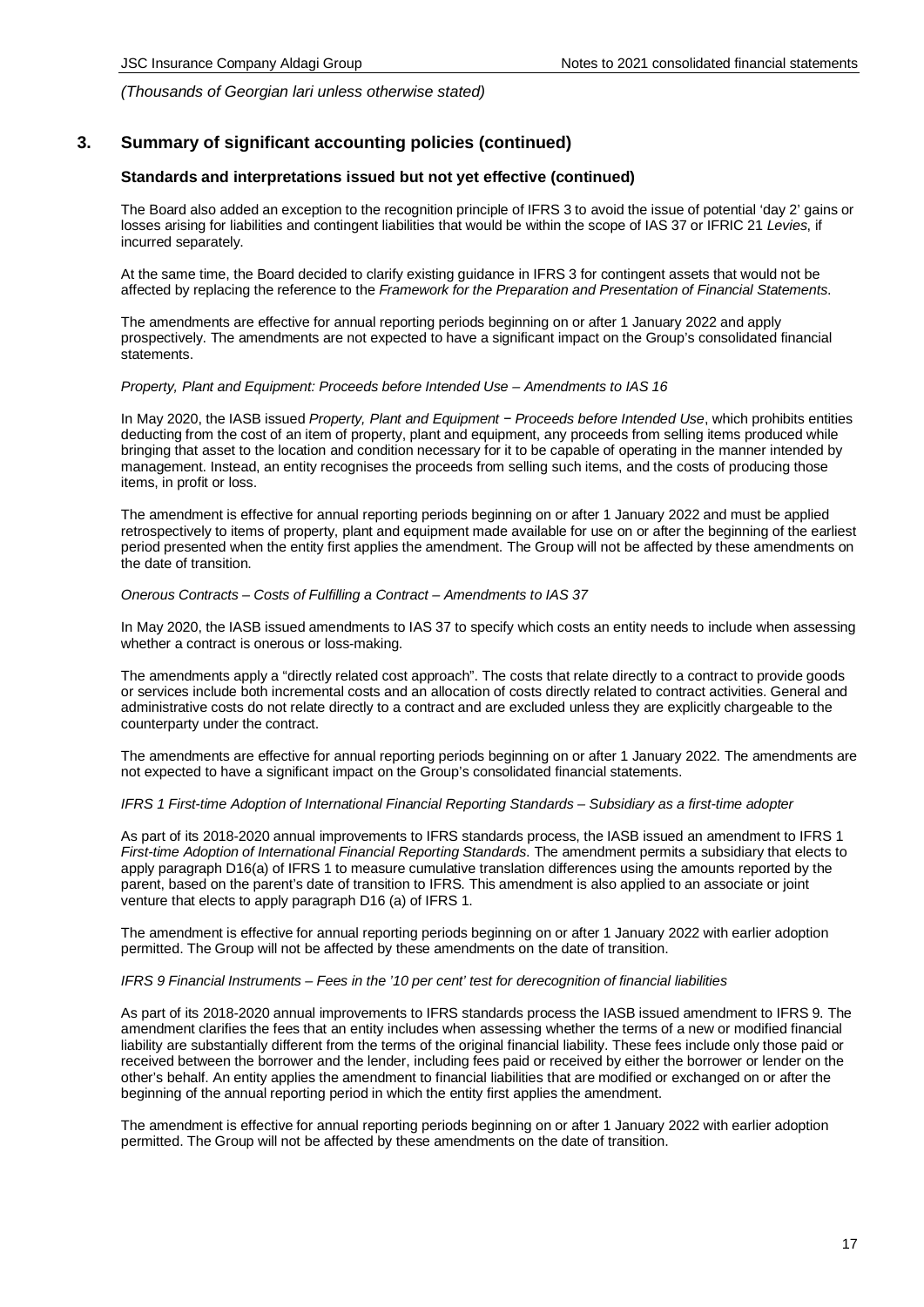# **3. Summary of significant accounting policies (continued)**

### **Standards and interpretations issued but not yet effective (continued)**

*Definition of Accounting Estimates – Amendments to IAS 8*

In February 2021, the IASB issued amendments to IAS 8, in which it introduces a definition of 'accounting estimates'. The amendments clarify the distinction between changes in accounting estimates and changes in accounting policies and the correction of errors. Also, they clarify how entities use measurement techniques and inputs to develop accounting estimates.

The amendments are effective for annual reporting periods beginning on or after 1 January 2023 and apply to changes in accounting policies and changes in accounting estimates that occur on or after the start of that period. Earlier application is permitted as long as this fact is disclosed.

The amendments are not expected to have a material impact on the Group.

*Disclosure of Accounting Policies – Amendments to IAS 1 and IFRS Practice Statement 2*

In February 2021, the IASB issued amendments to IAS 1 and IFRS Practice Statement 2 *Making Materiality Judgements*, in which it provides guidance and examples to help entities apply materiality judgements to accounting policy disclosures. The amendments aim to help entities provide accounting policy disclosures that are more useful by replacing the requirement for entities to disclose their 'significant' accounting policies with a requirement to disclose their 'material' accounting policies and adding guidance on how entities apply the concept of materiality in making decisions about accounting policy disclosures.

The amendments to IAS 1 are applicable for annual periods beginning on or after 1 January 2023 with earlier application permitted. Since the amendments to the Practice Statement 2 provide non-mandatory guidance on the application of the definition of material to accounting policy information, an effective date for these amendments is not necessary.

The Group is currently assessing the impact of the amendments to determine the impact they will have on the Group's accounting policy disclosures.

### **4. Significant accounting judgments, estimates and assumptions**

#### **Estimation uncertainty**

The key assumptions concerning the future and other key sources of estimation uncertainty at the reporting date, that have a significant risk of causing a material adjustment to the carrying amounts of assets and liabilities within the next financial year are discussed below:

#### *Claims liability arising from insurance contracts*

The estimation of the ultimate liability arising from claims made under life and general insurance contracts is the Group's most critical accounting estimate. There are several sources of uncertainty that need to be considered in the estimation of the liability that the Group will ultimately pay for those claims.

Estimates have to be made jointly for the expected ultimate cost of claims reported at the reporting date and for the expected ultimate cost of claims incurred but not yet reported (IBNR) at the reporting date. It can take a significant period of time before the ultimate claims cost can be established with certainty. General insurance claims provisions are not discounted for the time value of money.

The ultimate cost of reserves is estimated by using a Chain ladder method. The main assumption underlying this technique is that a company's past claims development experience can be used to project future claims development and hence ultimate claims costs. As such, these methods extrapolate the development of paid and incurred losses, average costs per claim and claim numbers based on the observed monthly development of past year and expected loss ratios.

The carrying value of insurance claims provisions as at 31 December 2021 was GEL 11,143 (2020: GEL 17,069). For more details on insurance claims provisions please refer to Note 19.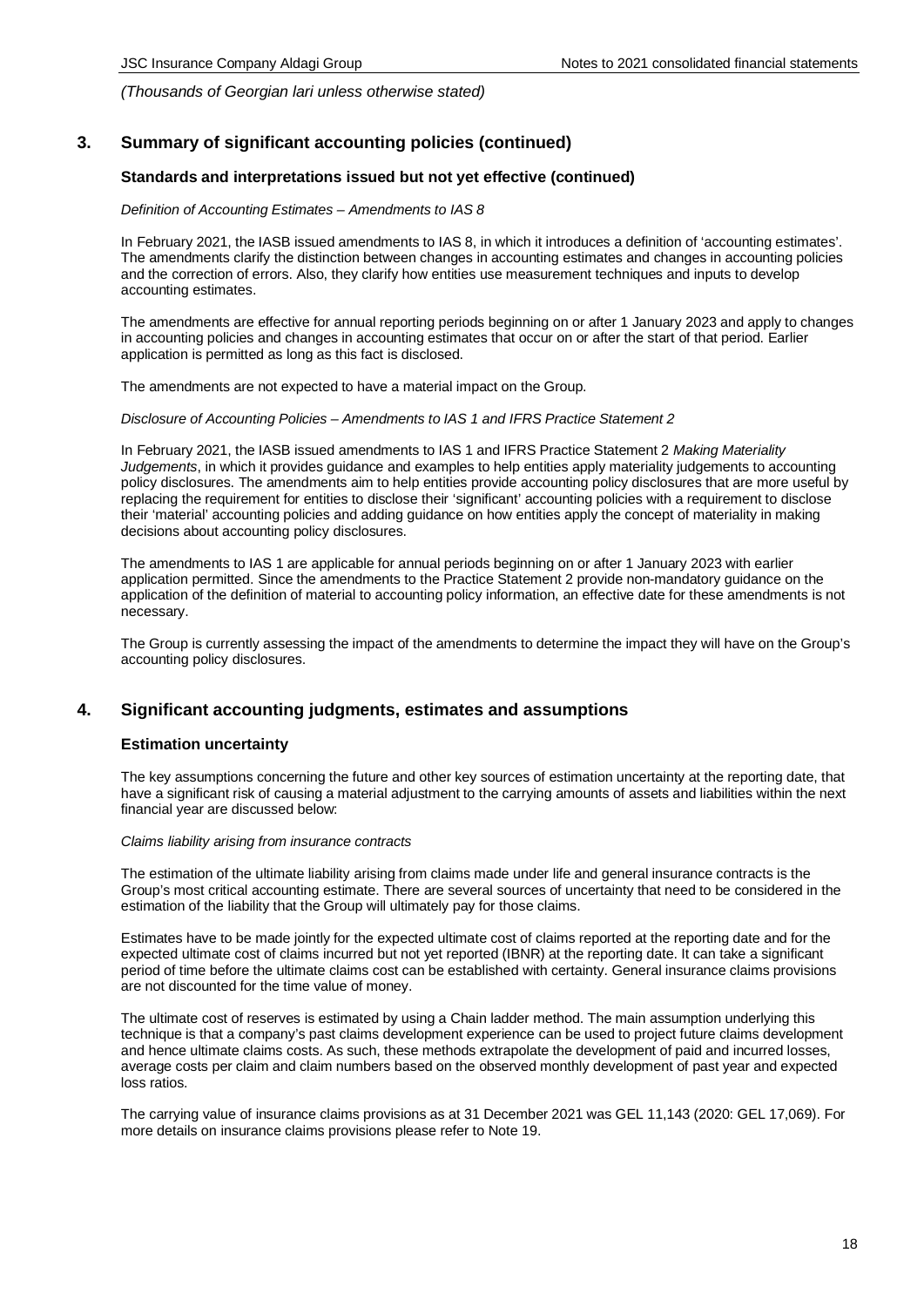# **4. Significant accounting judgments, estimates and assumptions (continued)**

### **Estimation uncertainty (continued)**

#### *Allowance for impairment of insurance receivables and reinsurance receivables*

The Group regularly reviews its insurance and reinsurance receivables to assess impairment. For accounting purposes, the Group uses an incurred loss model for the recognition of losses on impaired financial assets. This means that losses can only be recognised when objective evidence of a specific loss event has been observed. Triggering events include significant financial difficulty of the customer and/or breach of contract such as default of payment. The amount of allowance is reduced by an amount of debt that the Group has adequate reasons to believe will be recovered. Management judgment is that historical trends can serve as a basis for predicting incurred losses and that this approach can be used to estimate the amount of recoverable debts as at the reporting period end. The carrying amount of allowance on insurance and reinsurance receivables as at 31 December 2021 was GEL 6,700 (2020: GEL 6,231). For further details on allowance for impairment of insurance receivables and reinsurance receivables are disclosed in Note 9 and 16.

#### *Allowance for loans issued*

The Group regularly reviews its loans issued for impairment purposes on an individual basis. The Group recognises losses when objective evidence exists that portion of loans issued is irrecoverable (e.g. breach of contractual terms, financial difficulty of counteragent). No allowance was recognized for loans issued as at 31 December 2021 and 31 December 2020, as the Group did not identify any objective evidence of incurred impairment losses in relation to those assets (Note 11).

# **5. Cash and cash equivalents**

Cash and cash equivalents as of 31 December comprise:

|                                 | 2021   | 2020  |
|---------------------------------|--------|-------|
| Current accounts                | 11.181 | 5,560 |
| Total cash and cash equivalents | 11.181 | 5.560 |

As of 31 December 2021 cash and cash equivalents of the Company on stand-alone basis comprise GEL 10,379 (2020: GEL 4,625). The ISSSG requirement is to maintain minimum level of cash and cash equivalents at 10% of the technical provisions subject to reservation as defined by ISSSG regulatory reserve requirement resolution, which as of the reporting date amounts to GEL 1,831 (2020: GEL 1,784). Pension fund cash and cash equivalents which comprise GEL 739 (2020: GEL 1,356) (Note 15) are also eligible in minimum level requirements.

# **6. Bank deposits**

Bank deposits as of 31 December comprise:

|                            | 2021   | 2020   |  |
|----------------------------|--------|--------|--|
| <b>JSC TBC Bank</b>        | 9,959  | 14,826 |  |
| <b>JSC Credo Bank</b>      | 9,043  | 4,930  |  |
| <b>JSC Bank of Georgia</b> | 7,043  | 7,070  |  |
| <b>JSC Halyk Bank</b>      | 1.126  | 518    |  |
| <b>JSC VTB Bank</b>        | 1,102  | 1,008  |  |
| <b>JSC Finca Bank</b>      |        | 1,133  |  |
| <b>JSC Tera Bank</b>       |        | 1,008  |  |
| <b>JSC Liberty Bank</b>    |        | 550    |  |
| <b>Total bank deposits</b> | 28,273 | 31,043 |  |

Bank deposits are represented by short-term (for 3 to 12 months) and medium-term placements (from 13 to 24 months) with Georgian banks and earn annual interest of 10.20% to 15.40% (2020: 10.20% to 15.40%).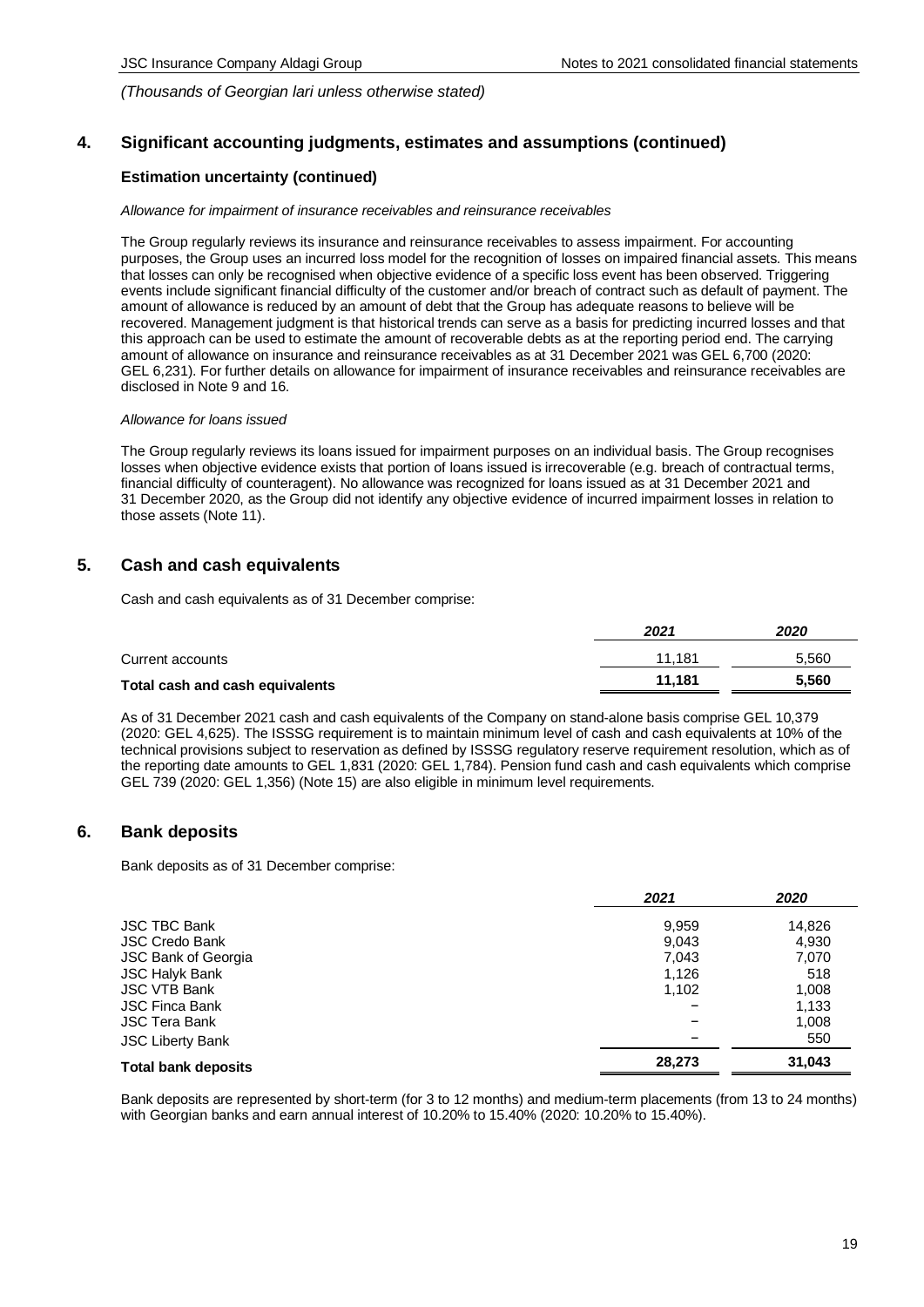# **7. Available-for-sale financial assets**

Available-for-sale financial assets as of 31 December 2021 comprise:

| 2021                                                     | Carrying<br>value | <b>Currency</b> | Type of the<br>security | <b>Maturity</b>                   | <b>Nominal</b><br>rate |
|----------------------------------------------------------|-------------------|-----------------|-------------------------|-----------------------------------|------------------------|
| Georgia Capital PLC                                      | 1.264             | <b>USD</b>      | <b>Bond</b>             | March, 2024                       | 6.13%                  |
| <b>JSC TBC Bank</b>                                      | 1.246             | <b>USD</b>      | <b>Bond</b>             | <b>August, 2024</b>               | 5.00%                  |
| <b>JSC TBC Bank</b>                                      | 930               | <b>USD</b>      | <b>Bond</b>             | June, 2024                        | 7.82%                  |
| <b>JSC TBC Bank</b>                                      | 630               | <b>USD</b>      | <b>Bond</b>             | June, 2024                        | 5.75%                  |
| <b>Tegeta Motors LLC</b>                                 | 308               | <b>GEL</b>      | <b>Bond</b>             | April, 2022                       | 14.75%                 |
| <b>JSC M2 Real Estate</b>                                | 1.159             | USD.            | <b>Bond</b>             | October, 2022                     | 7.50%                  |
| Georgian Leasing Company, LTD                            | 1.144             | <b>USD</b>      | <b>Bond</b>             | <b>August, 2022</b>               | 7.50%                  |
| <b>JSC Microfinance Organization Swiss</b>               | 750               | <b>GEL</b>      | Promissory              | July, 2022                        | 13.00%                 |
| Capital                                                  |                   |                 | note                    | <b>August, 2022</b>               |                        |
|                                                          |                   |                 |                         | September, 2022                   |                        |
| <b>JSC Microfinance Organization Swiss</b><br>Capital    | 279               | <b>USD</b>      | Promissory<br>note      | <b>August, 2022</b><br>June, 2023 | 7.50%                  |
| Total non-pledged available-for-sale<br>financial assets | 7.710             |                 |                         |                                   |                        |

Available-for-sale non-pledged financial assets as of 31 December 2020 comprise:

| 2020                                                                                 | Carrying<br>value | <b>Currency</b> | Type of the<br>security   | <b>Maturity</b>                                   | <b>Nominal</b><br>rate |
|--------------------------------------------------------------------------------------|-------------------|-----------------|---------------------------|---------------------------------------------------|------------------------|
| JSC M2 Real Estate                                                                   | 1.220             | <b>USD</b>      | Bond                      | October 2022                                      | 7.50%                  |
| Georgian Leasing Company, LTD                                                        | 1,210             | <b>USD</b>      | Bond                      | August 2022                                       | 7.50%                  |
| <b>JSC TBC Bank</b>                                                                  | 988               | <b>USD</b>      | Bond                      | June 2024                                         | 7.82%                  |
| <b>JSC TBC Bank</b>                                                                  | 660               | <b>USD</b>      | Bond                      | May 2023                                          | 8.20%                  |
| <b>JSC TBC Bank</b>                                                                  | 645               | <b>USD</b>      | Bond                      | June 2024                                         | 5.75%                  |
| <b>Tegeta Motors LLC</b>                                                             | 307               | GEL             | Bond                      | April 2022                                        | 12.50%                 |
| <b>JSC Microfinance Organization Swiss</b><br>Capital                                | 750               | <b>GEL</b>      | Promissory<br>note        | <b>July 2021</b><br>August 2021<br>September 2021 | 13.00%                 |
| <b>JSC Microfinance Organization Swiss</b>                                           |                   |                 |                           |                                                   |                        |
| Capital<br><b>JSC Microfinance Organization Swiss</b>                                | 310               | <b>GEL</b>      | <b>Bond</b><br>Promissory | September 2021<br>June 2021                       | 14.25%                 |
| Capital                                                                              | 295               | <b>USD</b>      | note                      | August 2021                                       | 10.00%                 |
| <b>JSC Microfinance Organization Crystal</b><br>Total non-pledged available-for-sale | 121               | <b>GEL</b>      | <b>Bond</b>               | February 2021                                     | 12.00%                 |
| financial assets                                                                     | 6,506             |                 |                           |                                                   |                        |

Available-for-sale pledged financial assets as of 31 December 2020 comprise:

| 2020                                                                                | Carrying<br>value | <b>Currency</b> | Type of the<br>security | <b>Maturity</b> | <b>Nominal</b><br>rate |
|-------------------------------------------------------------------------------------|-------------------|-----------------|-------------------------|-----------------|------------------------|
| <b>JSC Microfinance Organization Crystal</b><br>JSC Microfinance Organization Swiss | 397               | GEL             | Bond                    | February 2021   | 12.00%                 |
| Capital                                                                             | 207               | GEL             | Bond                    | September 2021  | 14.25%                 |
| Total pledged available-for-sale financial<br>assets                                | 604               |                 |                         |                 |                        |

# **8. Equity investments at FVTPL**

Equity investments at fair value through profit or loss as of 31 December 2021 comprise:

|                                                                                               | 2021   | 2020  |
|-----------------------------------------------------------------------------------------------|--------|-------|
| Investment in shares of the ultimate parent                                                   | 2,856  | 1.570 |
| Investment in redeemable shares (held for own use)                                            | 4.460  |       |
| Investment in redeemable shares (held to manage proceeds from<br>preference shares) (Note 18) | 17.842 |       |
| <b>Total loans issued</b>                                                                     | 25.158 | 1.570 |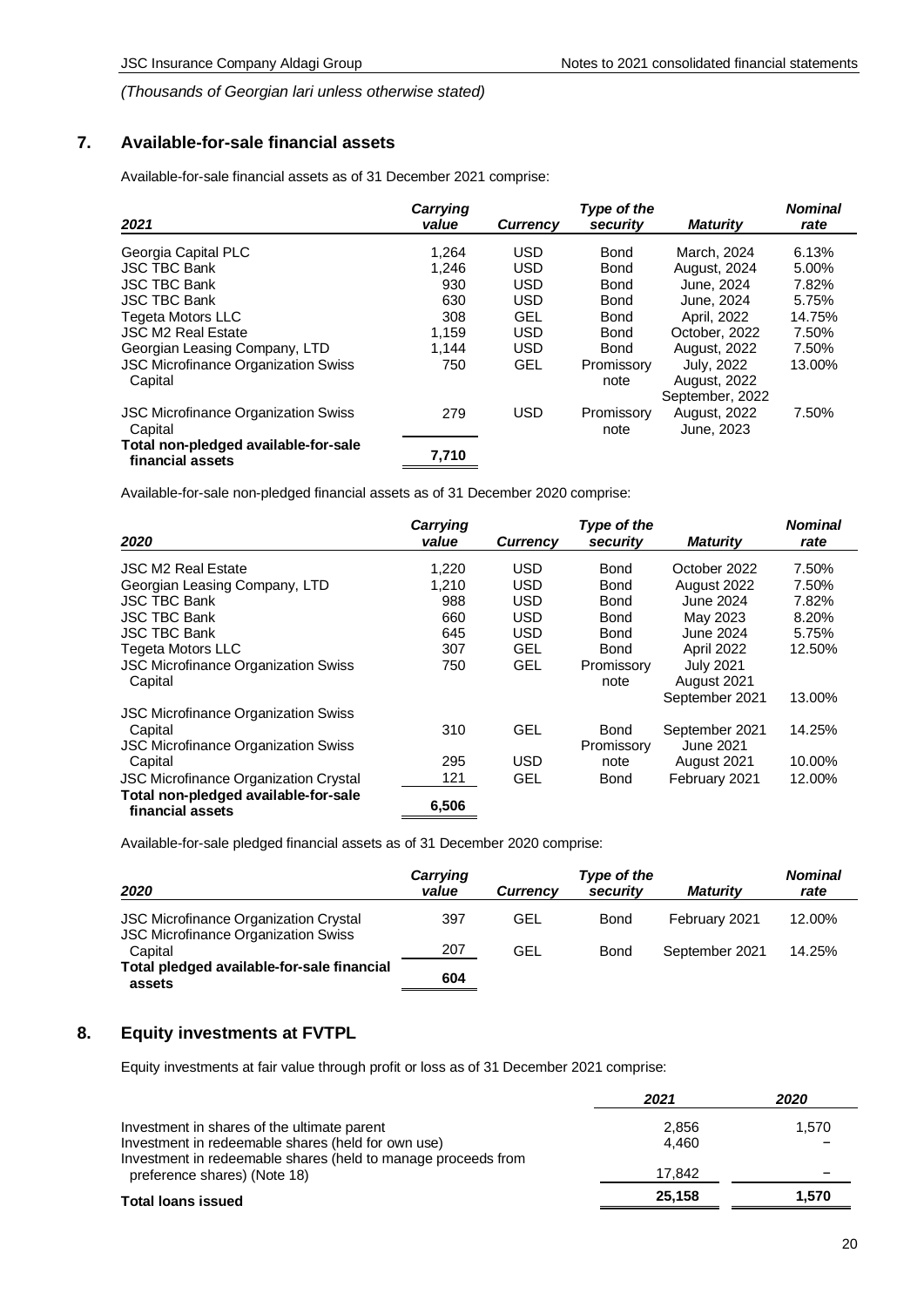# **8. Equity investments at FVTPL (continued)**

Revaluation loss on investment in redeemable shares (held for own use) amounted to GEL 187 (Note 28), recognized in Investment income, while revaluation loss on investment in redeemable shares held to manage proceeds from preference shares amounted to GEL 841.

### **9. Insurance and reinsurance receivables**

Insurance and reinsurance receivables as of 31 December comprise:

|                                                                                 | 2021    | 2020    |
|---------------------------------------------------------------------------------|---------|---------|
| Due from policyholders                                                          | 55.988  | 57.626  |
| Due from reinsurers                                                             | 1,635   | 1,007   |
|                                                                                 | 57.623  | 58.633  |
| Less – allowance for impairment for amounts due from policyholders<br>(Note 16) | (6.700) | (6,231) |
| Total insurance and reinsurance receivables                                     | 50.923  | 52.402  |

The carrying amounts disclosed above reasonably approximate their fair values at the year end.

# **10. Taxation**

The corporate income tax expenses comprise:

| 2021  | 2020  |
|-------|-------|
| 3.111 | 3,097 |
| 3.111 | 3,097 |
|       |       |

Georgian legal entities must file individual tax declarations. The corporate tax rate was 15% for 2021 (2020: 15%).

The effective income tax rate differs from the statutory income tax rates.

As of 31 December a reconciliation of the income tax expense based on statutory rates with actual is as follows:

|                                                      | 2021   | 2020   |
|------------------------------------------------------|--------|--------|
| Income before tax                                    | 20.744 | 20.165 |
| Statutory tax rate                                   | 15%    | 15%    |
| Theoretical income tax expense at the statutory rate | 3.112  | 3,025  |
| (Non-taxable income) / non-deductible expenses       |        | 72     |
| Income tax expense                                   | 3,111  | 3,097  |

In June 2016, amendments to the Georgian tax law in respect of corporate income tax became enacted. The amendments became effective from 1 January 2017 for all Georgian companies except the banks, insurance companies and microfinance organization, for which the effective date was initially set at 1 January 2019. On 5 May 2018 the effective date of the amendment for financial institutions was revised to 1 January 2023. Under the new regulation, corporate income tax will be levied on profit distributed as dividends, rather than on profit earned as under the current regulation. The amount of tax payable on a dividend distribution will be calculated as 15/85 of the amount of net distribution. The companies will be able to offset corporate income tax liability arising from dividend distributions out of profits earned in 2008-2016 by the amount of corporate income tax paid for the respective period under the current regulation. Dividends distributions between Georgian resident companies will not be subject to corporate income tax.

Following the enactment of the latest amendment, the Group recalculated its deferred tax assets for insurance companies at 31 December 2018, remeasured its deferred tax assets and liabilities for the periods after 1 January 2023 and made the relevant recognition of deferred tax benefit in the profit and loss statement for 2018. As IAS 12 *Income Taxes* requires, the Group used 0% tax rate applicable for undistributed profits in respect of assets and liabilities expected to be realized or settled in the periods when the new regulation becomes effective.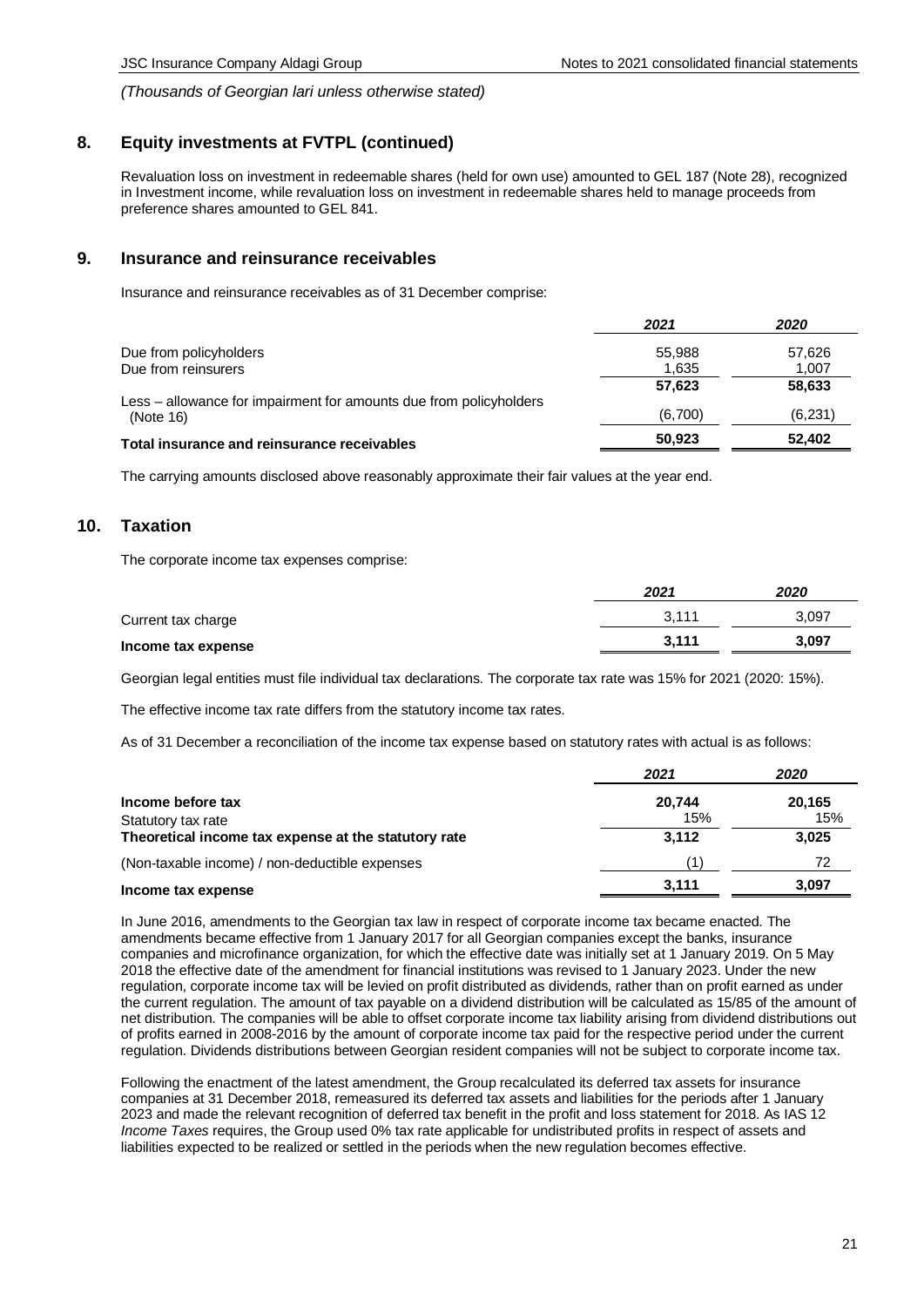# **10. Taxation (continued)**

The amendments to the Georgian tax law described above also provide for charging corporate income tax on certain transactions that are considered deemed profit distributions, e.g. some transactions at non-market prices, non-business related expenses or supply of goods and services free of charge. Taxation of such transaction is outside scope of IAS 12 *Income Taxes* and will be accounted similar to operating taxes starting from 1 January 2017 or 1 January 2023, as applicable. Tax law amendments related to such deemed profit distribution did not have any effect on the Group's financial statements for the year ended 31 December 2021 and 2020.

Deferred tax assets and liabilities as of 31 December and their movements for the respective years comprise:

|                                                   | As at<br>31 December<br>2019 | <i>In profit</i><br>or loss | As at<br>31 December<br>2020 | <i>In profit</i><br>or loss | As at<br>31 December<br>2021 |
|---------------------------------------------------|------------------------------|-----------------------------|------------------------------|-----------------------------|------------------------------|
| Tax effect of deductible<br>temporary differences |                              |                             |                              |                             |                              |
| Insurance receivables                             | 470                          |                             | 470                          |                             | 470                          |
| Other assets                                      | 554                          |                             | 554                          |                             | 554                          |
| Investments                                       | 87                           |                             | 87                           |                             | 87                           |
| Deferred tax assets                               | 1.111                        | -                           | 1.111                        |                             | 1,111                        |

The Group did not recognize deferred tax asset or liabilities in respect of temporary differences arising in 2021 (nor in 2020) as it does not expect those differences to be reversed until 1 January 2023.

Deferred income tax assets and liabilities are offset when there is a legally enforceable right to offset current tax assets against current tax liabilities and when the deferred income tax assets and liabilities relate to income taxes levied by the same taxation authority on either the taxable entity or different taxable entities where there is an intention to settle the balances on a net basis.

Georgia currently has a number of laws related to various taxes imposed by state governmental authorities. Applicable taxes include value added tax, corporate income tax (profits tax), together with others. Laws related to these taxes have not been in force for significant periods in contrast to more developed market economies. Therefore, regulations are often unclear or non-existent and few precedents have been established. This creates tax risks in Georgia substantially more significant than typically found in countries with more developed tax systems.

Management believes that the Group is in substantial compliance with the tax laws affecting its operations. However, the risk remains that relevant authorities could take differing positions with regard to interpretive issues. The Group's operations and financial position will continue to be affected by Georgian political developments, including the application and interpretation of existing and future legislation and tax regulations. Such possible occurrences and their effect on the Group could have a material impact on the Group's operations or its financial position in Georgia.

# **11. Loans issued**

Loans issued as of 31 December comprise:

|                             | 2021  | 2020   |
|-----------------------------|-------|--------|
| <b>JSC Carfest</b>          | 1,628 | 1.846  |
| <b>JSC A Group</b>          | 445   | 258    |
| <b>JSC Greenway Georgia</b> | 424   | 10,486 |
| LLC Amboli                  | 149   | 1,273  |
| <b>Total loans issued</b>   | 2,646 | 13,863 |

In January 2018 the Group issued loan to its former subsidiary JSC Carfest (currently an entity under common control) at the interest rate of 12%. Outstanding principal of the loan in GEL as of 31 December 2020 amounting to GEL 1,419 was repaid in February 2021. In February 2020 the Group issued additional loan in USD to JSC Carfest at the interest rate of 7%. Carrying amount of GEL 1,628 is to be repaid by the end of December 2022.

In April 2020 the Group issued loan JSC A Group (parent company) at the interest rate of 12%. Carrying amount of GEL 445 is to be repaid by the end of 2022.

In July 2018 the Group issued loan to its former subsidiary JSC Greenway Georgia (currently an entity under common control) at the interest rate of 11%. In 2019 repayment of principal amount of the loan was further extended with the respective increase of interest rate up to 12%. Significant portion of the loan outstanding as of 31 December 2020 was repaid in 2021. Carrying amount of GEL 424 is to be repaid by the end of December 2022.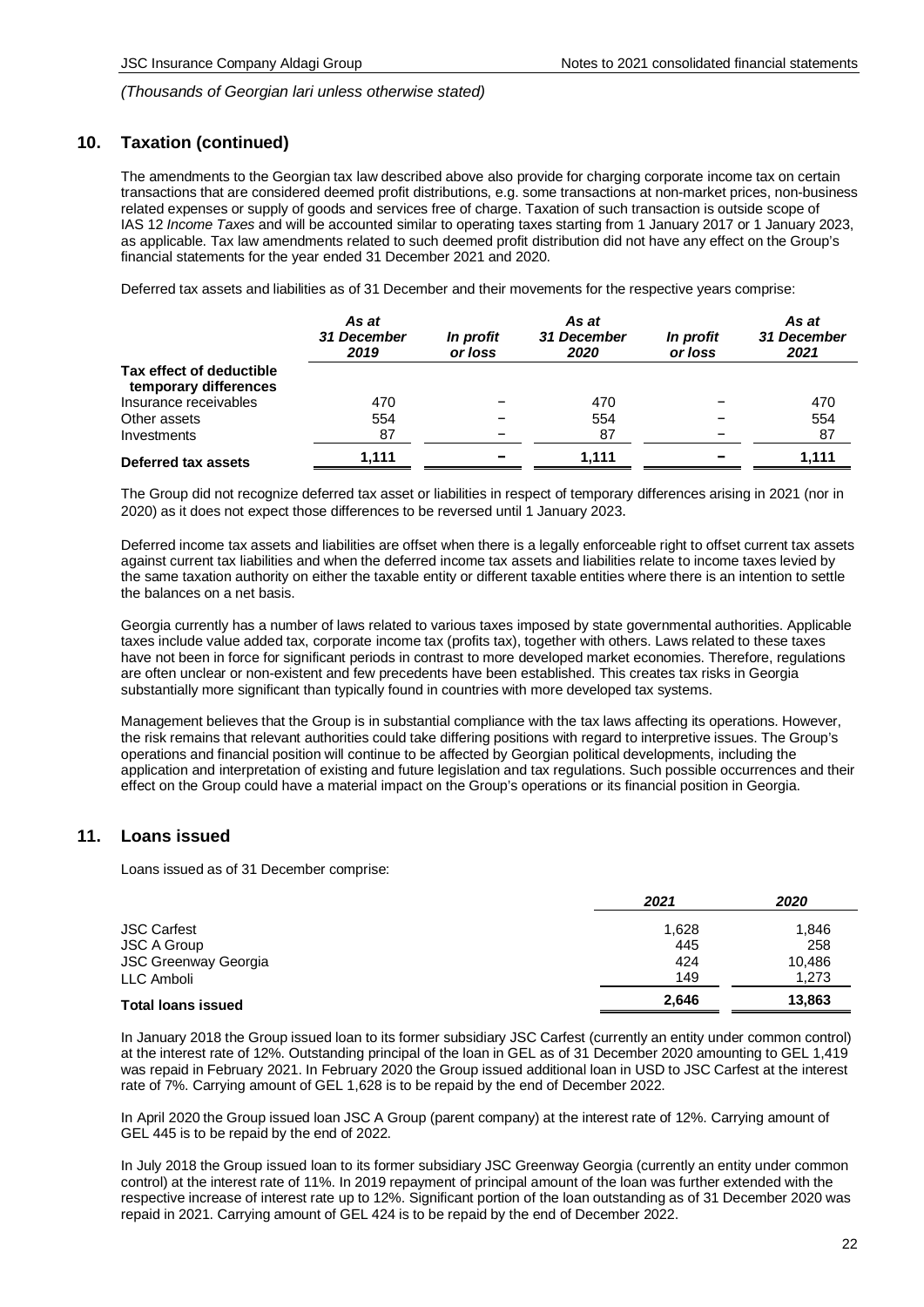# **11. Loans issued (continued)**

In January 2020 Group issued loan in USD to LLC Amboli (a subsidiary of Georgia Capital JSC) at the interest rate of 7.0%. Remaining carrying amount of GEL 149 is repayable by the end of December 2022.

No losses have been incurred on loans issued for the years ended 31 December 2021 and 31 December 2020, therefore there are no impairment provisions related to loans issued as at 31 December 2021 and 31 December 2020.

Interest income on the loans issued by the Group are disclosed in Note 28.

# **12. Deferred acquisition costs**

Deferred acquisition costs ("DAC") on direct, assumed and ceded reinsurance are as follows:

|                             | <b>DAC</b> |
|-----------------------------|------------|
| As at 31 December 2019      | 3,812      |
| Expenses deferred (Note 27) | 1.776      |
| Amortization (Note 27)      | (1, 394)   |
| At 31 December 2020         | 4.194      |
| Expenses deferred (Note 27) | 1.908      |
| Amortization (Note 27)      | (1, 382)   |
| At 31 December 2021         | 4,720      |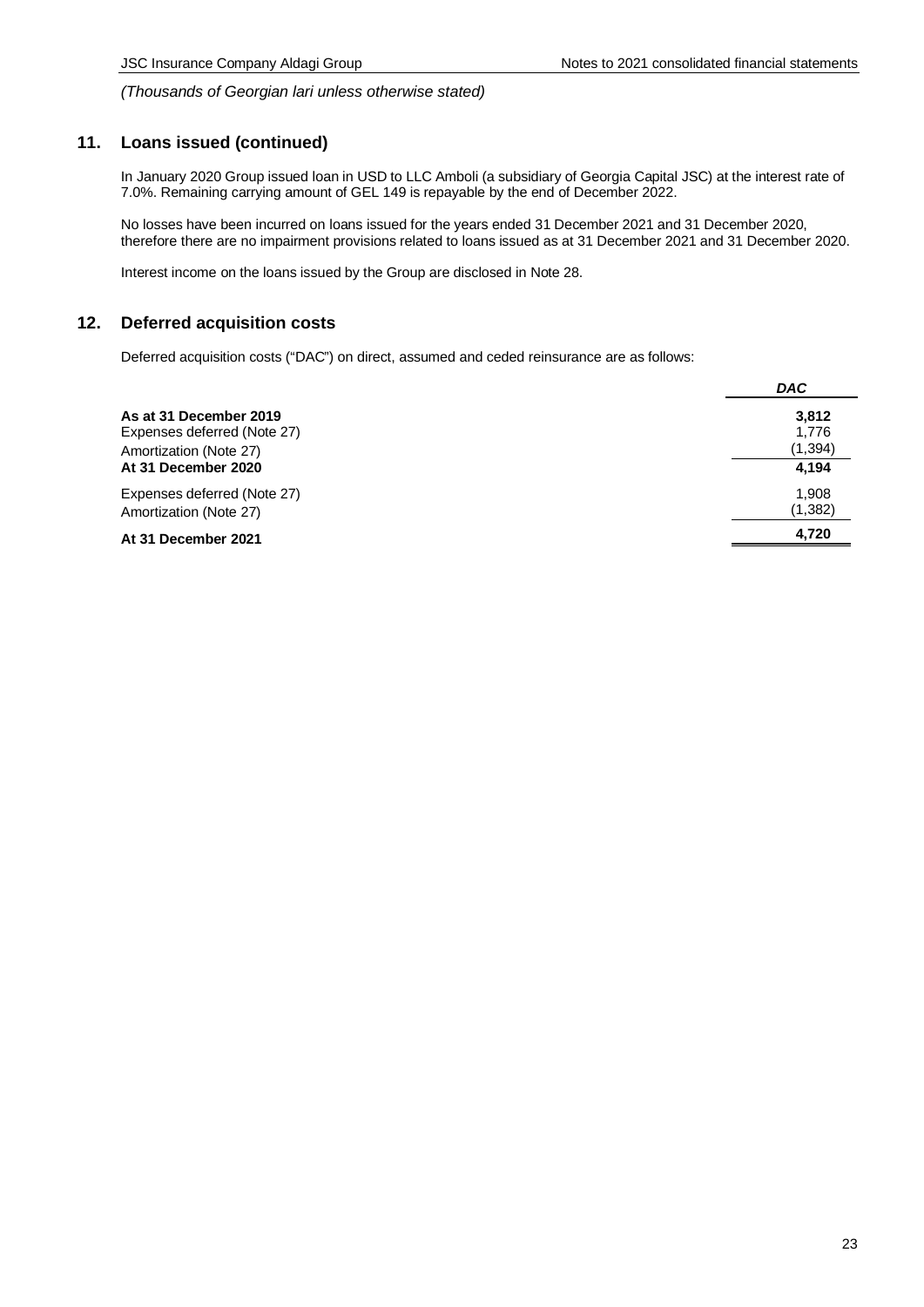# **13. Property and equipment**

The movements in property and equipment were as follows:

|                                 | <b>Notes</b> | Land<br>and buildings | <b>Furniture</b><br>and fixtures | <b>Computers</b><br>and equipment | <b>Motor</b><br>vehicles | Leasehold<br><i>improvements</i> | <b>Total</b> |
|---------------------------------|--------------|-----------------------|----------------------------------|-----------------------------------|--------------------------|----------------------------------|--------------|
| Cost<br>31 December 2020        |              | 5,955                 | 1,459                            | 2,891                             | 353                      | 659                              | 11,317       |
| Additions                       |              | 12                    | 217                              | 429                               | 68                       | 334                              | 1,060        |
| <b>Disposals</b>                |              | (1, 203)              | (5)                              | (2)                               | (69)                     | (166)                            | (1, 445)     |
| 31 December 2021                |              | 4,764                 | 1,671                            | 3,318                             | 352                      | 827                              | 10,932       |
| <b>Accumulated depreciation</b> |              |                       |                                  |                                   |                          |                                  |              |
| 31 December 2020                |              | 1,104                 | 730                              | 1,654                             | 236                      | 162                              | 3,886        |
| Depreciation charge             |              | 135                   | 110                              | 390                               | 52                       | 121                              | 808          |
| Disposals                       |              | (163)                 | (2)                              | (1)                               | (48)                     | (150)                            | (364)        |
| 31 December 2021                |              | 1,076                 | 838                              | 2,043                             | 240                      | 133                              | 4,330        |
| Net book value                  |              |                       |                                  |                                   |                          |                                  |              |
| 31 December 2020                |              | 4,851                 | 729                              | 1,237                             | 117                      | 497                              | 7,431        |
| 31 December 2021                |              | 3,688                 | 833                              | 1,275                             | 112                      | 694                              | 6,602        |
|                                 |              | Land                  | <b>Furniture</b>                 | <b>Computers</b>                  | <b>Motor</b>             | Leasehold                        |              |
|                                 |              |                       |                                  |                                   |                          |                                  |              |
| Cost                            | <b>Notes</b> | and buildings         | and fixtures                     | and equipment                     | vehicles                 | <i>improvements</i>              | <b>Total</b> |
| 31 December 2019                |              | 5,942                 | 1,277                            | 2,518                             | 370                      | 737                              | 10,844       |
| Additions                       |              | 13                    | 194                              | 435                               | 26                       | 42                               | 710          |
| Disposals                       |              |                       | (12)                             | (62)                              | (43)                     | (120)                            | (237)        |
| 31 December 2020                |              | 5,955                 | 1,459                            | 2,891                             | 353                      | 659                              | 11,317       |
| <b>Accumulated depreciation</b> |              |                       |                                  |                                   |                          |                                  |              |
| 31 December 2019                |              | 894                   | 646                              | 1,357                             | 204                      | 112                              | 3,213        |
| Depreciation charge             |              | 210                   | 89                               | 350                               | 70                       | 68                               | 787          |
| Disposals                       |              |                       | (5)                              | (53)                              | (38)                     | (18)                             | (114)        |
| 31 December 2020                |              | 1,104                 | 730                              | 1,654                             | 236                      | 162                              | 3,886        |
| Net book value                  |              |                       |                                  |                                   |                          |                                  |              |
| 31 December 2019                |              | 5,048                 | 631                              | 1,161                             | 166                      | 625                              | 7,631        |

No property and equipment is pledged as collateral as at 31 December 2021 and 2020.

In October 2021 Group disposed of its office building with the carrying amount of GEL 1,040 for cash consideration of USD 552 (GEL 1,713), which resulted in gain on disposal of GEL 691 (Note 32).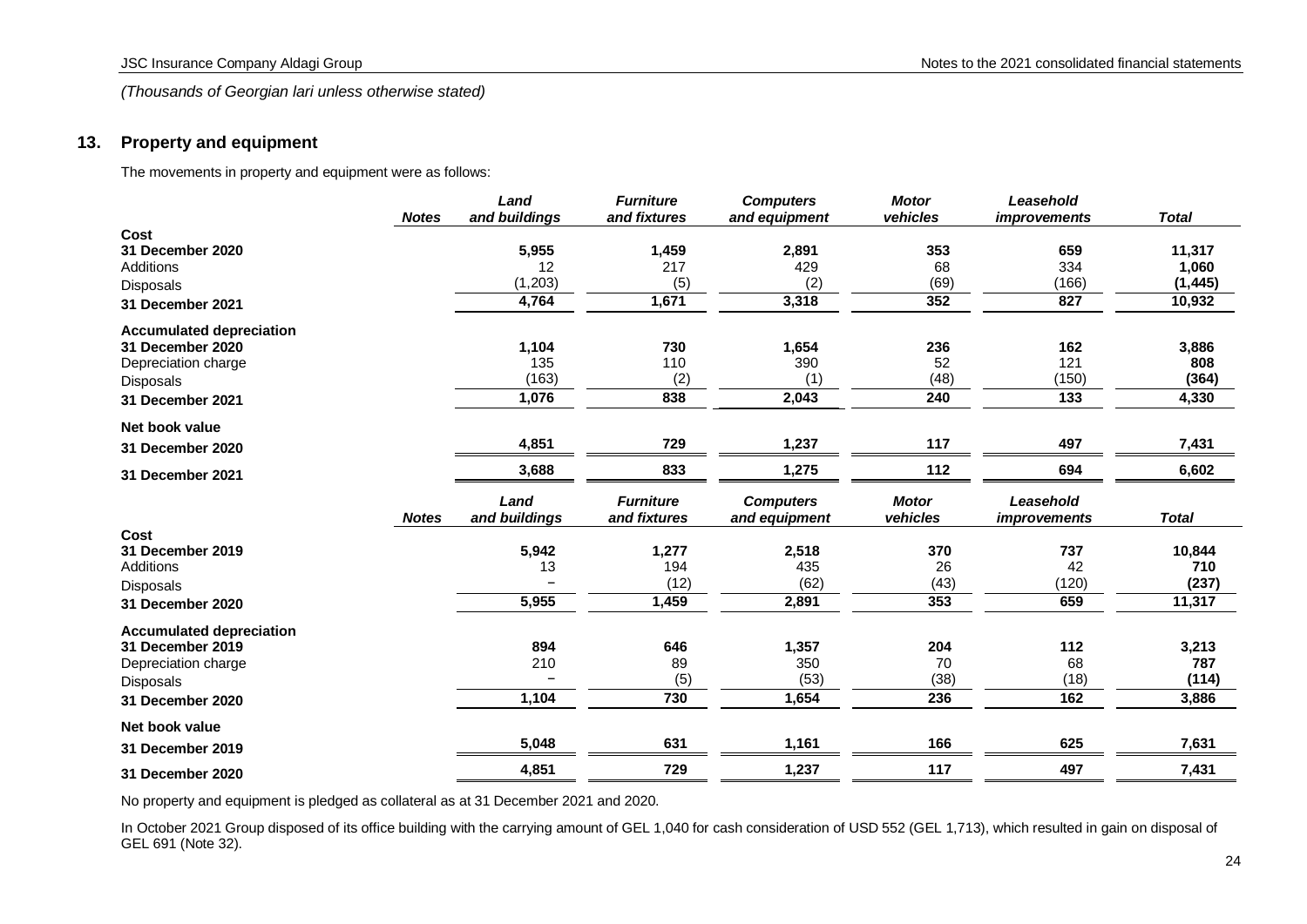# **14. Goodwill and other intangible assets**

The movements in goodwill and other intangible assets were as follows:

|                                                   |                 |                 | <b>Computer</b> |              |  |
|---------------------------------------------------|-----------------|-----------------|-----------------|--------------|--|
|                                                   | <b>Goodwill</b> | <b>Licenses</b> | software        | <b>Total</b> |  |
| Cost                                              |                 |                 |                 |              |  |
| 31 December 2019                                  | 13,063          | 2,344           | 3,623           | 19,030       |  |
| Additions                                         |                 | 464             | 1,204           | 1,668        |  |
| 31 December 2020                                  | 13,063          | 2,808           | 4,827           | 20,698       |  |
| Additions                                         |                 | 237             | 1,299           | 1,536        |  |
| 31 December 2021                                  | 13,063          | 3,045           | 6,126           | 22,234       |  |
| <b>Accumulated amortization</b><br>and impairment |                 |                 |                 |              |  |
| 31 December 2019                                  |                 | 1,344           | 1,233           | 2,577        |  |
| Amortization charge                               |                 | 342             | 186             | 528          |  |
| 31 December 2020                                  |                 | 1,686           | 1,419           | 3,105        |  |
| Amortization charge                               |                 | 296             | 279             | 575          |  |
| 31 December 2021                                  |                 | 1,982           | 1,698           | 3,680        |  |
| Net book value                                    |                 |                 |                 |              |  |
| 31 December 2020                                  | 13,063          | 1,122           | 3,408           | 17,593       |  |
| 31 December 2021                                  | 13,063          | 1,063           | 4,428           | 18,554       |  |

The recoverable amount of the total cash-generating unit has been determined based on a value-in-use calculation. The Group used cash flow projections based on financial budget approved by senior management covering from a one to three-year period. The Group as a whole is considered a single cash-generating unit for goodwill impairment test purposes.

The recoverable amount of cash generating unit has been determined based on a value-in-use calculation through a cash flow projection based on the approved budget under the assumption that business will steadily grow and the cash flows will be stable. The discount rate applied to cash flow projections is the pre-tax weighted average cost of capital ("WACC") of the cash-generating unit. Discount rates were not adjusted for either a constant or a declining growth rate beyond the three-year period covered in financial budgets. Effective annual growth rate in three-year financial budgets is 10.2% (2020: 9.9%). For the purposes of the impairment test, a 0% permanent growth rate has been assumed when assessing the future operating cash flows of the cash-generating unit. Discount rate applied to the cash flow projections is 14.2% (2020: 13.3%).

Reasonably possible changes in key assumptions (-5 p.p. decrease in effective annual growth rate in the three-years budgets and +2 p.p. increase in discounting rate) would not have resulted in goodwill impairment as at 31 December 2021 and 2020.

# **15. Pension fund assets and liabilities**

Effective 2 June 2005, the Group established a private pension scheme. Contributions made by the Group's employees and other individuals are recorded as an accumulated pension liability to be repaid to the pension plan clients after pension age. Also, any income earned on this accumulated pension liability on behalf of the insured individuals will be accumulated and added to the pension benefit obligation. When an employee reaches pension age, aggregated contributions, plus any earnings earned on the employee's behalf are returned to the employee according to the schedule agreed with the employee.

Having collected funds from individuals, the Group conducts investment activities on behalf of these individuals in order to receive additional profit on accumulated amounts. The total net accumulated amount of a single member of the pension plan equals the total net contributions made by him/her, plus any net investment income generated by the funds. Investment activities on behalf of pension plan members and the Group are managed by the Company. According to the current arrangement of the plan, the pension age for men and women is 65 and 60 years, respectively.

As of 31 December pension fund liabilities consisted of:

|                                                           | 2021    | 2020     |
|-----------------------------------------------------------|---------|----------|
| Total net contributions to the pension fund               | (4,626) | (4, 567) |
| Total net income earned on net pension fund contributions | 9.254   | 9.473    |
| <b>Pension fund liabilities</b>                           | 4.628   | 4.906    |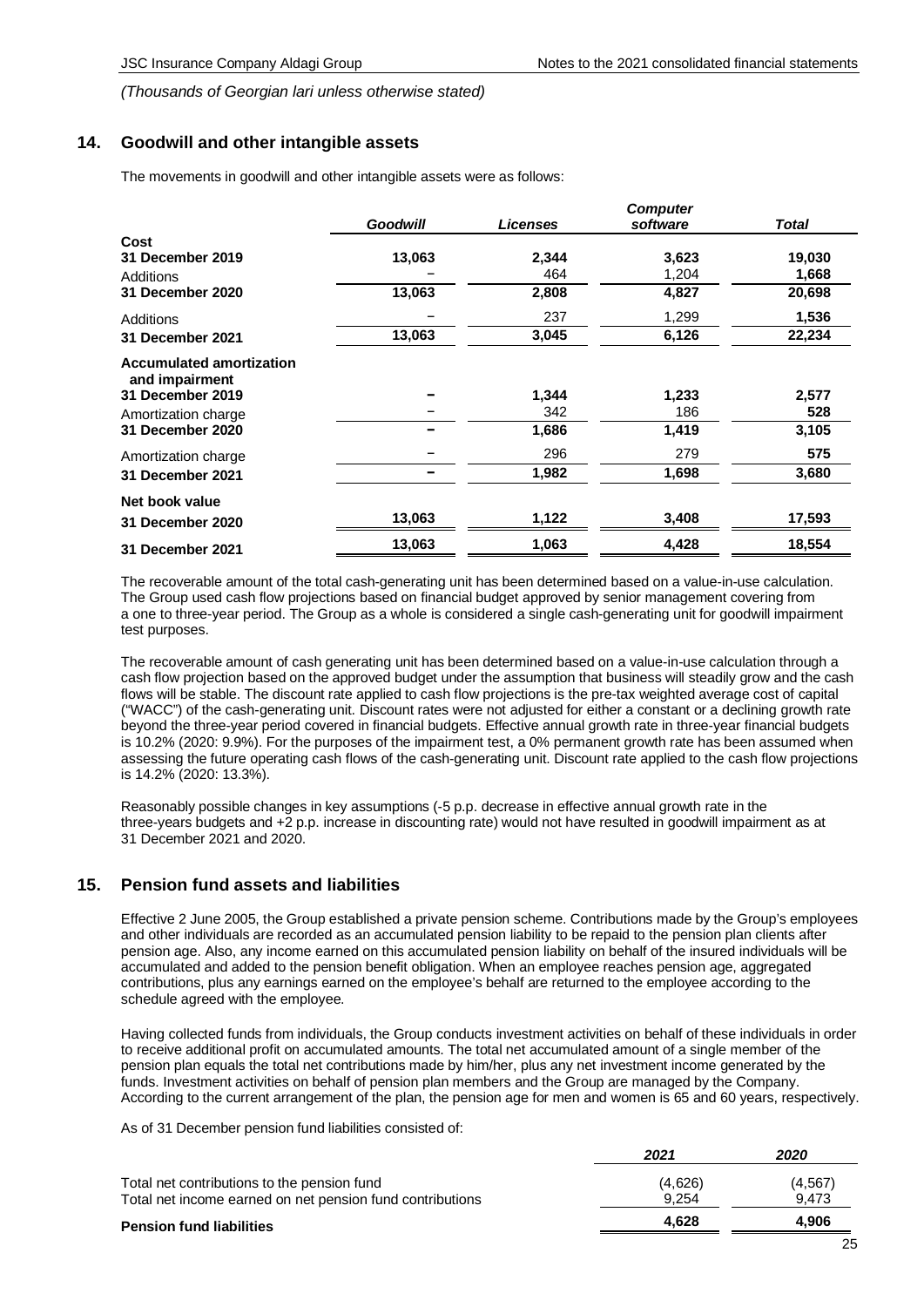# **15. Pension fund assets and liabilities (continued)**

The movement of pension fund liabilities during 2021 and 2020 was as follows:

|                                                 | 2021  | 2020  |
|-------------------------------------------------|-------|-------|
| Pension fund liabilities as of 1 January        | 4,906 | 4,868 |
| Total pension fund instalments during the year  | 481   | 413   |
| Administration commission                       | (15)  | (12)  |
| Management commission                           | (573) | (48)  |
| Investment income commission                    | (25)  | (26)  |
| Net income (net of physical persons income tax) | 394   | 429   |
| Funds withdrawn by Participants                 | (540) | (718) |
| Total accumulated pension fund during the year  | (278) | 38    |
| Pension fund liabilities as of 31 December      | 4.628 | 4.906 |

Pension fund assets as of 31 December consist mainly of deposits with local commercial banks and available for sale financial assets.

|                                     | 2021  | 2020  |
|-------------------------------------|-------|-------|
| Bank deposits                       | 3.141 | 2.828 |
| Cash at bank                        | 739   | 1,356 |
| Available-for-sale financial assets | 748   | 722   |
| <b>Pension fund assets</b>          | 4.628 | 4.906 |

The Group has not contributed any amount for the year ended 31 December 2021 and 2020 to its employees' defined contribution pension plan due to enactment of the State Pension Plan of Georgia.

### **16. Allowances for impairment and provisions**

The movements in the allowance for insurance and reinsurance receivables were as follows:

|                                                                                                | Insurance and<br>reinsurance<br>receivables<br>(Note 9) |
|------------------------------------------------------------------------------------------------|---------------------------------------------------------|
| 31 December 2019<br>Charge<br>Write-off<br>Currency translation difference<br>31 December 2020 | 6,171<br>678<br>(960)<br>342<br>6,231                   |
| Charge<br>Write-off<br>Recoveries<br>Currency translation difference                           | 287<br>(59)<br>511<br>(270)<br>6,700                    |
| 31 December 2021                                                                               |                                                         |

Allowances for impairment of assets are deducted from the carrying amounts of the related assets.

# **17. Other assets**

Other assets as of 31 December comprise:

|                                        | 2021  | 2020  |
|----------------------------------------|-------|-------|
| Assets transferred through subrogation | 1,186 | 1,193 |
| Advances and prepayments               | 1,031 | 729   |
| Trade receivables                      | 658   | 526   |
| Receivables from regression            | 528   | 778   |
| Inventory                              | 393   | 335   |
| Prepaid operating taxes                | 94    | 145   |
| Other                                  | 64    | 537   |
| <b>Total other assets</b>              | 3.954 | 4.243 |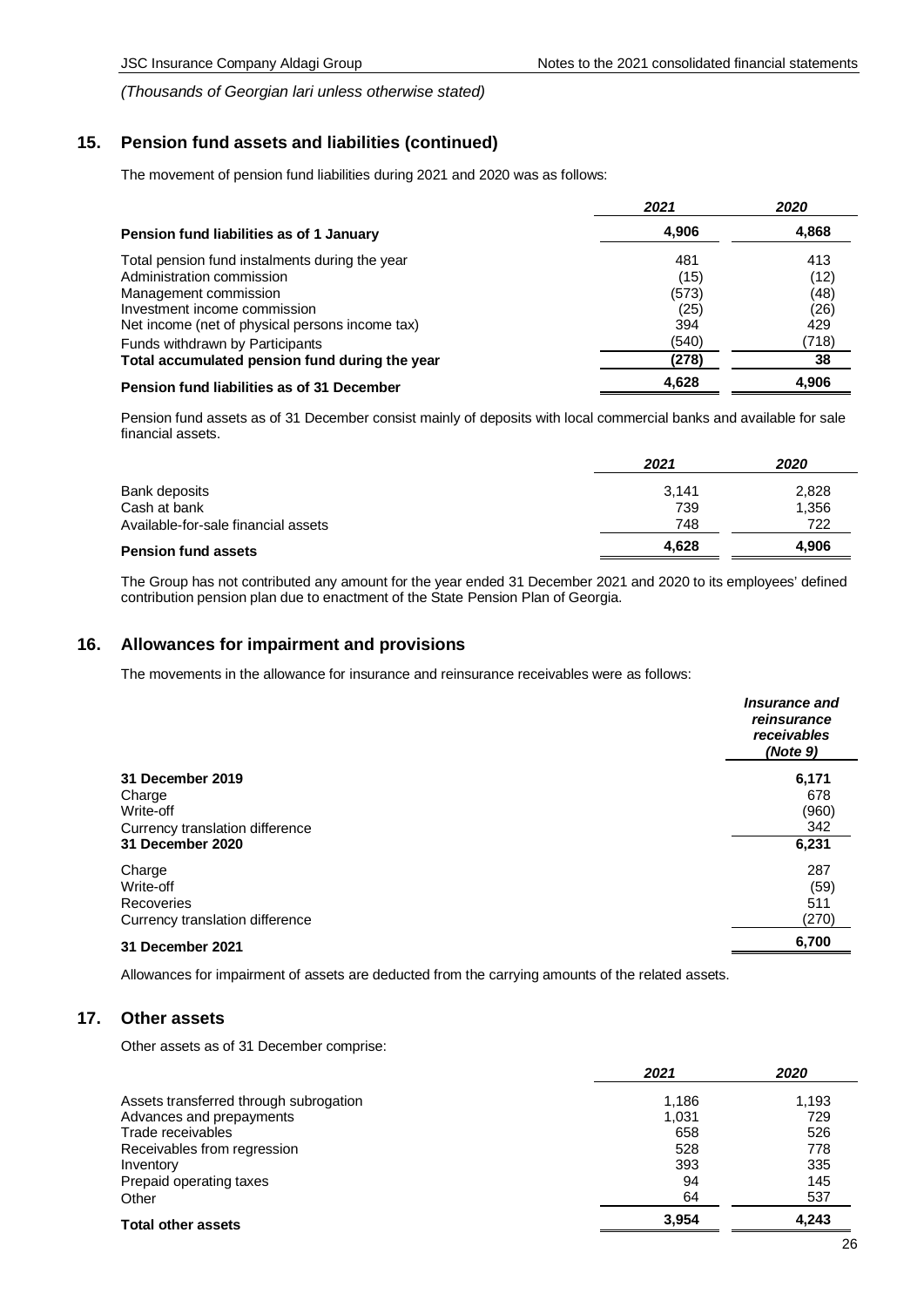# **18. Equity**

As of 31 December 2021 the number of authorized ordinary shares was 2,700,000 (2020: 2,700,000) with a nominal value per share of one Georgian lari.1,889,155 authorized shares have been issued and fully paid (2020: 1,889,155).

The share capital of the Group was contributed by the shareholders in Georgian lari and they are entitled to dividends and any capital distribution in Georgian lari.

In August 2021, the Company issued 6,000,000 preference shares with par value of USD 1 per share subscribed by its intermediate parent company Georgia Capital JSC for cash consideration of USD 6,000 (GEL 18,647). As of 31 December 2021 the number of authorized preference shares was 22,300,000, of which 6,000,000 was fully paid.

The preference shares are redeemable (all or a portion) at Group's discretion, with the decision to be made by its Supervisory Board. The proceeds from preference shares should be invested in fixed income securities or funds that invest in fixed income securities with investment decision to be agreed with preference shareholders. Preference shares redemption price is determined with reference to the sale/redemption amount of financial securities purchased using the proceeds from preference shares. In case of redemption, at Group's discretion, of financial securities purchased using the proceeds from preference shares, redeemable shares are subject to mandatorily redemption in amount equal to redemption proceeds from the underlying financial investments subject to certain adjustments. Dividends are payable on preference shares at Group's discretion.

The Group invested proceeds from the issuance of preference shares in redeemable shares (Note 8).

No dividends were paid to preference shareholders in 2021.

On 17 June 2021, the Company distributed dividends to its ordinary shareholder, amounting to GEL 5,000, comprising Georgian lari 2.64 per share. On 21 October 2021, ordinary shareholder of JSC Aldagi made a decision to distribute dividends of GEL 1,896, comprising Georgian lari 1.00 per share, of which GEL 1,883 represent non-cash dividends, setting off part of the loan issued to JSC Carfest (entity under common control). On 14 December 2021, JSC Insurance Company Aldagi distributed dividends to its ordinary shareholder in the amount of GEL 10,000, comprising Georgian lari 5.28 per share.

On 29 September 2020, ordinary shareholder of JSC Aldagi made a decision to distribute 2019 dividends comprising Georgian lari 2.64 per share. Payment of the total GEL 5,000 annual dividends was received by the ordinary shareholder on 30 September 2020. On 20 December 2020, JSC Insurance Company Aldagi distributed dividends to its shareholder, JSC A Group, in the amount of GEL 5,000 comprising Georgian lari 2.64 per share.

# **19. Gross technical provisions and ceded share of technical provisions**

Gross technical provisions and ceded share of technical provisions as of 31 December comprise:

|                                                          | 2021      | 2020      |
|----------------------------------------------------------|-----------|-----------|
| <b>Gross technical provisions</b>                        |           |           |
| - Unearned premiums provision                            | 48.189    | 41.065    |
| - Provisions for claims outstanding                      | 11,143    | 17,069    |
| <b>Total gross technical provisions</b>                  | 59,332    | 58,134    |
| Ceded share of technical provisions                      |           |           |
| - Reinsurers' share in unearned premiums provision       | (15,616)  | (11, 276) |
| - Reinsurers' share in provisions for claims outstanding | (3,583)   | (8, 131)  |
| Total ceded share of technical provisions                | (19, 199) | (19, 407) |
| Technical provisions net of reinsurance                  |           |           |
| - Unearned premiums provision                            | 32,573    | 29,789    |
| - Provisions for claims outstanding                      | 7,560     | 8,938     |
| Total technical provisions net of reinsurance            | 40,133    | 38,727    |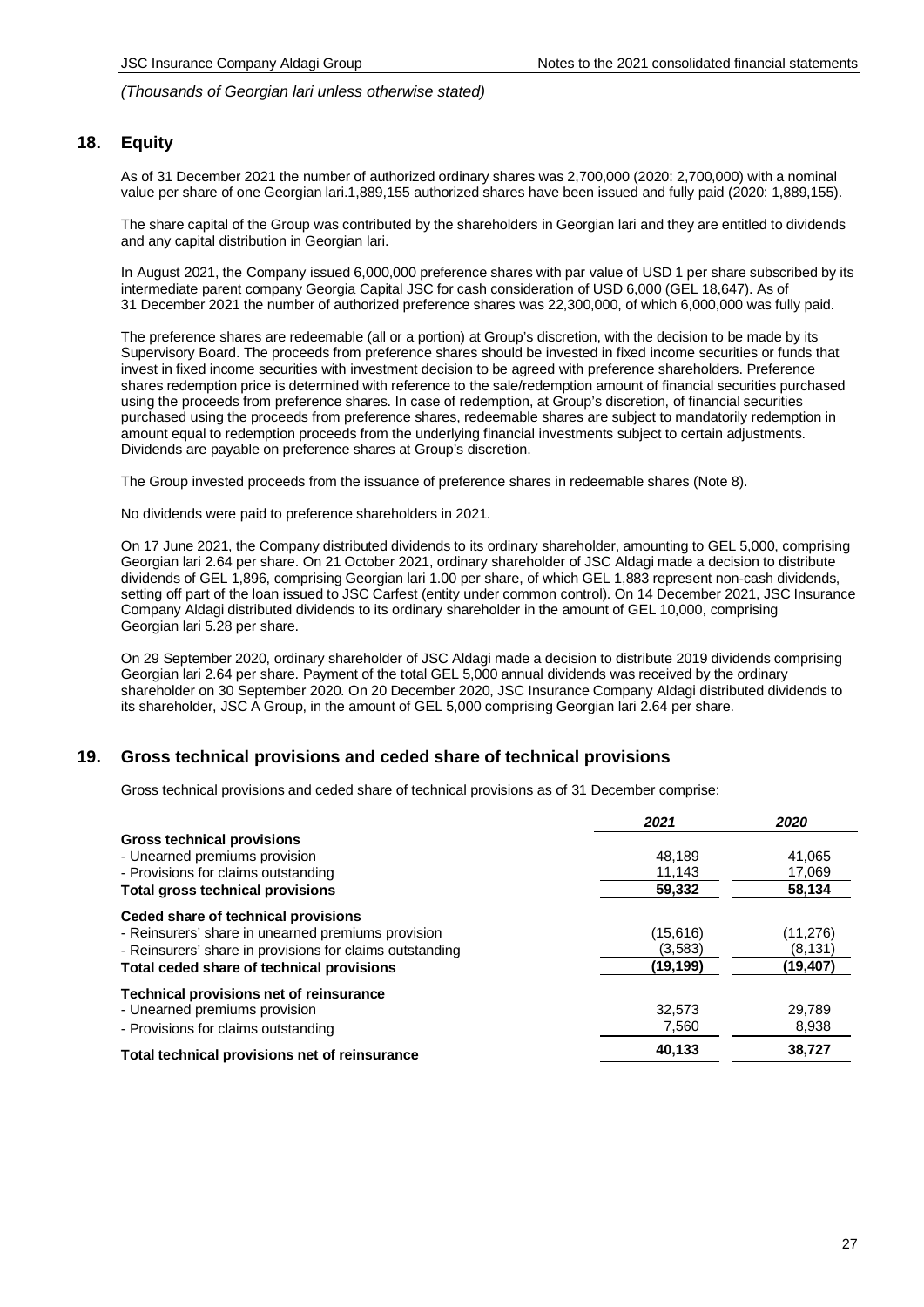# **19. Gross technical provisions and ceded share of technical provisions (continued)**

Technical provisions as of 31 December comprise:

|                                                         |              |                                  | 2021                                      | 2020            |                                  |                                                  |                 |  |
|---------------------------------------------------------|--------------|----------------------------------|-------------------------------------------|-----------------|----------------------------------|--------------------------------------------------|-----------------|--|
|                                                         | <b>Notes</b> | Gross<br>technical<br>provisions | Ceded share<br>of technical<br>provisions | Net             | Gross<br>technical<br>provisions | <b>Ceded share</b><br>of technical<br>provisions | <b>Net</b>      |  |
| Life insurance contracts<br>General insurance contracts | (a)<br>(b)   | 3.154<br>56,178                  | (273)<br>(18,926)                         | 2.881<br>37,252 | 4.271<br>53,863                  | (367)<br>(19,040)                                | 3,904<br>34,823 |  |
| <b>Total gross technical</b><br>provisions              |              | 59,332                           | (19, 199)                                 | 40.133          | 58.134                           | (19.407)                                         | 38.727          |  |

(a) The movement during the year in life technical provisions is as follows.

|                             |              |                                  | 2021                                             |           | 2020                             |                                                  |            |  |  |
|-----------------------------|--------------|----------------------------------|--------------------------------------------------|-----------|----------------------------------|--------------------------------------------------|------------|--|--|
|                             | <b>Notes</b> | Gross<br>technical<br>provisions | <b>Ceded share</b><br>of technical<br>provisions | Net       | Gross<br>technical<br>provisions | <b>Ceded share</b><br>of technical<br>provisions | <b>Net</b> |  |  |
| At 1 January                |              | 4,271                            | (367)                                            | 3,904     | 3,076                            | (176)                                            | 2,900      |  |  |
| Premiums written during the |              |                                  |                                                  |           |                                  |                                                  |            |  |  |
| year                        | 25           | 18.556                           | (496)                                            | 18.060    | 15.470                           | (443)                                            | 15,027     |  |  |
| Premiums earned during the  |              |                                  |                                                  |           |                                  |                                                  |            |  |  |
| year                        |              | (18, 800)                        | 457                                              | (18, 343) | (14, 997)                        | 418                                              | (14, 579)  |  |  |
| Claims incurred during the  |              |                                  |                                                  |           |                                  |                                                  |            |  |  |
| current accident year       |              | 13.439                           | (100)                                            | 13.339    | 12.003                           | (246)                                            | 11.757     |  |  |
| Claims paid during the year | 26           | (14,312)                         | 233                                              | (14, 079) | (11, 281)                        | 80                                               | (11,201)   |  |  |
| At 31 December              |              | 3,154                            | (273)                                            | 2,881     | 4,271                            | (367)                                            | 3,904      |  |  |

(b) General technical provisions may be analysed as follows. Provision for claims settlement expenses is included in the gross technical provisions.

|                                              |              |                                  | 2021                                      |            |                                  | 2020                                             |            |  |  |  |
|----------------------------------------------|--------------|----------------------------------|-------------------------------------------|------------|----------------------------------|--------------------------------------------------|------------|--|--|--|
|                                              | <b>Notes</b> | Gross<br>technical<br>provisions | Ceded share<br>of technical<br>provisions | <b>Net</b> | Gross<br>technical<br>provisions | <b>Ceded share</b><br>of technical<br>provisions | <b>Net</b> |  |  |  |
| Provisions for claims<br>outstanding         | (1)          | 8.600                            | (3, 465)                                  | 5,135      | 13.653                           | (7, 879)                                         | 5,774      |  |  |  |
| Provision for unearned<br>premiums           | (2)          | 47,578                           | (15,461)                                  | 32.117     | 40.210                           | (11,161)                                         | 29,049     |  |  |  |
| <b>Total general technical</b><br>provisions |              | 56.178                           | (18, 926)                                 | 37.252     | 53,863                           | (19,040)                                         | 34,823     |  |  |  |

(1) The provision for claims outstanding for general insurance contracts may be analyzed as follows:

|                                                       |              |                                  | 2021                                      |           | 2020                                    |                                           |            |  |  |
|-------------------------------------------------------|--------------|----------------------------------|-------------------------------------------|-----------|-----------------------------------------|-------------------------------------------|------------|--|--|
|                                                       | <b>Notes</b> | Gross<br>technical<br>provisions | Ceded share<br>of technical<br>provisions | Net       | <b>Gross</b><br>technical<br>provisions | Ceded share<br>of technical<br>provisions | <b>Net</b> |  |  |
| At 1 January<br>Claims incurred during the            |              | 13,653                           | (7, 879)                                  | 5,774     | 62.420                                  | (56, 700)                                 | 5,720      |  |  |
| current accident year                                 |              | 37.148                           | (4,851)                                   | 32.297    | 32.648                                  | (9,710)                                   | 22,938     |  |  |
| Claims paid during the year<br>Effect of movements in | 26           | (42,010)                         | 9,295                                     | (32, 715) | (82,067)                                | 58,531                                    | (23, 536)  |  |  |
| exchange rates                                        |              | (191)                            | (30)                                      | (221)     | 652                                     |                                           | 652        |  |  |
| At 31 December                                        |              | 8,600                            | (3, 465)                                  | 5,135     | 13,653                                  | (7, 879)                                  | 5,774      |  |  |

(2) The provision for unearned premiums for general insurance contracts may be analyzed as follows.

|                                     |              |                                  | 2021                                      |            | 2020                             |                                           |            |  |  |
|-------------------------------------|--------------|----------------------------------|-------------------------------------------|------------|----------------------------------|-------------------------------------------|------------|--|--|
|                                     | <b>Notes</b> | Gross<br>technical<br>provisions | Ceded share<br>of technical<br>provisions | <b>Net</b> | Gross<br>technical<br>provisions | Ceded share<br>of technical<br>provisions | <b>Net</b> |  |  |
|                                     |              |                                  |                                           |            |                                  |                                           |            |  |  |
| At 1 January                        |              | 40,210                           | (11, 161)                                 | 29,049     | 35,389                           | (7,830)                                   | 27,559     |  |  |
| Premiums written during the<br>year | 25           | 111.362                          | (40, 147)                                 | 71.215     | 92.062                           | (33,025)                                  | 59,037     |  |  |
| Premiums earned during the<br>year  |              | (103,994)                        | 35,847                                    | (68, 147)  | (87, 241)                        | 29,694                                    | (57, 547)  |  |  |
|                                     |              | 47,578                           | (15, 461)                                 | 32.117     | 40.210                           | (11, 161)                                 | 29,049     |  |  |
| At 31 December                      |              |                                  |                                           |            |                                  |                                           |            |  |  |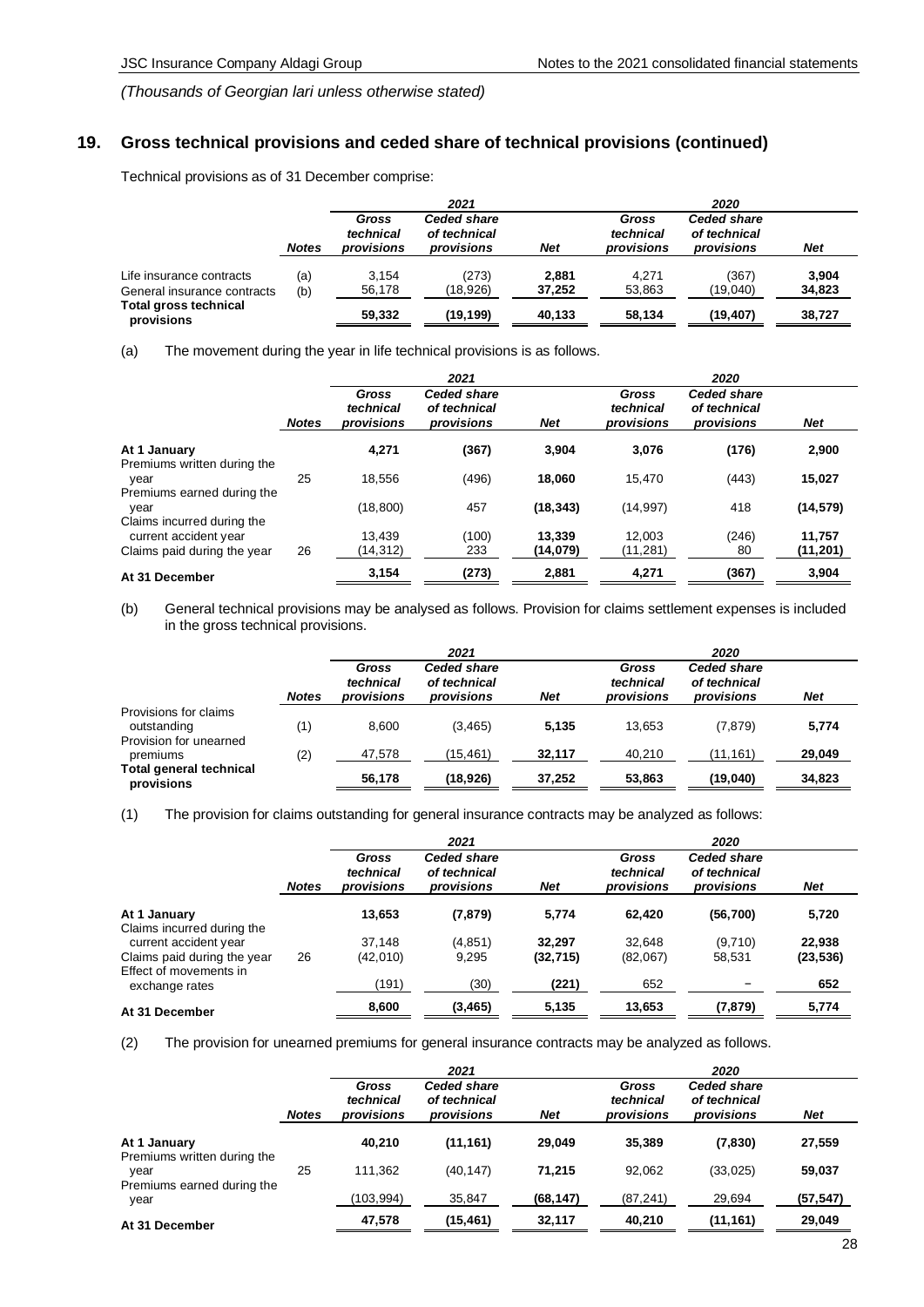### **19. Gross technical provisions and ceded share of technical provisions (continued)**

### **Gross technical provisions and ceded share of technical provisions − terms, assumptions and sensitivities**

#### **(a) Life insurance contracts**

*(1) Terms and conditions*

Life insurance contracts offered by the Group only consist of annually or monthly renewable term conventional insurance contracts where lump sum benefits are payable on death.

#### *(2) Key assumptions*

Premiums for life insurance contracts are based on rates derived from mortality tables that are developed through actuarial research. These annually renewed insurance contracts only pay a lump sum benefit when the insured person dies within that year. At the reporting date, the pro rata premium for the policy year that is not yet earned, is deferred in the caption gross technical provisions.

#### **(b) General insurance contracts**

*(1) Terms and conditions*

The major classes of general insurance written by the Group include cargo, motor, compulsory third party liability for foreign-registered vehicles, household, property, freight forwarding liability, professional indemnity, financial risk and aviation. Risks under these policies usually cover twelve months duration.

For general insurance contracts, claims provisions are established to cover the ultimate cost of settling the liabilities in respect of claims that have occurred and are estimated based on known facts at the reporting date.

The provisions are refined monthly as part of a regular ongoing process as claims experience develops, certain claims are settled and further claims are reported. Outstanding claims provisions are not discounted for the time value of money.

#### *(2) Assumptions*

For the calculation of the claims reserves including the liability adequacy test refer to Note 3 − Summary of significant accounting policies, technical provisions and Note 4 − Significant accounting judgements, estimates and assumptions.

Gross technical provisions on insurance business written in Georgia significantly depend on fluctuations in currency exchange rates as the insured values on these contracts are denominated in US dollars (see analysis of currency risk in the Note 33).

#### *(3) Loss development triangle*

Reproduced below is an exhibit that shows the development of claims over a period of time on a gross and net reinsurance basis.

The tables show the reserves for both claims reported and claims incurred but not yet reported and cumulative payments.

In the tables below, the claims estimates are translated into lari at the rate of exchange that applied at the end of the accident year.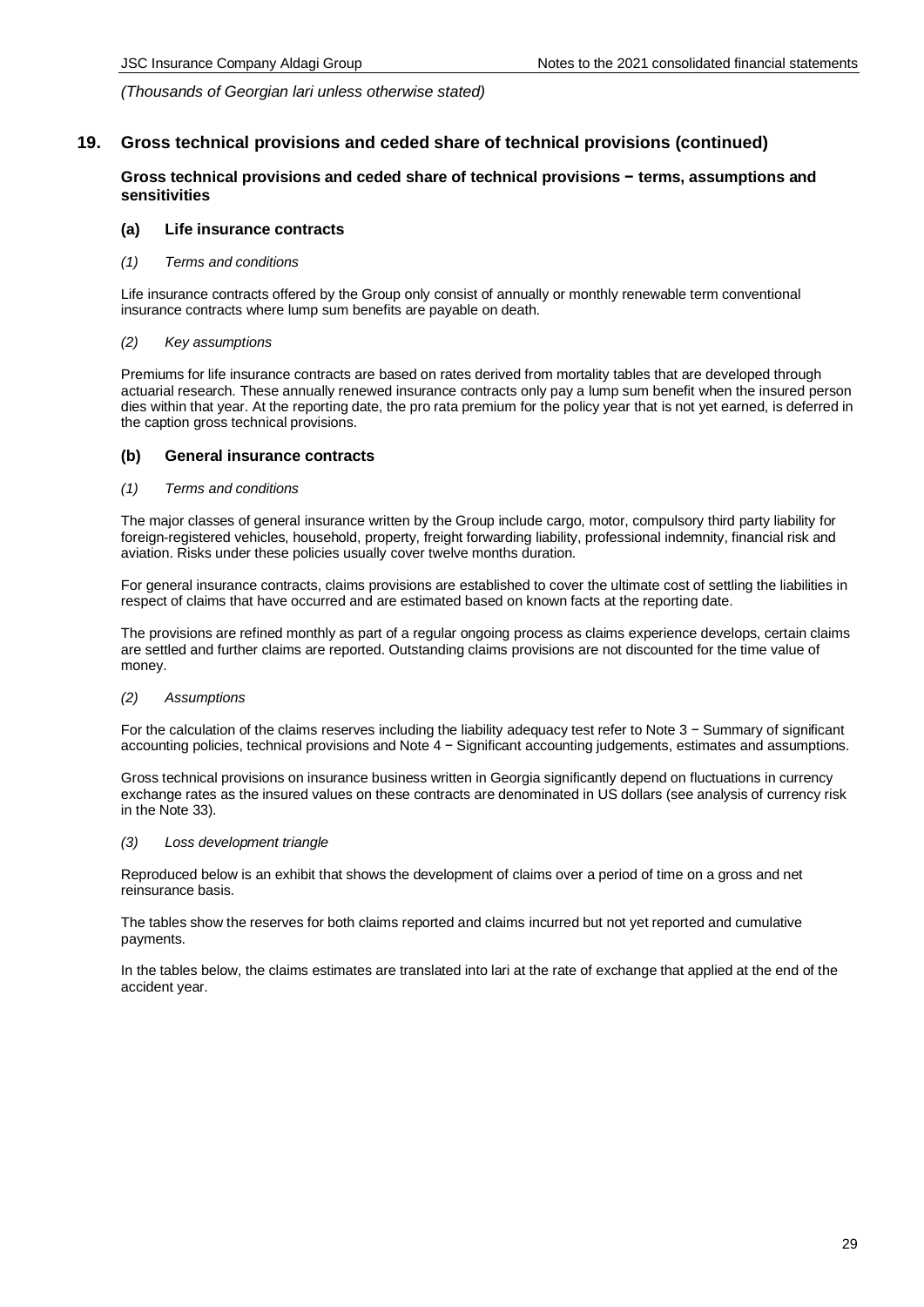# **19. Gross technical provisions and ceded share of technical provisions (continued)**

# **Gross technical provisions and ceded share of technical provisions − terms, assumptions and sensitivities (continued)**

Before the effect of reinsurance, the loss development table is:

|                                                      | 2010      | 2011     | 2012      | 2013      | 2014      | 2015      | 2016      | 2017      | 2018      | 2019      | 2020      | 2021      | <b>Total</b> |
|------------------------------------------------------|-----------|----------|-----------|-----------|-----------|-----------|-----------|-----------|-----------|-----------|-----------|-----------|--------------|
| Accident year                                        | 8,771     | 7,428    | 16,301    | 13,058    | 16,406    | 31.128    | 27,926    | 43,667    | 29,018    | 89,080    | 38.836    | 52,255    |              |
| One year later                                       | 8,702     | 7,653    | 14,048    | 12,570    | 15,817    | 30,186    | 27,077    | 44,481    | 29,331    | 95,694    | 38,858    |           |              |
| Two years later                                      | 9,421     | 7,593    | 14,021    | 12,011    | 15,352    | 29,889    | 27,222    | 44,341    | 29,048    | 93,564    |           |           |              |
| Three years later                                    | 9,399     | 7,556    | 14,019    | 12,161    | 14,986    | 29,843    | 27,869    | 44,101    | 29,077    |           |           |           |              |
| Four years later                                     | 9,367     | 7,476    | 14,012    | 11,566    | 14,937    | 29,766    | 27,927    | 44,035    |           |           |           |           |              |
| Five years later                                     | 9,544     | 7,476    | 14,012    | 11,567    | 14,941    | 29,766    | 27,918    |           |           |           |           |           |              |
| Six years later                                      | 9,683     | 7,482    | 14,012    | 11,537    | 14,999    | 30,184    |           |           |           |           |           |           |              |
| Seven years later                                    | 9,653     | 7,482    | 14,012    | 11,537    | 14,973    |           |           |           |           |           |           |           |              |
| Eight years later                                    | 9,699     | 7,482    | 14,012    | 11,537    |           |           |           |           |           |           |           |           |              |
| Nine years later                                     | 9,805     | 7,517    | 14,012    |           |           |           |           |           |           |           |           |           |              |
| Ten years later                                      | 10,031    | 7,518    |           |           |           |           |           |           |           |           |           |           |              |
| Eleven years later                                   | 9,932     |          |           |           |           |           |           |           |           |           |           |           |              |
| <b>Current estimate of cumulative</b>                |           |          |           |           |           |           |           |           |           |           |           |           |              |
| claims incurred                                      | 9,932     | 7,518    | 14,012    | 11,537    | 14,973    | 30,184    | 27,918    | 44,035    | 29,077    | 93,564    | 38,858    | 52,255    | 373,863      |
| Accident year                                        | (6,665)   | (5,700)  | (10, 733) | (8, 867)  | (12, 268) | (21, 926) | (19, 254) | (27, 753) | (24, 023) | (27, 392) | (31, 950) | (43, 339) |              |
| One year later                                       | (7, 559)  | (6,904)  | (13, 013) | (10, 520) | (14, 185) | (29, 662) | (26, 674) | (38, 084) | (28, 597) | (88, 391) | (39, 184) |           |              |
| Two years later                                      | (7, 887)  | (7, 441) | (13, 937) | (11, 463) | (14, 467) | (29, 766) | (26,996)  | (43, 807) | (28, 769) | (93, 387) |           |           |              |
| Three years later                                    | (7, 887)  | (7, 441) | (14, 012) | (11, 566) | (14, 547) | (29, 778) | (27, 695) | (43, 967) | (29,061)  |           |           |           |              |
| Four years later                                     | (8,220)   | (7, 441) | (14, 012) | (11, 566) | (14, 546) | (29, 766) | (27, 763) | (43, 973) |           |           |           |           |              |
| Five years later                                     | (8,222)   | (7, 441) | (14, 012) | (11, 567) | (14, 540) | (29, 766) | (27, 763) |           |           |           |           |           |              |
| Six years later                                      | (8, 222)  | (7, 441) | (14, 012) | (11, 537) | (14, 540) | (30, 184) |           |           |           |           |           |           |              |
| Seven years later                                    | (8,222)   | (7, 482) | (14, 012) | (11, 537) | (14, 540) |           |           |           |           |           |           |           |              |
| Eight years later                                    | (8,222)   | (7, 482) | (14, 012) | (11, 537) |           |           |           |           |           |           |           |           |              |
| Nine years later                                     | (8,222)   | (7, 482) | (14, 012) |           |           |           |           |           |           |           |           |           |              |
| Ten years later                                      | (8,222)   | (7,518)  |           |           |           |           |           |           |           |           |           |           |              |
| Eleven years later                                   | (8,222)   |          |           |           |           |           |           |           |           |           |           |           |              |
| <b>Cumulative payments to date</b>                   | (8, 222)  | (7, 518) | (14, 012) | (11, 537) | (14, 540) | (30, 184) | (27, 763) | (43, 973) | (29,061)  | (93, 387) | (39, 184) | (43, 339) | (362, 720)   |
| <b>Gross Outstanding Claims</b>                      |           |          |           |           |           |           |           |           |           |           |           |           |              |
| provision per the statement of<br>financial position | 1,710     |          |           |           | 433       |           | 155       | 62        | 16        | 177       | (326)     | 8,916     | 11,143       |
| Current estimation of surplus/                       |           |          |           |           |           |           |           |           |           |           |           |           |              |
| (deficiency)<br>% of surplus/(deficiency) of initial | (1, 161)  | (90)     | 2,289     | 1,521     | 1,433     | 944       | 8         | (368)     | (59)      | (4, 484)  | (22)      |           |              |
| gross reserve                                        | $-13.24%$ | $-1.21%$ | 14.04%    | 11.65%    | 8.73%     | 3.03%     | 0.03%     | $-0.84%$  | $-0.20%$  | $-5.03%$  | $-0.06%$  |           |              |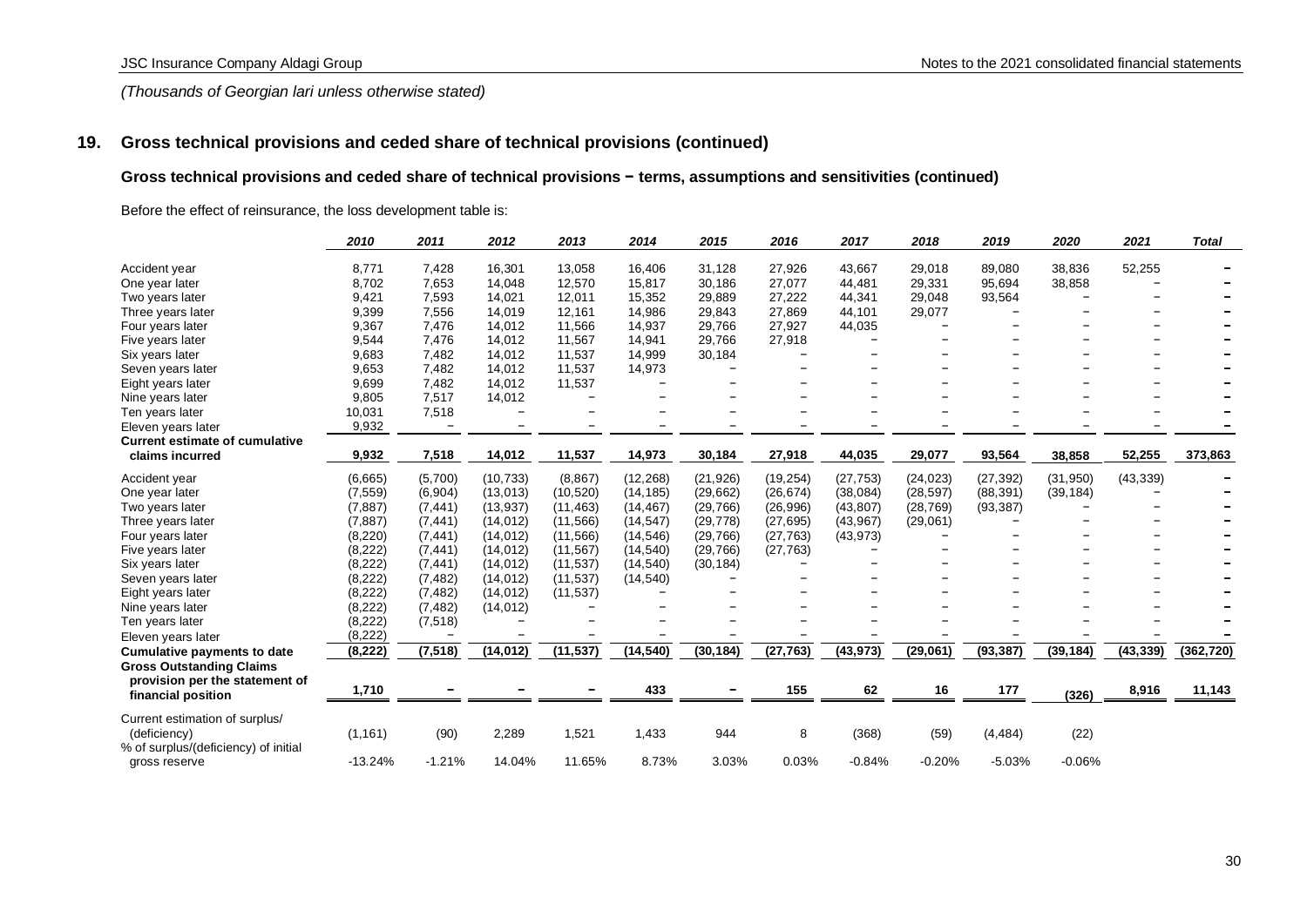# **19. Gross technical provisions and ceded share of technical provisions (continued)**

# **Gross technical provisions and ceded share of technical provisions − terms, assumptions and sensitivities (continued)**

After the effect of reinsurance, the loss development table is:

|                                                      | 2010      | 2011     | 2012      | 2013      | 2014      | 2015      | 2016      | 2017      | 2018      | 2019      | 2020      | 2021      | <b>Total</b> |
|------------------------------------------------------|-----------|----------|-----------|-----------|-----------|-----------|-----------|-----------|-----------|-----------|-----------|-----------|--------------|
| Accident year                                        | 3,937     | 5,788    | 12,355    | 10,337    | 12,855    | 21,815    | 19,601    | 26,425    | 26,806    | 32,194    | 35,287    | 46,912    |              |
| One year later                                       | 3,934     | 6,088    | 12,260    | 10,086    | 13,274    | 21,721    | 19,347    | 26,776    | 27,226    | 32,563    | 35,457    |           |              |
| Two years later                                      | 4,506     | 6,132    | 12,253    | 10,190    | 13,103    | 21,479    | 19,452    | 26,857    | 26,943    | 30,932    |           |           |              |
| Three years later                                    | 4,398     | 6,090    | 12,249    | 10,284    | 13,148    | 21,438    | 19,391    | 26,758    | 26,963    |           |           |           |              |
| Four years later                                     | 4,346     | 6,090    | 12,242    | 10,285    | 13,088    | 21,423    | 19,430    | 26,697    |           |           |           |           |              |
| Five years later                                     | 4,346     | 6,090    | 12,242    | 10,285    | 13,081    | 21,423    | 19,430    |           |           |           |           |           |              |
| Six years later                                      | 4,346     | 6,096    | 12,242    | 10,255    | 13,081    | 21,428    |           |           |           |           |           |           |              |
| Seven years later                                    | 4,346     | 6,096    | 12,242    | 10,255    | 13,081    |           |           |           |           |           |           |           |              |
| Eight years later                                    | 4,346     | 6,096    | 12,242    | 10,255    |           |           |           |           |           |           |           |           |              |
| Nine years later                                     | 4,346     | 6,132    | 12,242    |           |           |           |           |           |           |           |           |           |              |
| Ten years later                                      | 4,346     | 6,132    |           |           |           |           |           |           |           |           |           |           |              |
| Eleven years later                                   | 4,346     |          |           |           |           |           |           |           |           |           |           |           |              |
| <b>Current estimate of cumulative</b>                |           |          |           |           |           |           |           |           |           |           |           |           |              |
| claims incurred                                      | 4,346     | 6,132    | 12,242    | 10,255    | 13,081    | 21,428    | 19,430    | 26,697    | 26,963    | 30,932    | 35,457    | 46,912    | 253,875      |
| Accident year                                        | (3,037)   | (5,055)  | (9,865)   | (8, 172)  | (10, 963) | (17, 669) | (15, 439) | (22, 347) | (22, 174) | (24, 855) | (29,094)  | (39, 054) |              |
| One year later                                       | (3,869)   | (5,979)  | (11, 896) | (9,806)   | (12, 745) | (21, 327) | (19, 172) | (26, 425) | (26, 497) | (30, 194) | (35, 949) |           |              |
| Two years later                                      | (4,074)   | (6,055)  | (12, 175) | (10, 181) | (13,009)  | (21, 423) | (19, 361) | (26, 626) | (26, 668) | (30, 755) |           |           |              |
| Three years later                                    | (4,013)   | (6,055)  | (12, 242) | (10, 284) | (13,088)  | (21, 435) | (19, 362) | (26, 692) | (26, 946) |           |           |           |              |
| Four years later                                     | (4,346)   | (6,055)  | (12, 242) | (10, 285) | (13,088)  | (21, 423) | (19, 430) | (26, 697) |           |           |           |           |              |
| Five years later                                     | (4,346)   | (6,055)  | (12, 242) | (10, 285) | (13,081)  | (21, 423) | (19, 430) |           |           |           |           |           |              |
| Six years later                                      | (4,346)   | (6,055)  | (12, 242) | (10, 255) | (13,081)  | (21, 428) |           |           |           |           |           |           |              |
| Seven years later                                    | (4,346)   | (6,096)  | (12, 242) | (10, 255) | (13,081)  |           |           |           |           |           |           |           |              |
| Eight years later                                    | (4,346)   | (6,096)  | (12, 242) | (10, 255) |           |           |           |           |           |           |           |           |              |
| Nine years later                                     | (4,346)   | (6,096)  | (12, 242) |           |           |           |           |           |           |           |           |           |              |
| Ten years later                                      | (4,346)   | (6, 132) |           |           |           |           |           |           |           |           |           |           |              |
| Eleven years later                                   | (4,346)   |          |           |           |           |           |           |           |           |           |           |           |              |
| <b>Cumulative payments to date</b>                   | (4, 346)  | (6, 132) | (12, 242) | (10, 255) | (13,081)  | (21, 428) | (19, 430) | (26, 697) | (26, 946) | (30, 755) | (35, 949) | (39, 054) | (246, 315)   |
| <b>Net Outstanding Claims provision</b>              |           |          |           |           |           |           |           |           |           |           |           |           |              |
| per the statement of financial<br>position           |           |          |           |           |           |           |           |           | 17        | 177       | (492)     | 7,858     | 7,560        |
| Current estimation of surplus/                       |           |          |           |           |           |           |           |           |           |           |           |           |              |
| (deficiency)<br>% of surplus/(deficiency) of initial | (409)     | (344)    | 113       | 82        | (226)     | 387       | 171       | (272)     | (157)     | 1,262     | (170)     |           |              |
| gross reserve                                        | $-10.39%$ | $-5.94%$ | 0.91%     | 0.79%     | $-1.76%$  | 1.77%     | 0.87%     | $-1.03%$  | $-0.59%$  | 3.92%     | $-0.48%$  |           |              |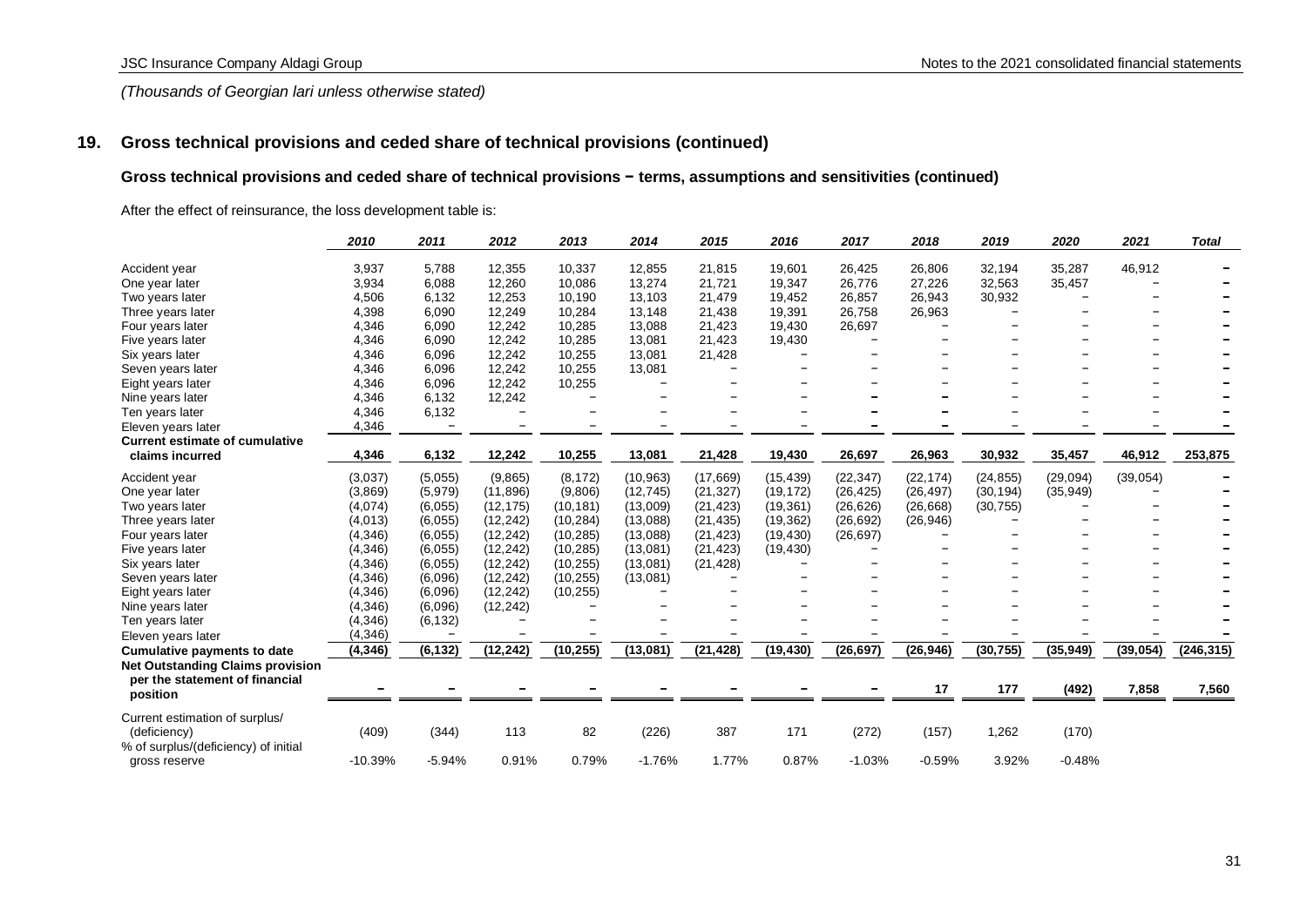# **20. Right-of-use assets**

The movements in right-of-use assets were as follows:

|                                 | Land | <b>Buildings</b> | <b>Total</b> |
|---------------------------------|------|------------------|--------------|
| <b>Cost</b>                     |      |                  |              |
| 31 December 2019                | 768  | 3,569            | 4,337        |
| Addition                        | 27   | 358              | 385          |
| Termination                     | (30) | (1,840)          | (1, 870)     |
| 31 December 2020                | 765  | 2,087            | 2,852        |
| Addition                        |      | 3,472            | 3,472        |
| Termination                     |      | (24)             | (24)         |
| 31 December 2021                | 765  | 5,535            | 6,300        |
|                                 | Land | <b>Buildings</b> | <b>Total</b> |
| <b>Accumulated depreciation</b> |      |                  |              |
| 31 December 2019                | 67   | 949              | 1,016        |
| Depreciation charge             | 75   | 925              | 1,000        |
| 31 December 2020                | 142  | 1,874            | 2,016        |
| Depreciation charge             | 74   | 778              | 852          |
| 31 December 2021                | 216  | 2,652            | 2,868        |
| Net book value                  |      |                  |              |
| 31 December 2020                | 623  | 213              | 836          |
| 31 December 2021                | 549  | 2,883            | 3,432        |

In 2020, the Group terminated, and in 2021, entered in the new head office lease contract (Note 22).

# **21. Other insurance liabilities**

Other insurance liabilities as of 31 December include:

|                                    | 2021   | 2020   |
|------------------------------------|--------|--------|
| Reinsurance payable                | 21.811 | 24.324 |
| Advances received                  | 2.091  | 1.864  |
| Claims payable                     | 885    | 3.017  |
| <b>Other insurance liabilities</b> | 24.787 | 29,205 |

# **22. Lease liabilities**

The movements in lease liabilities were as follows:

|                                              | Land  | <b>Buildings</b> | <b>Total</b> |
|----------------------------------------------|-------|------------------|--------------|
| 31 December 2019                             | 725   | 2,425            | 3.150        |
| Addition                                     | 17    | 358              | 375          |
| Termination                                  | (30)  | (1,840)          | (1,870)      |
| Interest expense on lease liabilities        | 53    | 150              | 203          |
| Repayment of lease liabilities               | (106) | (556)            | (662)        |
| Foreign exchange rate movements              | 99    | 324              | 423          |
| 31 December 2020                             | 758   | 861              | 1,619        |
| Addition                                     |       | 3,351            | 3,351        |
| Termination                                  |       | (24)             | (24)         |
| Interest expense on lease liabilities        | 50    | 208              | 258          |
| Repayment of lease liabilities               | (105) | (1, 128)         | (1,233)      |
| Remeasurement of lease liabiliites (Note 31) |       | (384)            | (384)        |
| Foreign exchange rate movements              | (40)  | (192)            | (232)        |
| 31 December 2021                             | 663   | 2,692            | 3,355        |

Decrease in lease liabilities and right of use assets of buildings at 31 December 2020 mostly resulted from termination of lease contracts for the Company's head office building with the amount of GEL 1,673.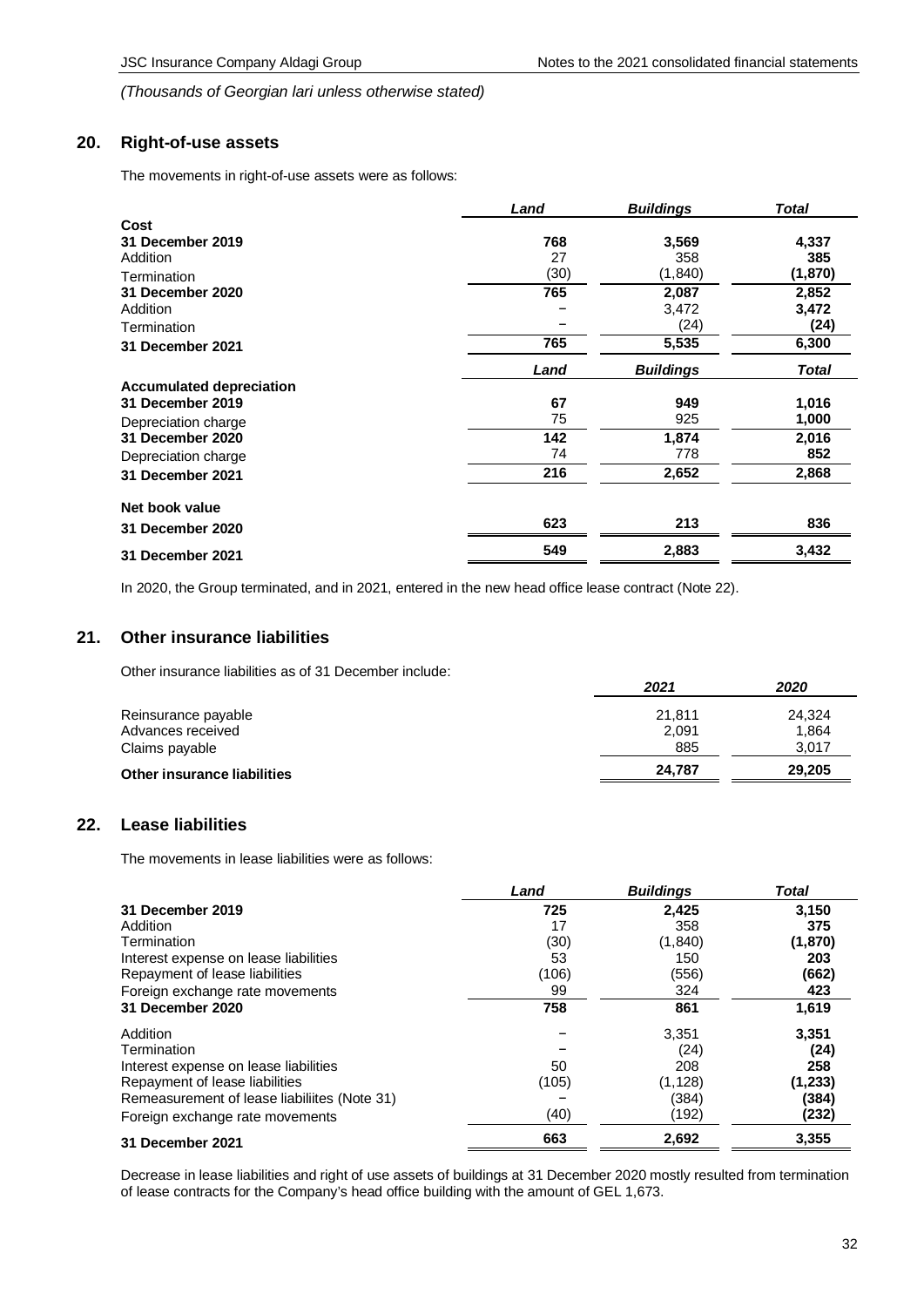# **22. Lease liabilities (continued)**

In February 2021 the Company entered into new lease agreement with the third party for its head office building, which explains the increase in lease liabilities and right of use assets of buildings at 31 December 2021. The lease term is 5 years and the lease payments are denominated in USD.

# **23. Other liabilities**

Other liabilities as of 31 December comprise:

|                                    | 2021   | 2020   |
|------------------------------------|--------|--------|
| Commission payable                 | 4,596  | 3,840  |
| Accruals for employee compensation | 3,841  | 4.557  |
| Deposits received                  | 1,961  | 2,395  |
| Operating taxes payable            | 491    | 196    |
| Trade payables                     | 77     | 145    |
| Repurchase agreement liability     |        | 604    |
| Other                              | 804    | 782    |
| <b>Other liabilities</b>           | 11.770 | 12,519 |

On 29 May 2020 the Group entered in one year repurchase agreement (repo) with non-related party, carrying interest rate of fixed 1.5% + refinancing rate. Bond securities are pledged as collateral for the repo agreement (Note 7). Principal and interest payable on repo agreement at 31 December 2020 amounted to GEL 570 and GEL 34, respectively. The securities were repurchased on 29 May 2021.

On 29 May 2019 the Group entered in one year repurchase agreement (repo) with non-related party, carrying interest rate of fixed 1.5% + refinancing rate. Bond securities were pledged as collateral for the repo agreement. Principal and interest payable on repo agreement at 31 December 2019 amounted to GEL 570 and GEL 19, respectively. The securities were repurchased on 29 May 2020.

Changes in repurchase agreement liability are following:

|                                    | Repurchase<br>agreement<br>liability |
|------------------------------------|--------------------------------------|
| 31 December 2019                   | 599                                  |
| Proceeds from repurchase agreement | 570                                  |
| Repayment of repurchase agreement  | (570)                                |
| Interest expense                   | 60                                   |
| Interest repayment                 | (55)                                 |
| 31 December 2020                   | 604                                  |
| Repayment of repurchase agreement  | (570)                                |
| Interest expense                   | 12                                   |
| Interest paid                      | (46)                                 |
| 31 December 2021                   |                                      |

### **24. Commitments and contingencies**

### **Legal**

In the ordinary course of business, the Group is subject to legal actions and complaints.

The Group acts as a defendant in a legal dispute with the disputable amount of GEL 591 as at 31 December 2021. The claimant demands from Group the compensation of costs related to the termination of a service contract. As at 31 December 2021, the Group has initiated a counter-claim in active legal proceedings against this party in connection to the service contract with aggregate disputable amount of GEL 846. The Group believes that the claimant's demand is without merit and it does not consider probable any outflow of economic benefits as the result of this claim. Accordingly, the Group did not recognize any provision for this litigation as at 31 December 2021.

Management reasonably believes that the ultimate liability, if any, arising from these complaints will not have a material adverse effect on the financial condition or the results of future operations of the Group.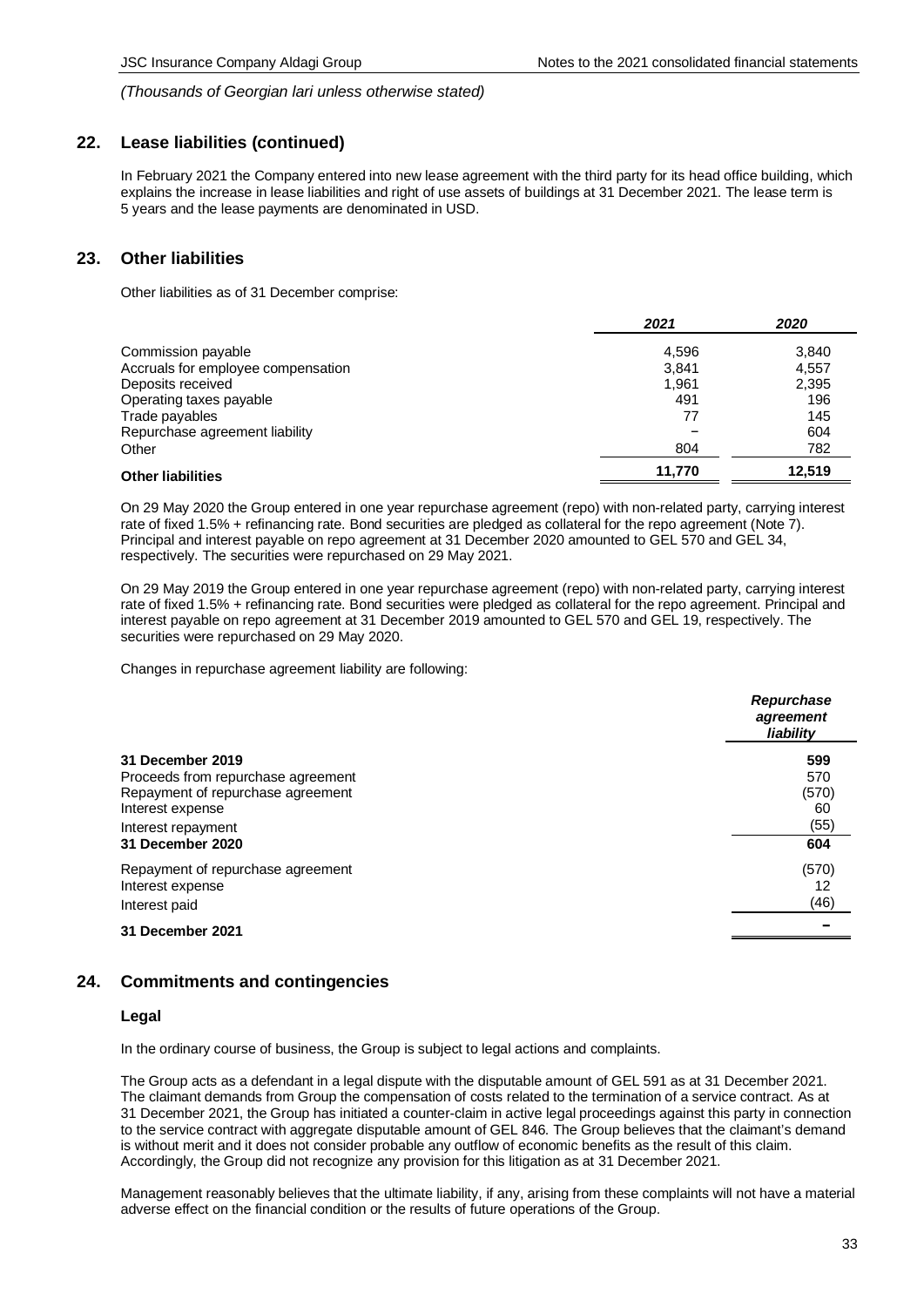# **24. Commitments and contingencies (continued)**

### **Legal (continued)**

Any legal actions or complaints related to insurance policies are taken into account when making assessment of respective technical provisions.

### **Taxation**

Georgian tax, currency and customs legislation is subject to varying interpretations, and changes, which can occur frequently. Management's interpretation of such legislation as applied to the transactions and activity of the Group may be challenged by the relevant regional and federal authorities. Recent events within Georgia suggest that the tax authorities are taking a more assertive position in its interpretation of the legislation and assessments and as a result, it is possible that transactions and activities that have not been challenged in the past may be challenged. As such, significant additional taxes, penalties and interest may be assessed. It is not practical to determine the amount of unasserted claims that may manifest, if any, or the likelihood of any unfavourable outcome. Fiscal periods remain open to review by the authorities in respect of taxes for three calendar years preceding the year of review. Under certain circumstances reviews may cover longer periods.

Management believes that its interpretation of the relevant legislation is appropriate and that it is probable that the Group's tax, currency and customs positions will be sustained.

### **25. Net insurance revenue**

Net insurance revenue comprises:

|                                                                                                             | <b>Notes</b> | 2021      | 2020      |
|-------------------------------------------------------------------------------------------------------------|--------------|-----------|-----------|
| Premiums written on general insurance contracts                                                             | 19           | 111,362   | 92,062    |
| Premiums written on life insurance contracts                                                                | 19           | 18,556    | 15,470    |
| <b>Total written premiums</b>                                                                               |              | 129,918   | 107,532   |
| Gross change in life provision<br>Gross change in general insurance contracts unearned premium              |              | 244       | (473)     |
| provision                                                                                                   |              | (7,368)   | (4,820)   |
| Total gross earned premiums on insurance contracts                                                          |              | 122,794   | 102,239   |
| Reinsurers' share of life insurance contracts premiums                                                      | 19           | (496)     | (443)     |
| Reinsurers' share of general insurance contracts premiums, direct                                           | 19           | (40, 147) | (33,025)  |
| Reinsurers' share of change in life provision<br>Reinsurers' share of change in general insurance contracts |              | 39        | 25        |
| unearned premium provision                                                                                  |              | 4.300     | 3,331     |
| Total reinsurers' share of gross earned premiums on                                                         |              |           |           |
| insurance contracts                                                                                         |              | (36, 304) | (30, 112) |
| Net insurance revenue                                                                                       |              | 86,490    | 72,127    |

### **26. Net insurance claims incurred**

Net insurance claims incurred comprise:

|                                                                                                                                                                                             | <b>Notes</b> | 2021                                       | 2020                                        |
|---------------------------------------------------------------------------------------------------------------------------------------------------------------------------------------------|--------------|--------------------------------------------|---------------------------------------------|
| General insurance claims paid, direct<br>Life insurance claims paid<br>Gross change in total insurance contract liabilities<br>Gross insurance claims expenses                              | 19<br>19     | (42,010)<br>(14, 312)<br>5,734<br>(50,588) | (82,067)<br>(11,281)<br>48,698<br>(44, 650) |
| Reinsurers' share of life claims paid<br>Reinsurers' share of general claims paid<br>Reinsurers' share of change in total insurance contract liabilities<br>Reins insurance claims expenses | 19<br>19     | 233<br>9.295<br>(4,578)<br>4.950           | 80<br>58.531<br>(48,655)<br>9.956           |
| Claim settlement expenses<br>Income from regress                                                                                                                                            |              | (1, 911)<br>5,653                          | (1, 397)<br>4,390                           |
| Net insurance claims incurred                                                                                                                                                               |              | (41, 896)                                  | (31,701)                                    |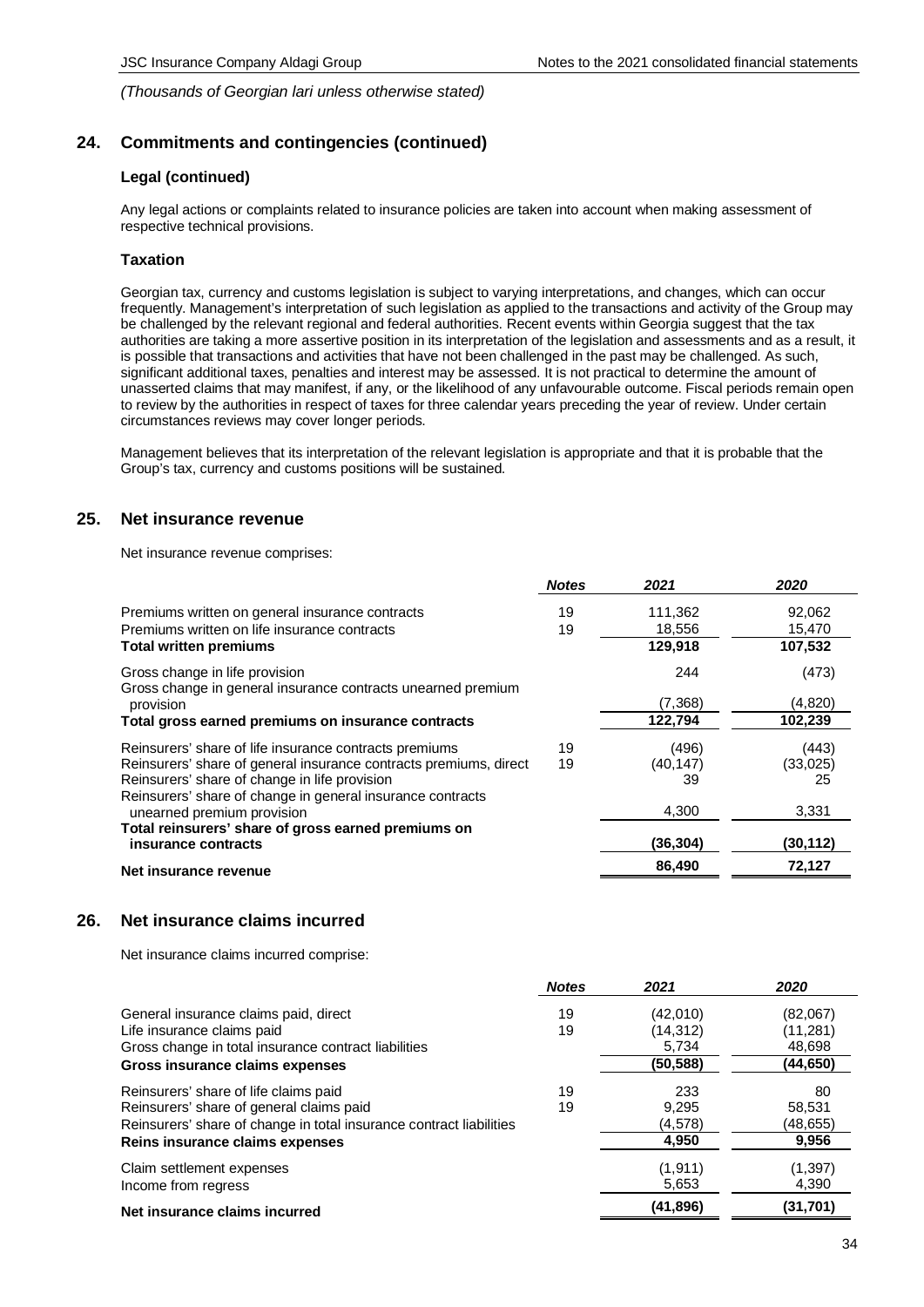# **27. Acquisition costs, net of reinsurance**

Acquisition costs, net of reinsurance comprise:

|                                                      | 2021      | 2020     |
|------------------------------------------------------|-----------|----------|
| Acquisition costs                                    | (10, 911) | (9,901)  |
| Acquisition costs deferred (Note 12)                 | 1.908     | 1.776    |
| Amortization of deferred acquisition costs (Note 12) | (1,382)   | (1, 394) |
| Reinsurance commissions                              |           | 334      |
| <b>Total acquisition costs</b>                       | (10, 377) | (9, 185) |

### **28. Investment income**

Investment income from financial instruments comprises interest income on:

|                                                                        | 2021  | 2020  |
|------------------------------------------------------------------------|-------|-------|
| Bank deposits                                                          | 4.030 | 4,501 |
| Loans issued                                                           | 1.027 | 1.240 |
| Available-for-sale financial assets                                    | 626   | 698   |
| Interest income calculated using effective interest rate               | 5.683 | 6.439 |
| Revaluation loss on equity investments at FVTPL (for own use) (Note 8) | (187) |       |
| <b>Investment Income</b>                                               | 5.496 | 6,439 |

# **29. Salaries and other employee benefits**

Salaries and employee benefits comprise:

|                                      | 2021      | 2020     |
|--------------------------------------|-----------|----------|
| <b>Salaries</b>                      | (7,495)   | (7, 222) |
| <b>Bonuses</b>                       | (2,739)   | (2,916)  |
| Share-based compensation             | (1,770)   | (1,266)  |
| Insurance and other benefits         | (363)     | (350)    |
| Salaries and other employee benefits | (12, 367) | (11.754) |

# **30. General and administrative expenses**

General and administrative expenses comprise:

|                                                  | 2021    | 2020    |
|--------------------------------------------------|---------|---------|
| Marketing and advertising                        | (596)   | (676)   |
| Utilities                                        | (573)   | (418)   |
| Membership fees                                  | (500)   | (449)   |
| Legal and consultancy                            | (343)   | (421)   |
| Operating taxes                                  | (239)   | (257)   |
| Office supplies                                  | (232)   | (276)   |
| Bank fees and commissions                        | (219)   | (173)   |
| Repair and maintenance of property and equipment | (191)   | (158)   |
| Communications                                   | (102)   | (110)   |
| Fuel                                             | (94)    | (54)    |
| Representative                                   | (81)    | (73)    |
| Personnel training                               | (49)    | (64)    |
| Security                                         | (32)    | (44)    |
| Charity                                          | (27)    | (7)     |
| Business travel and related                      | (26)    | (31)    |
| Other                                            | (326)   | (395)   |
| Total general and administrative expenses        | (3,630) | (3,606) |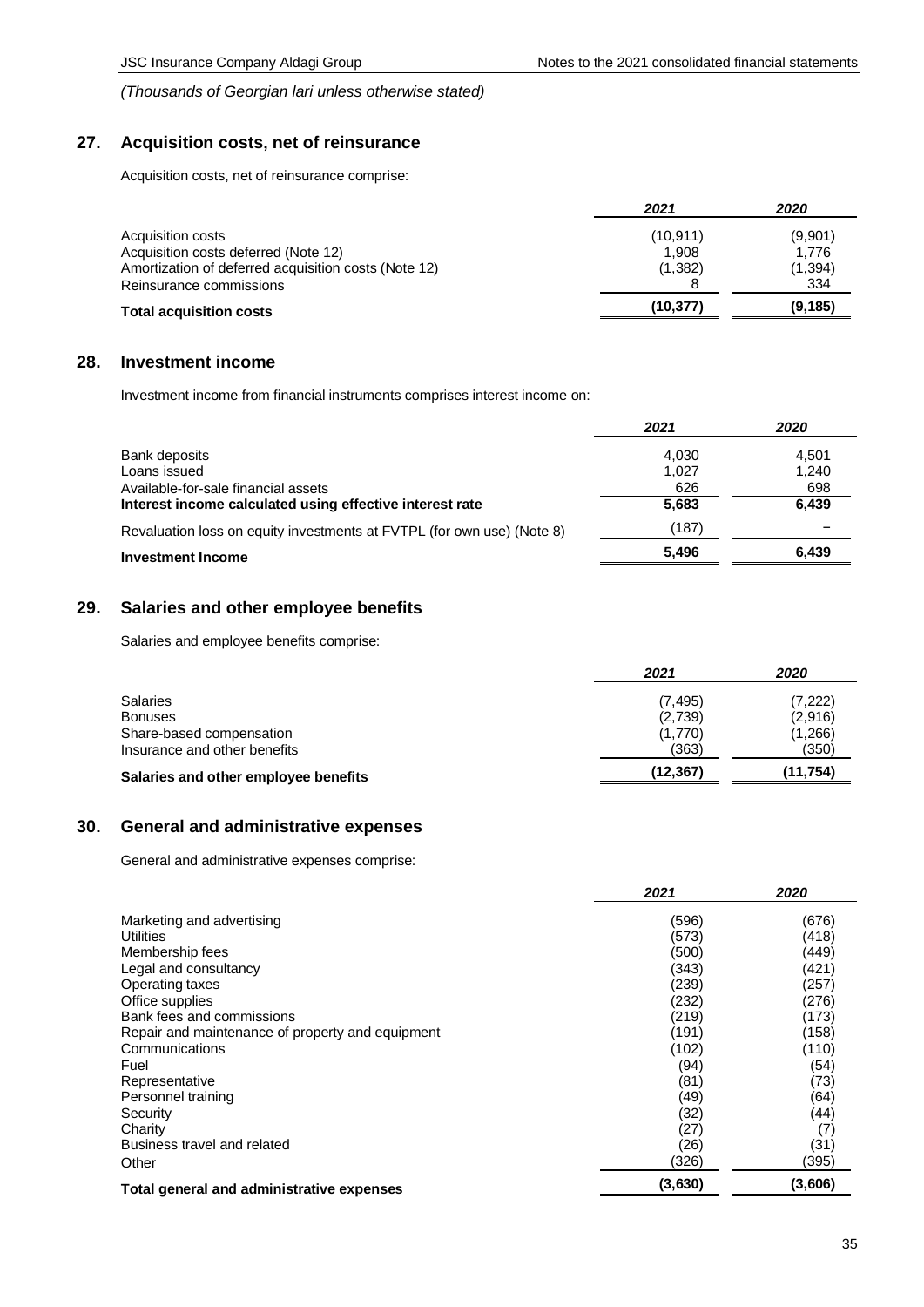# **30. General and administrative expenses (continued)**

Remuneration of the Group's auditor for the year ended 31 December 2021 comprises fee for the audit of Group's annual financial statements amounting to GEL 130 and fee for other services: GEL 37 (2020: fee for the audit of Group's annual financial statements amounting to GEL 128 and fee for other services: GEL 36) net of VAT.

### **31. Net other operating income**

Net other operating income comprises:

|                                            | 2021  | 2020  |
|--------------------------------------------|-------|-------|
| Other operating income                     |       |       |
| Gain on remeasurement of lease liabilities | 384   |       |
| Penalty for breach of contract             | 305   | 451   |
| Income from sale of greencards             | 192   | 96    |
| Income from rent of office space           | 167   | 6     |
| Income from sale of other fixed assets     | 10    | 19    |
| Other                                      | 115   | 54    |
| Total other operating income               | 1.173 | 626   |
| Other operating expenses                   |       |       |
| Total other operating expenses             | (55)  | (124) |
| Net other operating income                 | 1,118 | 502   |

### **32. Net non-recurring items**

Gain on disposal of office building and related real estate broker fee incurred by the Group for the ended 31 December 2021 amounts to GEL 691 (Note 13) and GEL 51, respectively. Net amount of GEL 640 is recognised as non-recurring item.

COVID-19-related charity expenditures incurred by the Group for the year ended 31 December 2020 comprises GEL 50 recognised as non-recurring item.

# **33. Risk management**

The activities of the Group are exposed to various risks. Risk management therefore is a critical component of its insurance activities. Risk is inherent in the Group's activities but it is managed through a process of ongoing identification, measurement and daily monitoring, subject to risk limits and other controls. Each individual within the Group is accountable for the risk exposures relating to his or her responsibilities. The main financial risks inherent to the Group's operations are those related to credit, liquidity and market movements in interest and foreign exchange rates and equity prices. A summary description of the Group's risk management policies in relation to those risks follows.

### **Governance framework**

The primary objective of the Group's risk and financial management framework is to protect the Group from events that hinder the sustainable achievement of the Group's performance objectives, including failing to exploit opportunities. The Group recognises the critical importance of having efficient and effective risk management systems in place.

The Group has established a risk management function with clear terms of reference for the Board of management, its committees and the associated executive management committees. Further a clear organization structure with documented delegated authorities and responsibilities from the Board to executive management committees and senior managers has been developed. Lastly, a Group policy framework which sets out the risk appetite of the Group, risk management, control and business conduct standards for the Group's worldwide operations has been put in place. Each policy has a member of senior management who is charged with overseeing compliance with the policy throughout the Group.

The Board has approved the Group risk management policies and meets regularly to approve on any commercial, regulatory and own organizational requirements in such policies. The policies define the Group's identification of risk and its interpretation, limit structure to ensure the appropriate quality and diversification of assets, alignment of underwriting and reinsurance strategy to the corporate goals and specify reporting requirements.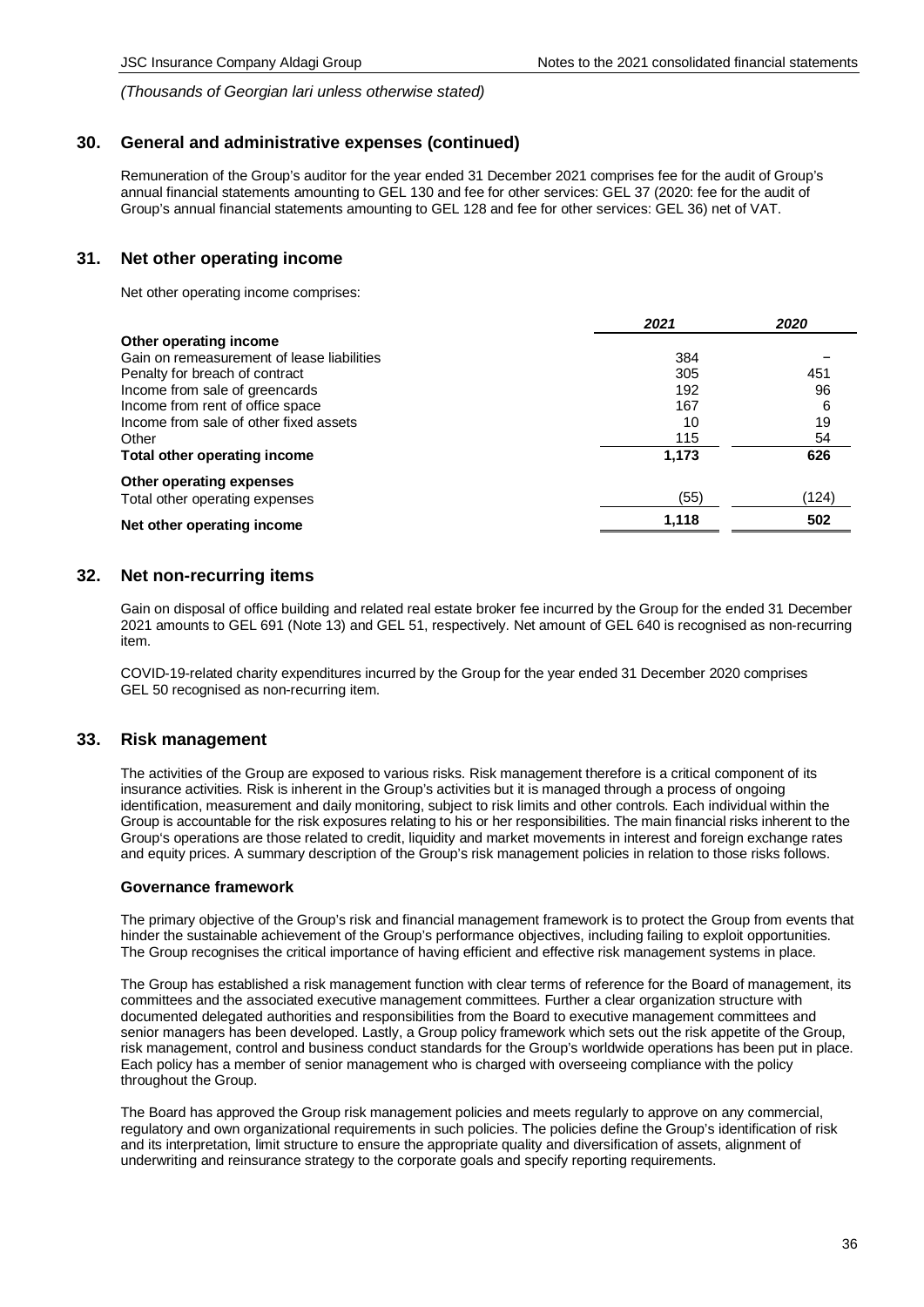# **33. Risk management (continued)**

### **Capital management objectives**

The Group has established the following capital management objectives, policies and approach to managing the risks that affect its capital position:

- To maintain the required level of stability of the Group thereby providing a degree of security to policyholders;
- To allocate capital efficiently and support the development of business by ensuring that returns on capital employed meet the requirements of its capital providers and of its shareholders;
- To retain financial flexibility by maintaining strong liquidity;
- ► To maintain financial strength to support new business growth and to satisfy the requirements of the policyholders, regulators and stakeholders.

The operations of the Group are also subject to local regulatory requirements within the jurisdiction where it operates. Such regulations not only prescribe approval and monitoring of activities, but also impose certain restrictive provisions to minimize the risk of default and insolvency on the part of insurance companies to meet unforeseen liabilities as these arise.

The Group's capital management policy for its insurance and non-insurance business is to hold sufficient liquid assets to cover statutory requirements based on the ISSSG directives.

### **Approach to capital management**

The Group seeks to optimize the structure and sources of capital to ensure that it consistently maximizes returns to shareholders and policyholders.

The Group's approach to managing capital involves managing assets, liabilities and risks in a co-ordinated manner, assessing shortfalls between reported and required capital levels on a regular basis and taking appropriate actions to influence the capital position of the Group.

### **Regulatory requirements**

Regulatory capital requirements for the insurance companies operating in Georgia are set by the ISSSG and are applied to the insurance companies within the Group solely on a stand-alone basis. Starting from 31 December 2021, the ISSSG requirement is to maintain a minimum share capital of GEL 7,200 for life insurance, GEL 7,200 for mandatory third party liability insurance, surety bonds and credit liability insurance, GEL 4,800 for other non-life insurance, and GEL 7,200 for reinsurance, of which 100% should be kept as cash at bank or bank deposits. Bank confirmation letters are submitted to ISSSG on a monthly basis in order to prove compliance with the above-mentioned regulatory requirement.

In addition to the minimum share capital requirement, starting from 1 January 2018 insurance companies are also required to maintain a solvency ratio, calculated as regulatory capital divided by the required solvency capital, in excess of 100%. The ISSSG defines the types of assets that can be used by an insurer to meet its regulatory capital requirements. Regulatory capital includes total equity less intangible assets and goodwill, deferred acquisition costs, deferred tax assets, unsecured loans issued, assets pledged as collateral on behalf of other parties, cash on hand above GEL 100, other assets, 100% of investments in subsidiaries and associates, 30% of investment property and 10% of available-for-sale financial assets and assets held-to-maturity. Certain adjustments are made to IFRS-based results and reserves, as prescribed by the ISSSG directives.

The required solvency capital is the greater of 18% of premium written up to GEL 100 million plus 16% of premiums above GEL 100 million; and 26% of claims up to GEL 70 million plus 23% of claims above GEL 70 million. Premiums for high risk classes of business are increased for the purpose of this calculation and an adjustment is made for reinsurance.

The Group complied with ISSSG requirements as at 31 December 2021 and 2020.

#### **Insurance risk**

The risk under an insurance contract is the risk that an insured event will occur including the uncertainty of the amount and timing of any resulting claim. The principal risk the Group faces under such contracts is that actual claims and benefit payments exceed the carrying amount of insurance liabilities. This is influenced by the frequency of claims, severity of claims, actual benefits paid are greater than originally estimated and subsequent development of long-term claims.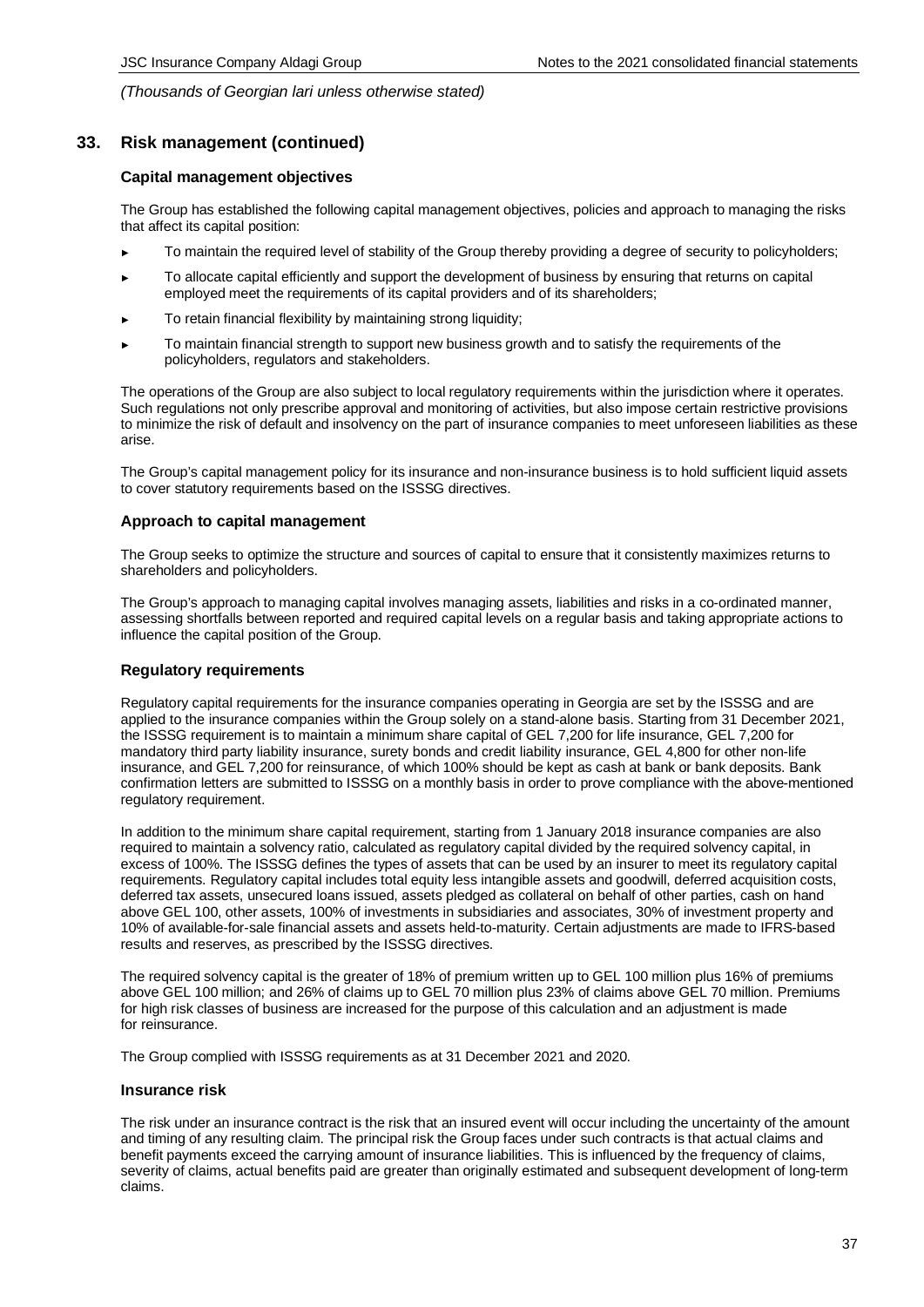# **33. Risk management (continued)**

### **Insurance risk (continued)**

The variability of risks is improved by diversification of risk of loss to a large portfolio of insurance contracts as a more diversified portfolio is less likely to be affected across the board by change in any subset of the portfolio, as well as unexpected outcomes. The variability of risks is also improved by careful selection and implementation of underwriting strategy and guidelines as well as the use of reinsurance arrangements. The Group establishes underwriting guidelines and limits, which stipulate who may accept what risks and the applicable limits. These limits are continuously monitored.

The Group primarily uses loss ratio and combined ratio to monitor its insurance risk. Loss ratio is defined as net insurance claims divided by net insurance revenue. Combined ratio is sum of loss ratio and expense ratio. Expense ratio is defined as operating expenses excluding net interest income and foreign exchange and translation losses divided by net insurance revenue. The Group's loss ratios and combined ratios calculated on a net basis were as follows:

|                | 2021 | 2020 |
|----------------|------|------|
| Loss ratio     | 48%  | 44%  |
| Combined ratio | 81%  | 81%  |

#### *Key assumptions*

Claims provisions are established to cover the ultimate cost of settling the liabilities in respect of claims that have occurred and are estimated based on known facts, including potential outstanding loss notifications, experience with similar claims and case law, at and after the reporting date.

The Group has used all possible and currently available information to estimate provision for claims reported by policyholders including claims' adjustment expenses according to every class of insurance contract. In addition, larger reported claims are usually separately assessed by loss adjusters. The claims projection assumptions are generally intended to provide a best estimate of the most likely or expected outcome.

The principal assumption underlying the estimates is the Group's past and future claims development experience which can be used to project future claims development and hence ultimate claims costs. As such, this method extrapolates the development of paid and incurred losses based on the observed development of earlier years. Historical claims development is mainly analysed by accident years as well as by significant business lines. Technical provisions on insurance business written significantly depends on fluctuations in currency exchange rates as the insurance values on these contracts are denominated in US dollars.

#### *Sensitivities*

The general insurance claims provision is sensitive to the above key assumptions. Because of delays that arise between occurrence of a claim and its subsequent notification and eventual settlement, the outstanding claim provisions are not known with certainty at the reporting date. The most significant risks arise from changes in loss frequency and loss severity − quantity of claims and average claim amount are key inputs for Motor Insurance reserve estimation. Motor insurance reserves are rather sensitive to lari devaluation and forex risk as significant portion of car repair cost is linked to foreign currencies.

The business of the Group comprises both life and general insurance contracts.

#### *(1) Life insurance contracts*

The Group writes life insurance contracts, where the life of the policyholder is insured against death or permanent disability, usually for a pre-determined amount.

The Group's underwriting strategy is designed to ensure that risks are well diversified in terms of type of risk and level of insured benefits. This is largely achieved through diversification across industry sectors and geography, the use of medical screening in order to ensure that pricing takes account of current health conditions and family medical history, regular review of actual claims experience and product pricing, as well as detailed claims handling procedures. Underwriting limits are in place to enforce appropriate risk selection criteria. For example, the Group has the right not to renew individual policies, it can impose deductibles and it has the right to reject the payment of fraudulent claims. Insurance contracts also entitle the Group to pursue third parties for payment of some or all cost. The Group further enforces a policy of actively managing and promptly pursuing claims, in order to reduce its exposure to unpredictable future developments that can negatively impact the Group.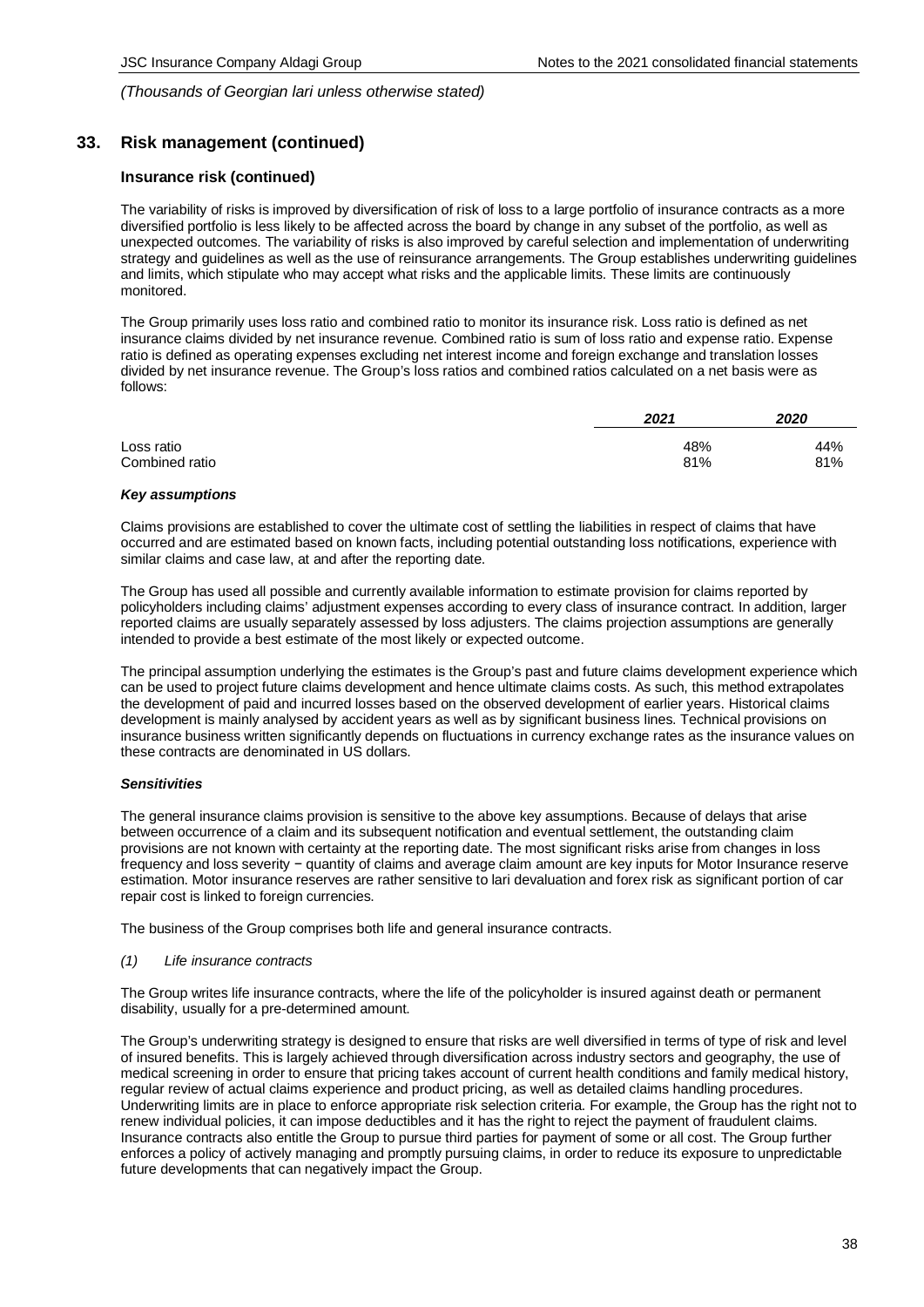# **33. Risk management (continued)**

### **Insurance risk (continued)**

Currently, insured risks do not vary significantly in relation to the location of the risk insured by the Group whilst undue concentration by amounts could have an impact on the severity of benefit payments on a portfolio basis. For contracts where death or disability is the insured risk, the significant factors that could increase the overall frequency of claims are epidemics, widespread changes in lifestyle and natural disasters, resulting in earlier or more claims than expected.

Direct insurance business written is taken in Georgia only and the reinsurance companies are all based outside Georgia. Gross and net technical provisions as at 31 December 2021 on life insurance contracts is GEL 3,154 and GEL 2,881 respectively (2020: GEL 4,271 and GEL 3,904).

#### *(2) General insurance contracts*

The Group principally issues the following types of general insurance contracts: motor own damage, property, financial risks, guarantees, cargo, freight forwarding liability, general third party liability, motor third party liability, professional indemnity, marine hull, aviation hull, performance bond, compulsory third party liability for foreign-registered vehicles. Risks under non-life insurance policies usually cover twelve month duration.

For general insurance contracts the most significant risks arise from climate changes and natural disasters.

These risks vary significantly in relation to the location of the risk insured by the Group, type of risk insured and by industry. Undue concentration by amounts can have a further impact on the severity of benefit payments on a portfolio basis.

The above risk exposure is mitigated by diversification across a large portfolio of insurance contracts. The variability of risks is improved by careful selection and implementation of underwriting strategies, which are designed to ensure that risks are diversified in terms of type of risk and level of insured benefits. This is largely achieved through diversification across industry sectors. Further, strict claim review policies to assess all new and ongoing claims, regular detailed review of claims handling procedures and frequent investigation of possible fraudulent claims are all policies and procedures put in place to reduce the risk exposure of the Group. The Group further enforces a policy of actively managing and prompt pursuit of claims, in order to reduce its exposure to unpredictable future developments that can negatively impact the Group.

The Group has also limited its exposure by imposing maximum claim amounts on certain contracts as well as the use of reinsurance arrangements in order to limit exposure to catastrophic events, for example hurricanes, earthquakes and flood damages.

|            |                             | 2021                                                   |                                  |                             | 2020                                                   |                                  |
|------------|-----------------------------|--------------------------------------------------------|----------------------------------|-----------------------------|--------------------------------------------------------|----------------------------------|
|            | Gross claims<br>liabilities | <b>Reinsurers</b><br>share of<br>claims<br>liabilities | <b>Net claims</b><br>liabilities | Gross claims<br>liabilities | <b>Reinsurers</b><br>share of<br>claims<br>liabilities | <b>Net claims</b><br>liabilities |
| Motor      | 23,464                      | (66)                                                   | 23,398                           | 21,548                      | (84)                                                   | 21,464                           |
| Property   | 22,386                      | (13,919)                                               | 8,467                            | 22,477                      | (14,068)                                               | 8,409                            |
| Liability  | 7,659                       | (4, 440)                                               | 3.219                            | 7,579                       | (4,262)                                                | 3,317                            |
| Guarantees | 1,251                       | (408)                                                  | 843                              | 1,410                       | (552)                                                  | 858                              |
| Cargo      | 1,158                       | (40)                                                   | 1,118                            | 652                         | (59)                                                   | 593                              |
| Other      | 260                         | (53)                                                   | 207                              | 197                         | (15)                                                   | 182                              |
|            | 56,178                      | (18,926)                                               | 37,252                           | 53,863                      | (19,040)                                               | 34,823                           |

The table below sets out the concentration of general technical provisions by type of contract.

For general insurance contracts, the most significant risks arise from changes in loss frequency and loss severity in motor insurance. These risks vary significantly in relation to the location of the risk insured by the Group, and the type of risks insured.

The variability of risks is improved by diversification of risk of loss to a large portfolio of insurance contracts and geographical areas, as a more diversified portfolio is less likely to be affected across the board by changes in any subset of the portfolio.

The variability of risks is also improved by careful selection and implementation of underwriting strategies. The Group establishes underwriting guidelines and limits that stipulate who may accept risks, their nature and applicable limits. These limits are continuously monitored. Strict claim review policies to assess all new and ongoing claims, as well as the investigation of possible fraudulent claims are in place. The Group also enforces a policy of actively managing and promptly processing claims, in order to reduce its exposure to unpredictable future developments that can negatively impact the Group.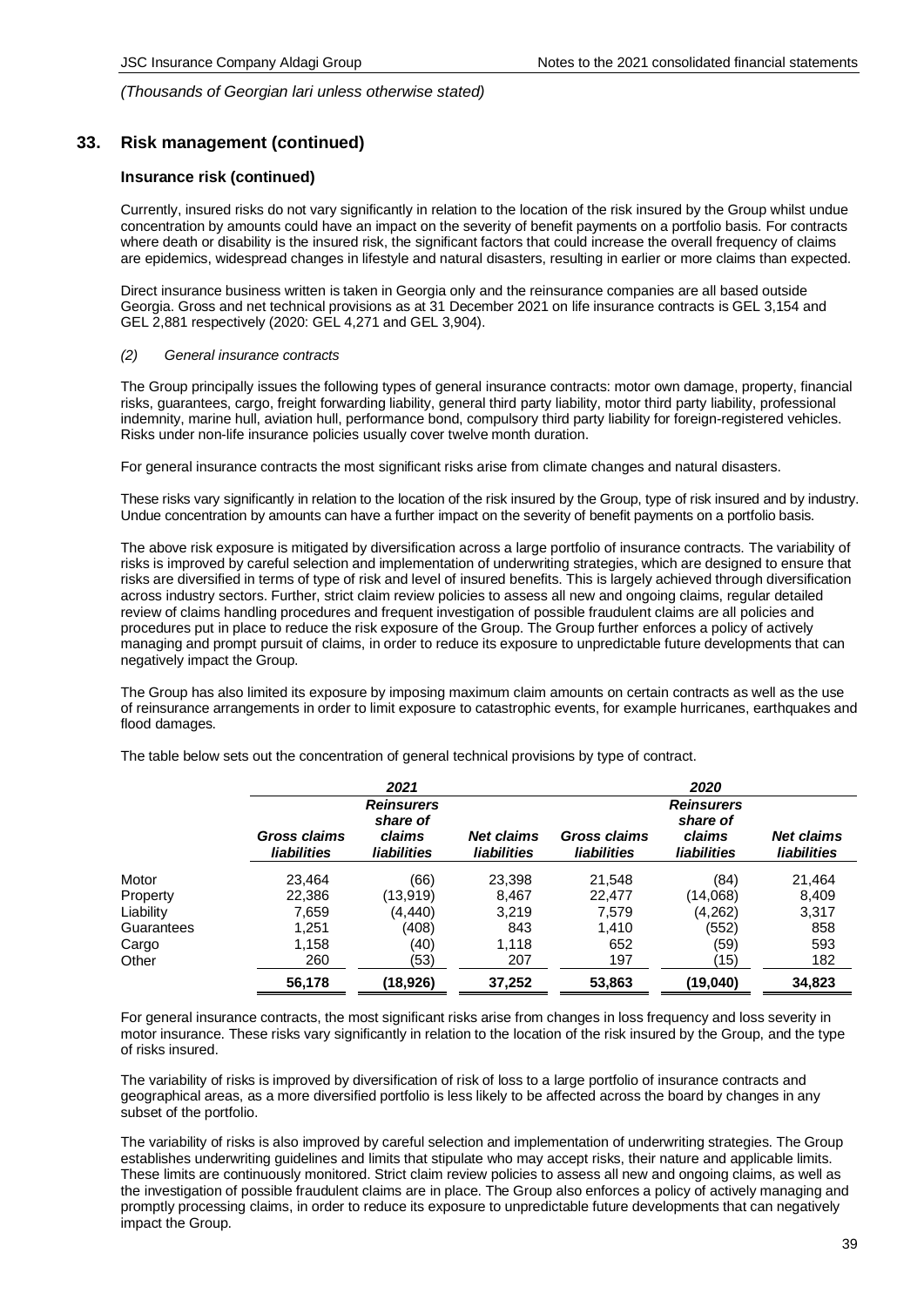# **33. Risk management (continued)**

### **Insurance risk (continued)**

Business ceded is placed on different terms (quota share, excess of loss) with retention limits varying by product line and territory. Amounts recoverable from reinsurers are estimated in a manner consistent with the assumptions used for ascertaining the underlying policy benefits and are presented in the statement of financial position as ceded share of technical provisions. Direct insurance business written and assumed reinsurance is taken in Georgia only and the reinsurance companies are all based outside Georgia.

### **Financial risk**

### **(1) Credit risk**

Credit risk is the risk that one party to a financial instrument will fail to discharge an obligation and cause the other party to incur a financial loss. The Group manages the level of credit risk it accepts through a comprehensive group credit risk process setting out the assessment and determination of what constitutes credit risk for the Group; setting up of exposure limits by each counterparty or group of counterparties, geographical and industry segments; right of offset where counterparties are both debtors and creditors; guidelines on obtaining collateral and guarantees; reporting of credit risk exposures and breaches to the monitoring authority; monitoring compliance with credit risk policy and review of credit risk policy for pertinence and changing environment. The following is a brief description of how the Group manages its credit risk exposure.

#### *Reinsurance*

Even though the Group may have reinsurance arrangements, it is not relieved of its direct obligations to its policyholders and thus a credit exposure exists with respect to reinsurance ceded, to the extent that any reinsurer is unable to meet its obligations assumed under such reinsurance agreements. The Group is neither dependent on a single reinsurer nor are the operations of the Group substantially dependent upon any reinsurance contract. The highest single counterparty exposure is 9% of total ceded share of technical provisions at the reporting date (2020: 25%). The Group evaluates the financial condition of its reinsurers and monitors concentration of credit risks arising from similar geographic regions, activities, or economic characteristics of the reinsurers to minimize its exposure to significant losses from reinsurers' insolvencies.

#### *Credit quality per class of financial assets*

The credit quality of financial assets is managed by the Group through internal credit ratings. The table below shows the credit quality by class of asset for loan-related lines in the statement of financial position.

|                                       | <b>Notes</b> | <b>Neither past due</b><br>nor impaired as at<br>31 December<br>2021 | Past-due but not<br>individually<br>impaired as at<br>31 December<br>2021 | <b>Total</b><br>2021 |
|---------------------------------------|--------------|----------------------------------------------------------------------|---------------------------------------------------------------------------|----------------------|
| Bank deposits                         | 6            | 28.273                                                               |                                                                           | 28,273               |
| Loan issued                           | 11           | 2.646                                                                |                                                                           | 2.646                |
| Available-for-sale financial assets   |              | 7.710                                                                |                                                                           | 7.710                |
| Insurance and reinsurance receivables | 9            | 48,300                                                               | 2,623                                                                     | 50,923               |
| Ceded share of technical provisions   | 19           | 19,199                                                               |                                                                           | 19,199               |
| Pension fund assets                   | 15           | 4,628                                                                |                                                                           | 4,628                |
| <b>Total</b>                          |              | 110,756                                                              | 2,623                                                                     | 113,379              |

|                                       | <b>Notes</b> | <b>Neither past due</b><br>nor impaired as at<br>31 December<br>2020 | Past-due but not<br>individually<br>impaired as at<br>31 December<br>2020 | <b>Total</b><br>2020 |
|---------------------------------------|--------------|----------------------------------------------------------------------|---------------------------------------------------------------------------|----------------------|
| Bank deposits                         | 6            | 31.043                                                               |                                                                           | 31,043               |
| Loan issued                           | 11           | 13,863                                                               |                                                                           | 13,863               |
| Available-for-sale financial assets   |              | 7.110                                                                |                                                                           | 7.110                |
| Insurance and reinsurance receivables | 9            | 50.497                                                               | 1,905                                                                     | 52,402               |
| Ceded share of technical provisions   | 19           | 19,407                                                               |                                                                           | 19,407               |
| Pension fund assets                   | 15           | 4,906                                                                |                                                                           | 4,906                |
| <b>Total</b>                          |              | 126,826                                                              | 1,905                                                                     | 128,731              |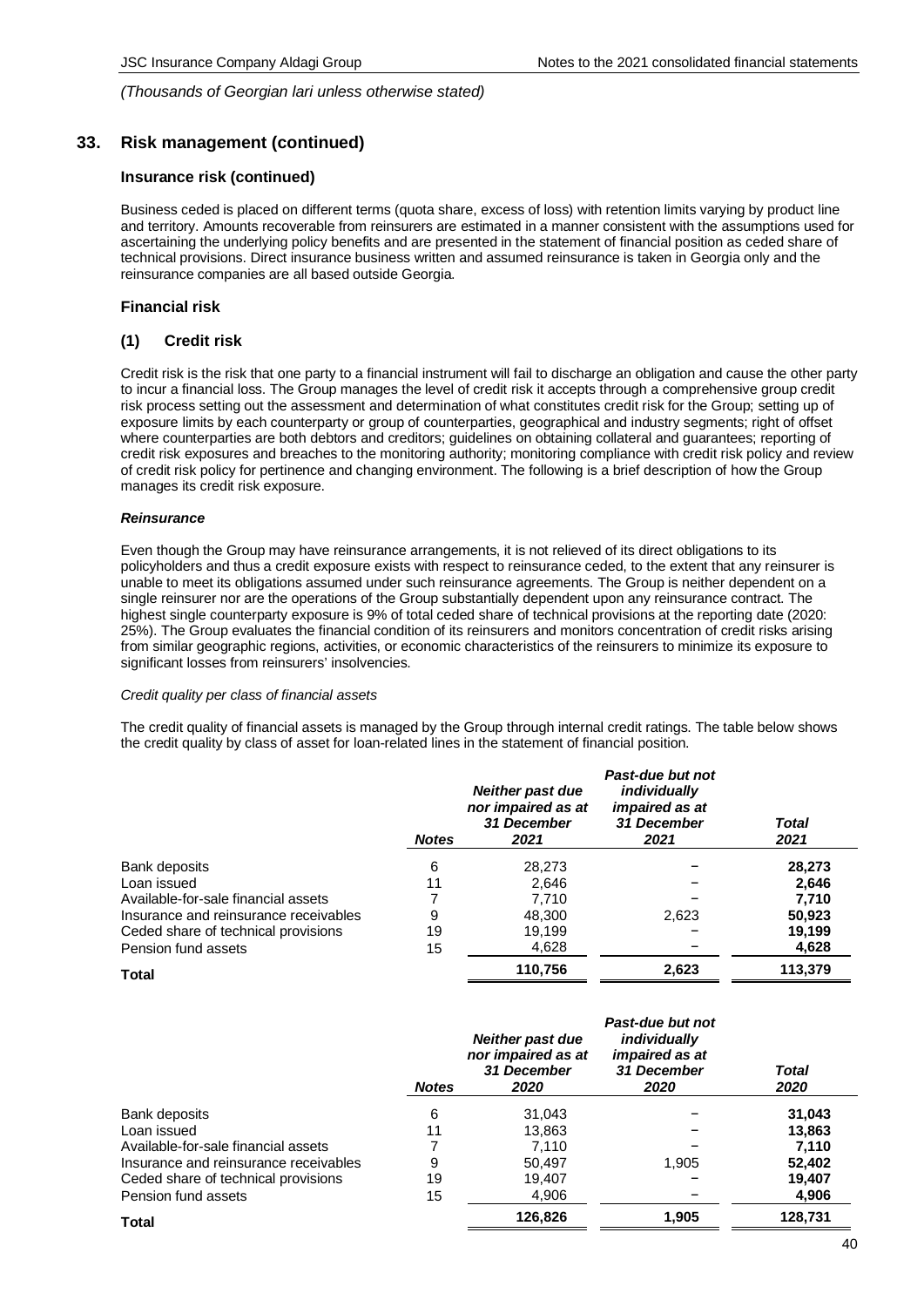# **33. Risk management (continued)**

### **Financial risk (continued)**

The Group has internal credit rating system to evaluate credit quality of insurance receivables based on days overdue from the scheduled.

Age analysis of Insurance and reinsurance receivables past not but not individually impaired is following:

| 31 December 2021                      | < 30 davs   | 31-60 davs | 61-90 davs |     | 91-150 days 151-180 days 181-270 days |    | <b>Total</b><br>past-due<br>but not<br>individually<br>impaired |
|---------------------------------------|-------------|------------|------------|-----|---------------------------------------|----|-----------------------------------------------------------------|
| Insurance and reinsurance receivables | 1,696       | 534        | 216        | 129 | 44                                    | 4  | 2,623                                                           |
| 31 December 2020                      | $<$ 30 days | 31-60 davs | 61-90 days |     | 91-150 days 151-180 days 181-270 days |    | <b>Total</b><br>past-due<br>but not<br>individually<br>impaired |
| Insurance and reinsurance receivables | 1.162       | 326        | 157        | 133 | 40                                    | 87 | 1.905                                                           |

The credit quality of financial assets that are neither past due nor impaired is appropriate and is constantly monitored in order to identify any potential adverse changes in the credit quality. The table below provides information regarding the credit risk exposure of the Group by classifying neither past due not impaired financial assets according to external ratings.

| 31 December<br>2021               | <b>Notes</b>   | BB+   | <b>BB</b> | BB-    | $B+$  | B | В-    | <b>Not rated</b> | , ow<br>neither past<br>due nor<br><i>impaired</i>         |
|-----------------------------------|----------------|-------|-----------|--------|-------|---|-------|------------------|------------------------------------------------------------|
| Bank deposits                     | 6              | 1,126 | 1,102     | 17,002 |       |   |       | 9,043            | 28,273                                                     |
| Loan issued<br>Available-for-sale | 11             |       |           |        |       |   |       | 2,646            | 2,646                                                      |
| financial assets                  | 7              |       |           | 3,115  | 1,263 |   | 1,029 | 2,303            | 7,710                                                      |
| Pension fund<br>assets            | 15             |       |           | 3,383  | 20    |   |       | 1,225            | 4,628                                                      |
| <b>Total</b>                      |                | 1,126 | 1,102     | 23,500 | 1,283 |   | 1,029 | 15,217           | 43,257                                                     |
| 31 December<br>2020               | <b>Notes</b>   | BB+   | BB        | BB-    | B+    | B | В-    | <b>Not rated</b> | <b>Total</b><br>neither past<br>due nor<br><i>impaired</i> |
| Bank deposits                     | 6              |       | 518       | 22,904 | 1,558 |   |       | 6,063            | 31,043                                                     |
| Loan issued<br>Available-for-sale | 11             |       |           |        |       |   | -     | 13,863           | 13,863                                                     |
| financial assets<br>Pension fund  | $\overline{7}$ |       | -         | 3,810  |       |   | 2,080 | 1,220            | 7,110                                                      |
| assets                            | 15             |       |           | 3,878  | 26    |   |       | 1,002            | 4,906                                                      |
| <b>Total</b>                      |                |       | 518       | 30,592 | 1,584 |   | 2,080 | 22,148           | 56,922                                                     |
|                                   |                |       |           |        |       |   |       |                  |                                                            |

The Group does not have a credit rating system to evaluate credit quality of reinsurance receivables, ceded share of technical provisions and loans issued.

# **(2) Liquidity risk**

Liquidity risk is the risk that an entity will encounter difficulty in raising funds to meet cash commitments associated with financial instruments. Liquidity risk may result from either the inability to sell financial assets quickly at their fair values; or counterparty failing on repayment of a contractual obligation; or insurance liability falling due for payment earlier than expected; or inability to generate cash inflows as anticipated.

The major liquidity risk confronting the Group is the daily calls on its available cash resources in respect of claims arising from insurance contracts and the maturity of debt securities.

The Group manages liquidity through a Group liquidity risk policy which determines what constitutes liquidity risk for the Group; specifies minimum proportion of funds to meet emergency calls; setting up of contingency funding plans; specify the sources of funding and the events that would trigger the plan; concentration of funding sources; reporting of liquidity risk exposures and breaches to the monitoring authority; monitoring compliance with liquidity risk policy and review of liquidity risk policy for pertinence and changing environment.

*Total*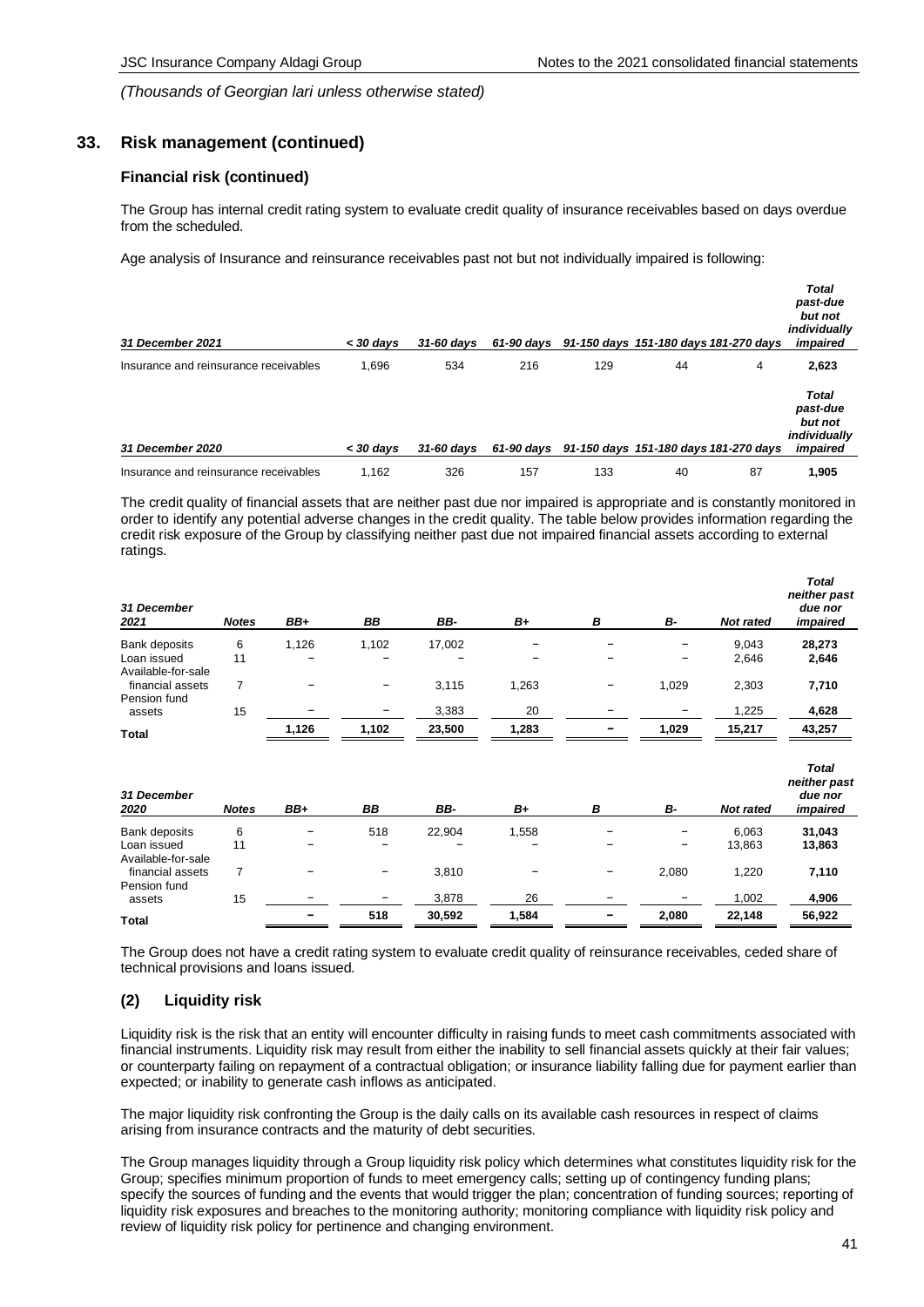# **33. Risk management (continued)**

### **Financial risk (continued)**

The table below analyses financial assets and liabilities of the Group into their relevant maturity groups based on the remaining period at the reporting date to their contractual maturities or expected repayment dates.

|                                         | <b>Within</b> | <b>More than</b> |              |
|-----------------------------------------|---------------|------------------|--------------|
| 31 December 2021                        | one year      | one year         | <b>Total</b> |
| <b>Assets</b>                           |               |                  |              |
| Cash and cash equivalents               | 11,181        |                  | 11,181       |
| Bank deposits                           | 16,332        | 11,941           | 28,273       |
| Available-for-sale financial assets     | 3,517         | 4,193            | 7,710        |
| Equity investments at fair value        | 993           | 24,165           | 25,158       |
| Insurance and reinsurance receivables   | 50,923        |                  | 50,923       |
| Loans issued                            | 2,646         |                  | 2,646        |
| Ceded share of technical provisions     |               |                  |              |
| (except reinsurer's share in UPR)       | 3,173         | 410              | 3,583        |
| Pension fund assets                     | 4,628         |                  | 4,628        |
| Other assets                            | 3,954         |                  | 3,954        |
| <b>Total assets</b>                     | 97,347        | 40,709           | 138,056      |
| <b>Liabilities</b>                      |               |                  |              |
| Gross technical provisions (except UPR) | 10,032        | 1,111            | 11,143       |
| Other insurance liabilities             | 24,787        |                  | 24,787       |
| Pension fund liabilities                | 4,628         |                  | 4,628        |
| <b>Other liabilities</b>                | 11,770        |                  | 11,770       |
| Lease liabilities                       | 988           | 2,367            | 3,355        |
| <b>Total liabilities</b>                | 52,205        | 3,478            | 55,683       |
| <b>Net position</b>                     | 45,142        | 37,231           | 82,373       |
| <b>Accumulated gap</b>                  | 45,142        | 82,373           |              |

| 31 December 2020                        | <b>Within</b><br>one year | <b>More than</b><br>one year | <b>Total</b> |
|-----------------------------------------|---------------------------|------------------------------|--------------|
| <b>Assets</b>                           |                           |                              |              |
| Cash and cash equivalents               | 5,560                     |                              | 5,560        |
| Bank deposits                           | 25,815                    | 5,228                        | 31,043       |
| Available-for-sale financial assets     | 2,080                     | 5,030                        | 7,110        |
| Equity investments at fair value        | 504                       | 1,066                        | 1,570        |
| Insurance and reinsurance receivables   | 52,402                    |                              | 52,402       |
| Loans issued                            | 3,119                     | 10,744                       | 13,863       |
| Ceded share of technical provisions     |                           |                              |              |
| (except reinsurer's share in UPR)       | 7,814                     | 317                          | 8,131        |
| Pension fund assets                     | 4,906                     |                              | 4,906        |
| Other assets                            | 4,243                     |                              | 4,243        |
| <b>Total assets</b>                     | 106,443                   | 22,385                       | 128,828      |
| <b>Liabilities</b>                      |                           |                              |              |
| Gross technical provisions (except UPR) | 16,056                    | 1,013                        | 17,069       |
| Other insurance liabilities             | 29,205                    |                              | 29,205       |
| Pension fund liabilities                | 4,906                     |                              | 4,906        |
| <b>Other liabilities</b>                | 12,519                    |                              | 12,519       |
| Lease liabilities                       | 142                       | 1,477                        | 1,619        |
| <b>Total liabilities</b>                | 62,828                    | 2,490                        | 65,318       |
| <b>Net position</b>                     | 43,615                    | 19,895                       | 63,510       |
| Accumulated gap                         | 43,615                    | 63,510                       |              |

The amounts and maturities in respect of insurance liabilities are based on management's best estimate based on statistical techniques and past experience.

In management's opinion, liquidity is sufficient to meet the Group's present requirements.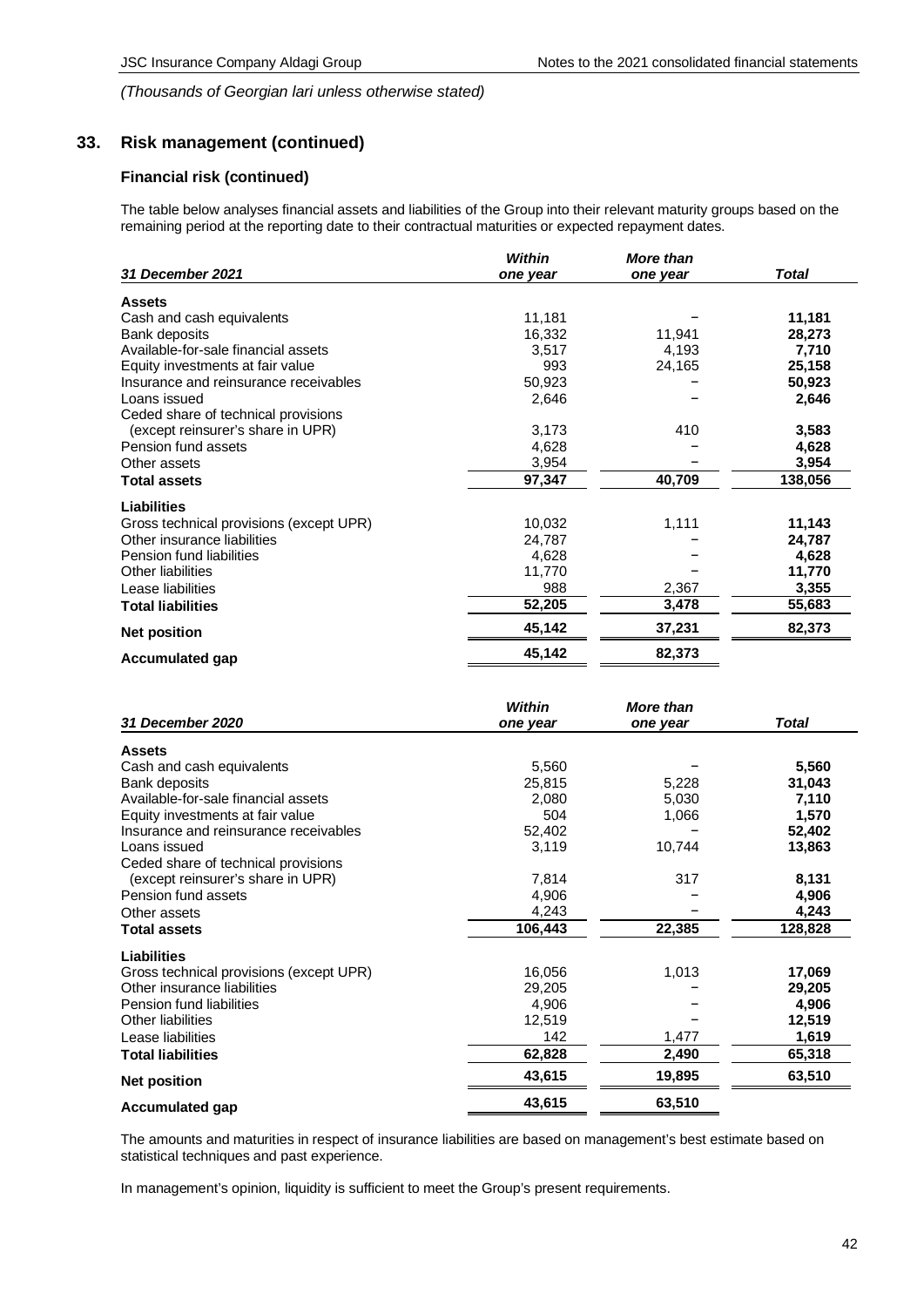# **33. Risk management (continued)**

### **Financial risk (continued)**

The Group's financial liabilities at 31 December 2021 and 2020 based on contractual undiscounted repayment obligations are as follows:

| <b>31 December 2021</b>               | <b>Less than</b><br>3 months | 3 to 12 months | 1 to 5 years | Over 5 years | Total  |
|---------------------------------------|------------------------------|----------------|--------------|--------------|--------|
| Pension fund liabilities              |                              | 4.628          |              |              | 4.628  |
| Other liabilities                     | 3.928                        | 7.842          |              | -            | 11.770 |
| Lease liabilities                     | 165                          | 673            | 2.868        | 303          | 4,009  |
| <b>Total undiscounted liabilities</b> | 4,093                        | 13.143         | 2.868        | 303          | 20.407 |

| <b>31 December 2020</b>               | Less than<br>3 months | 3 to 12 months | 1 to 5 years | Over 5 years | Total  |
|---------------------------------------|-----------------------|----------------|--------------|--------------|--------|
| Pension fund liabilities              |                       | 4.906          |              |              | 4,906  |
| Other liabilities                     | 3.718                 | 8.801          |              |              | 12.519 |
| Lease liabilities                     | 774                   | 626            | 2.519        | 541          | 4,460  |
| <b>Total undiscounted liabilities</b> | 4.492                 | 14.333         | 2.519        | 541          | 21,885 |

#### **Market risk**

Market risk is the risk that the value of financial instruments will fluctuate due to changes in market variables such as interest rates and foreign exchanges.

The Group structures levels of market risk it accepts through compliance with ISSSG directives on assets allowable to secure insurance reserves and structure of such assets. This directive determines what constitutes market risk for the Group; asset allocation and portfolio limit structure; diversification benchmarks by type of instrument and geographical area; sets out the net exposure limits by each counterparty or group of counterparties, and geographical and industry segments.

#### *Currency risk*

The Group is exposed to effects of fluctuation in the prevailing foreign currency exchange rates on its financial position and cash flows. The Group's principal transactions are carried out in Georgian lari and its exposure to foreign exchange risk arise primarily with respect to US dollars and euro, as the insurance operations denominated in US dollars form significant part of the Group's operations.

The Group's financial assets are primarily denominated in the same currencies as its insurance and investment liabilities, which mitigate the foreign currency exchange rate risk for the overseas operations. Thus the main foreign exchange risk arises from recognised assets and liabilities denominated in currencies other than those in which insurance and investment liabilities are expected to be settled.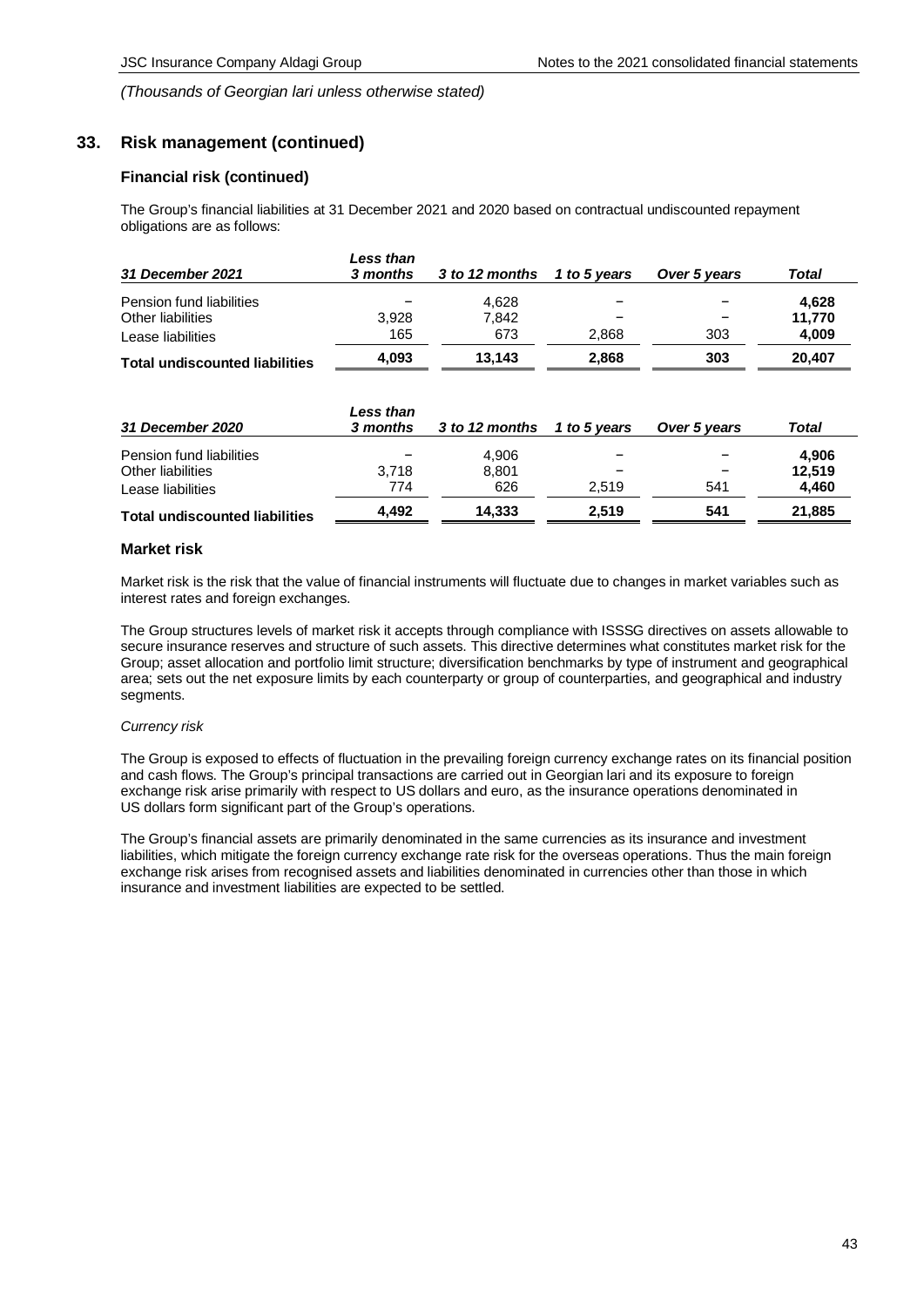# **33. Risk management (continued)**

### **Market risk (continued)**

The tables below indicate the currencies to which the Group had significant exposure at 31 December 2021 and 2020 on its monetary assets and liabilities. The analysis calculates the effect of a reasonably possible movement of the currency rate against the Georgian lari, with all other variables held constant on the statement of comprehensive income. A negative amount in the table reflects a potential net reduction in statement of comprehensive income, while a positive amount reflects a net potential increase.

|                                                    | As at 31 December 2021 |                  |                 |              |  |
|----------------------------------------------------|------------------------|------------------|-----------------|--------------|--|
|                                                    | <b>GEL</b>             | <b>USD</b>       | <b>EUR</b>      | <b>Total</b> |  |
| <b>Assets</b>                                      |                        |                  |                 |              |  |
| Cash and cash equivalents                          | 8,447                  | 2,455            | 279             | 11,181       |  |
| Bank deposits                                      | 28,273                 |                  |                 | 28,273       |  |
| Available-for-sale financial assets                | 1,059                  | 6,651            |                 | 7,710        |  |
| Loans issued                                       | 868                    | 1,778            |                 | 2,646        |  |
| Insurance and reinsurance                          |                        |                  |                 |              |  |
| receivables                                        | 22,064                 | 27,901           | 958             | 50,923       |  |
| Ceded share of technical                           |                        |                  |                 |              |  |
| provisions                                         | 15,615                 | 3,466            | 118             | 19,199       |  |
| Pension fund assets                                | 3,877                  | 751              |                 | 4,628        |  |
| <b>Total assets</b>                                | 80,203                 | 43,002           | 1,355           | 124,560      |  |
| <b>Liabilities</b>                                 |                        |                  |                 |              |  |
| Gross technical provisions                         | 53,560                 | 5,551            | 221             | 59,332       |  |
| Other insurance liabilities                        | 8,606                  | 15,477           | 704             | 24,787       |  |
| Pension fund liabilities                           | 4,094                  | 534              |                 | 4,628        |  |
| <b>Other liabilities</b>                           | 11,696                 | 70               | 4               | 11,770       |  |
| Lease liabilities                                  | 81                     | 3,274            |                 | 3,355        |  |
| <b>Total liabilities</b>                           | 78,037                 | 24,906           | 929             | 103,872      |  |
| <b>Net position</b>                                | 2,166                  | 18,096           | 426             | 20,688       |  |
| Increase in currency rate in %<br>Effect on profit |                        | 10.0%<br>1,810   | 10.0%<br>43     |              |  |
| Decrease in currency rate in %<br>Effect on profit |                        | $-4.0%$<br>(724) | $-4.0%$<br>(17) |              |  |

|                                     | As at 31 December 2020 |            |            |              |  |
|-------------------------------------|------------------------|------------|------------|--------------|--|
|                                     | <b>GEL</b>             | <b>USD</b> | <b>EUR</b> | <b>Total</b> |  |
| <b>Assets</b>                       |                        |            |            |              |  |
| Cash and cash equivalents           | 5,358                  | 90         | 112        | 5,560        |  |
| Bank deposits                       | 31,043                 |            |            | 31,043       |  |
| Available-for-sale financial assets | 2,092                  | 5,018      |            | 7,110        |  |
| Loans issued                        | 12,357                 | 1,506      |            | 13,863       |  |
| Insurance and reinsurance           |                        |            |            |              |  |
| receivables                         | 17,808                 | 33,256     | 1,338      | 52,402       |  |
| Ceded share of technical            |                        |            |            |              |  |
| provisions                          | 11,276                 | 7,838      | 293        | 19,407       |  |
| Pension fund assets                 | 4,019                  | 887        |            | 4,906        |  |
| <b>Total assets</b>                 | 83,953                 | 48,595     | 1,743      | 134,291      |  |
| <b>Liabilities</b>                  |                        |            |            |              |  |
| Gross technical provisions          | 45,746                 | 12,062     | 326        | 58,134       |  |
| Other insurance liabilities         | 6,929                  | 21,331     | 945        | 29,205       |  |
| Pension fund liabilities            | 4,287                  | 617        | 2          | 4,906        |  |
| Other liabilities                   | 10,773                 | 1,746      |            | 12,519       |  |
| Lease liabilities                   | 130                    | 1,489      |            | 1,619        |  |
| <b>Total liabilities</b>            | 67,865                 | 37,245     | 1,273      | 106,383      |  |
| <b>Net position</b>                 | 16,088                 | 11,350     | 470        | 27,908       |  |
| Increase in currency rate in %      |                        | 15.0%      | 15.0%      |              |  |
| Effect on profit                    |                        | 1,703      | 71         |              |  |
| Decrease in currency rate in %      |                        | $-5.0%$    | $-5.0%$    |              |  |
| Effect on profit                    |                        | (568)      | (24)       |              |  |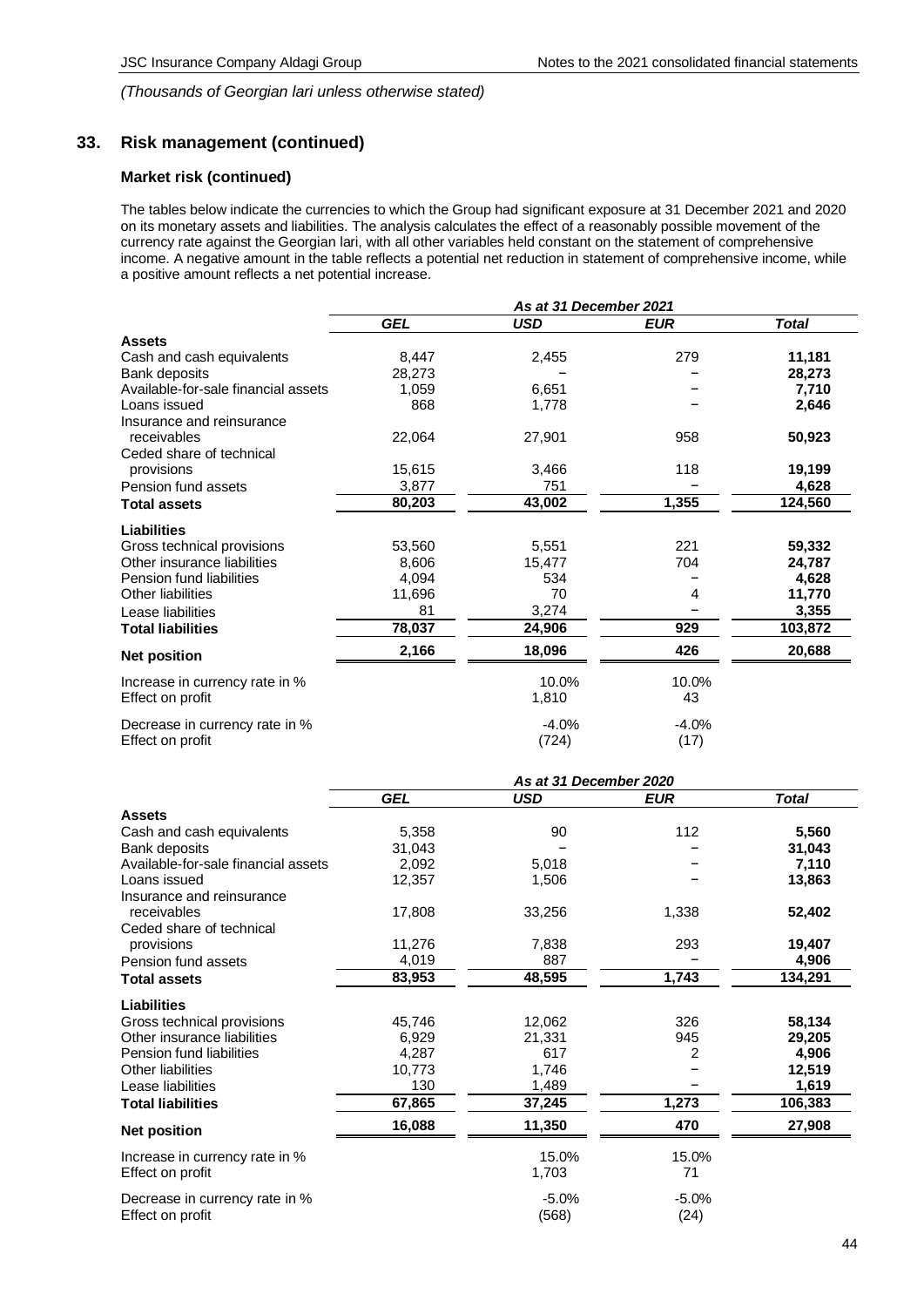### **34. Fair values measurements**

#### **Fair value hierarchy**

The following tables show analysis of assets and liabilities measured at fair value or for which fair values are disclosed by level of the fair value hierarchy:

|                                                    |         |         |         | <b>Total</b> |
|----------------------------------------------------|---------|---------|---------|--------------|
|                                                    | Level 1 | Level 2 | Level 3 | 2021         |
| Assets measured at fair value                      |         |         |         |              |
| Available-for-sale financial assets                |         | 7,710   |         | 7,710        |
| Equity investments at fair value                   | 2,856   | 22,302  |         | 25,158       |
| Pension fund assets                                |         |         |         |              |
| - Available for sale assets                        |         | 748     |         | 748          |
| Assets for which fair values<br>are disclosed      |         |         |         |              |
| Cash and cash equivalents                          | 11,181  |         |         | 11,181       |
| <b>Bank deposits</b>                               |         | 28,273  |         | 28,273       |
| Loan issued                                        |         |         | 2,646   | 2,646        |
| Pension fund assets                                |         |         |         |              |
| - Cash and cash equivalents                        | 739     |         |         | 739          |
| - Bank deposits                                    |         | 3,141   |         | 3,141        |
| Liabilities for which fair values<br>are disclosed |         |         |         |              |
| Pension fund liability                             |         | 4,628   |         | 4,628        |

|                                                    |         |         |                | i otal |
|----------------------------------------------------|---------|---------|----------------|--------|
|                                                    | Level 1 | Level 2 | <b>Level 3</b> | 2020   |
| Assets measured at fair value                      |         |         |                |        |
| Available-for-sale financial assets                |         | 7,110   |                | 7,110  |
| Equity investments at fair value                   | 1,570   |         |                | 1,570  |
| Pension fund assets                                |         |         |                |        |
| - Available for sale assets                        |         | 722     |                | 722    |
| Assets for which fair values<br>are disclosed      |         |         |                |        |
| Cash and cash equivalents                          | 5,560   |         |                | 5,560  |
| Bank deposits                                      |         | 31,043  |                | 31,043 |
| Loan issued                                        |         |         | 13,863         | 13,863 |
| Pension fund assets                                |         |         |                |        |
| - Cash and cash equivalents                        | 1,356   |         |                | 1,356  |
| - Bank deposits                                    |         | 2,828   |                | 2,828  |
| Liabilities for which fair values<br>are disclosed |         |         |                |        |
| Pension fund liability                             |         | 4.906   |                | 4,906  |

The following is a description of the determination of fair value for financial instruments and property which are recorded at fair value using valuation techniques. These incorporate the Group's estimate of assumptions that a market participant would make when valuing the instruments.

#### *Equity investments at fair value*

Investment in shares of the ultimate parent company is valued using quoted market prices in an active market and no adjustment to the quoted price is required.

Investments in redeemable shares is calculated using the NAV per share, value of which is determined based on data observable in the market.

#### *Available-for-sale financial assets*

Available-for-sale financial assets are valued using a valuation technique or pricing models consist of unquoted debt securities. These securities are valued using models which incorporate data observable in the market − market rates appropriate to instrument maturity, currency and issuer's credit risk.

*Total*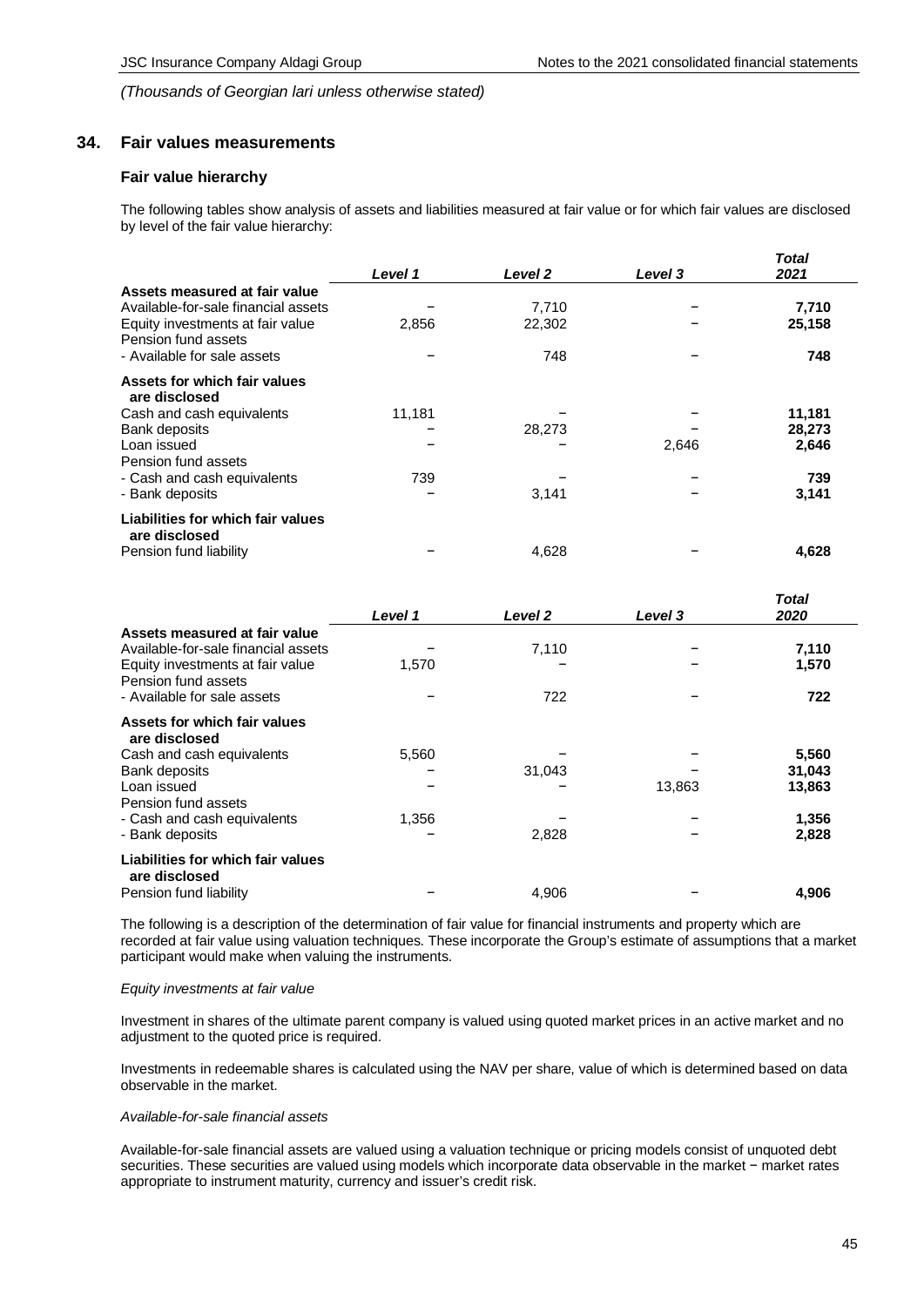# **34. Fair values measurements (continued)**

#### **Fair value of financial assets and liabilities not carried at fair value**

As at 31 December 2021 and 2020, carrying values of financial assets and liabilities that are not carried at fair value in consolidated statement of financial position was not significantly different to their fair values.

The following describes the methodologies and assumptions used to determine fair values for those financial instruments which are not already recorded at fair value in the consolidated financial statements.

#### **Assets for which fair value approximates carrying value**

For financial assets and financial liabilities that are liquid or have a short-term maturity (less than three months) it is assumed that the carrying amounts approximate to their fair value. This assumption is also applied to variable rate financial instruments. The fair value of fixed rate financial assets and liabilities carried at amortised cost are estimated by comparing market interest rates when they were first recognised with current market rates offered for similar financial instruments.

The fair value of loans issued and borrowings carried at amortised cost are estimated by comparing market interest rates when they were first recognised with current market rates offered for similar financial instruments.

# **35. Related party transactions**

In accordance with IAS 24 *Related Party Disclosures*, parties are considered to be related if one party has the ability to control the other party or exercise significant influence over the other party in making financial or operational decisions. In considering each possible related party relationship, attention is directed to the substance of the relationship, not merely the legal form.

Related parties may enter into transactions which unrelated parties might not, and transactions between related parties may not be effected on the same terms, conditions and amounts as transactions between unrelated parties. All transactions with related parties disclosed below have been conducted on an arm's-length basis.

The volumes of related party transactions, outstanding balances at the year end, and related expense and income for the year are as follows:

|                                     |               | 2021                  | 2020          |                       |  |
|-------------------------------------|---------------|-----------------------|---------------|-----------------------|--|
|                                     |               | <b>Entities under</b> |               | <b>Entities under</b> |  |
|                                     | <b>Parent</b> | common control        | <b>Parent</b> | common control        |  |
| <b>Assets</b>                       |               |                       |               |                       |  |
| Insurance and reinsurance           |               |                       |               |                       |  |
| receivables                         | 27            | 3,888                 | 14            | 6,718                 |  |
| Ceded share of technical            |               |                       |               |                       |  |
| reserves                            | 473           | 690                   | 389           | 1,328                 |  |
| Other assets                        | 10            | 375                   |               | 182                   |  |
| Available-for-sale financial assets | 1,263         | 1,159                 |               | 1,220                 |  |
| Equity investments at fair value    | 2,856         |                       | 1,570         |                       |  |
| Loans issued                        | 445           | 2,201                 | 258           | 13,605                |  |
| Right-of-use assets                 |               | $1,018*$              |               | 54                    |  |
|                                     | 5,074         | 9,331                 | 2,231         | 23,107                |  |
| Liabilities                         |               |                       |               |                       |  |
| Gross technical provisions          | 674           | 3,675                 | 486           | 5,177                 |  |
| <b>Other liabilities</b>            | 39            | 70                    | 35            | 97                    |  |
| Other insurance liabilities         | 38            | 1,808                 | 45            | 4,378                 |  |
| Lease liabilities                   |               | $954*$                |               | 27                    |  |
|                                     | 751           | 6,507                 | 566           | 9,679                 |  |

In 2021, the Group entered into a lease agreement with an entity under common control. The lease term is 5 years and the lease payments are denominated in USD.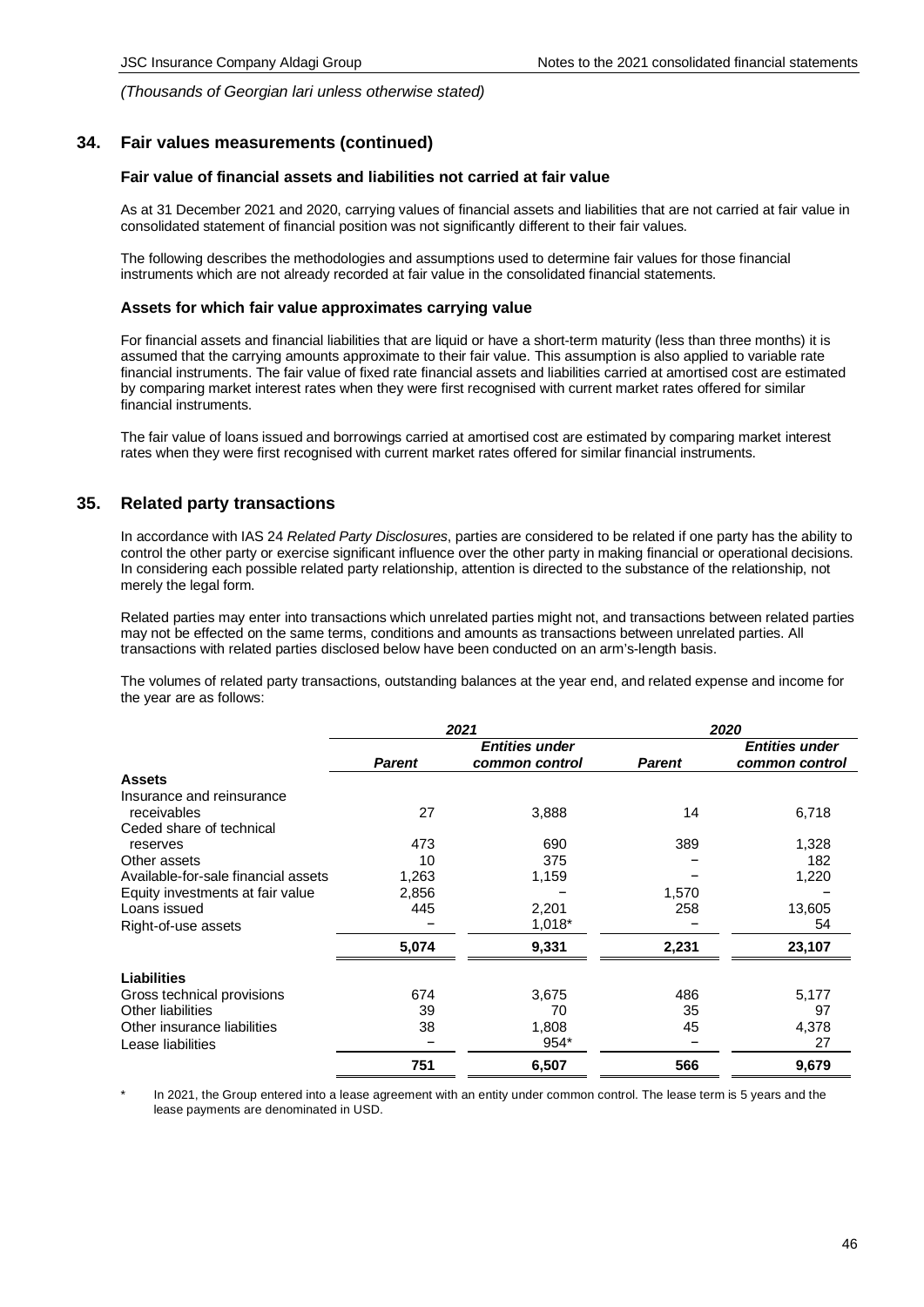# **35. Related party transactions (continued)**

|                                 |               | 2021                  | 2020          |                       |  |
|---------------------------------|---------------|-----------------------|---------------|-----------------------|--|
|                                 |               | <b>Entities under</b> |               | <b>Entities under</b> |  |
|                                 | <b>Parent</b> | common control        | <b>Parent</b> | common control        |  |
| Income and expenses             |               |                       |               |                       |  |
| Net insurance revenue           | 300           | 5,361                 | 253           | 5,128                 |  |
| Net insurance claims and claims |               |                       |               |                       |  |
| handling expenses               |               | 991                   | (47)          | 352                   |  |
| Acquisition costs, net of       |               |                       |               |                       |  |
| reinsurance                     |               | (36)                  |               |                       |  |
| Investment income               | 100           | 1,067                 | 11            | 1,312                 |  |
| Salaries and other employee     |               |                       |               |                       |  |
| benefits                        |               | (105)                 |               | (108)                 |  |
| Depreciation and amortization   |               |                       |               |                       |  |
| expenses                        |               | (236)                 |               | (216)                 |  |
| Net other operating income      |               | 195                   |               | 66                    |  |
| Interest expense                |               | (70)                  |               | (11)                  |  |
|                                 | 400           | 7,167                 | 217           | 6,523                 |  |

Compensation of key management personnel (2021: 10 persons; 2020: 11 persons) comprised the following:

|                                   | 2021  | 2020  |
|-----------------------------------|-------|-------|
| Salaries and bonuses              | 3.123 | 2.698 |
| Share-based payments compensation | 1.615 | 1,125 |
| Total key management compensation | 4.738 | 3.823 |

#### **Modification of share-based awards to key management's personnel and equity investments at fair value through profit or loss in 2020**

Equity investments at FVTPL represent shares of the ultimate parent company (Georgia Capital plc) intended as awards for the management of the Group.

On 1 January 2020, the Group modified terms of certain share-based awards to its management settled in shares of Georgia Capital plc. At the date of modification, the Group assumed from its parent the liability to settle the awards in amount of GEL 958, resulting from change of classification of those awards from equity-settled to cash-settled. At the modification date, the Group also recognized GEL 564 thousand of shares issued by Georgia Capital plc held in the employee benefit trust for the purpose of satisfaction of those awards as financial assets measured through fair value through profit or loss, with the difference between modification date carrying values of the assets recognized and share-based payments liability assumed of GEL 393 recognized in the consolidated statement of changes in equity.

As at 31 December 2020, the Group recognized in respect of the modified awards GEL 1,125 thousand financial assets at fair value through profit or loss (Level 1 of fair value hierarchy) and cash-settled share-based payment liability of GEL 1,370 presented in equity investments at fair value and other liabilities, respectively, in the consolidated statement of financial position. The Group recognized share-based charge of GEL 297 thousand in respect of the modified awards subsequent to the modification date as salaries and other employee benefits in the consolidated statement of comprehensive income for the year ended 31 December 2020.

# **36. Events after the end of reporting period**

As a result of the war in Ukraine, many leading countries and economic unions have announced severe economic sanctions on Russia, including Russian banks, other entities and individuals. Since the start of the war, there has been a significant depreciation of the Russian ruble against foreign currencies, as well as significant loss of value on the securities markets in Russia and of Russian companies listed in other markets. The situation is still unfolding, but it has already resulted in a humanitarian crisis and huge economic losses in Ukraine, Russia and the rest of the world. Ukraine and Russia are important trade partners of Georgia. It is expected that the war will have a negative impact on the Georgian economy. As the war is still waging, it is impossible to reliably assess the impact this may have on the Group's business as there is uncertainty over the magnitude of the impact on the economy in general. The Group's management is monitoring the economic situation in the current environment. The Group considers the war in Ukraine to be a non-adjusting post balance sheet event.

In February 2022, the Group issued additional loans to LLC Amboli (currently an entity under common control) at the interest rate of 13% and at the interest rate of 7%, amounting to GEL 1,542 and USD 455, respectively. Loans are repayable by the end of December 2022.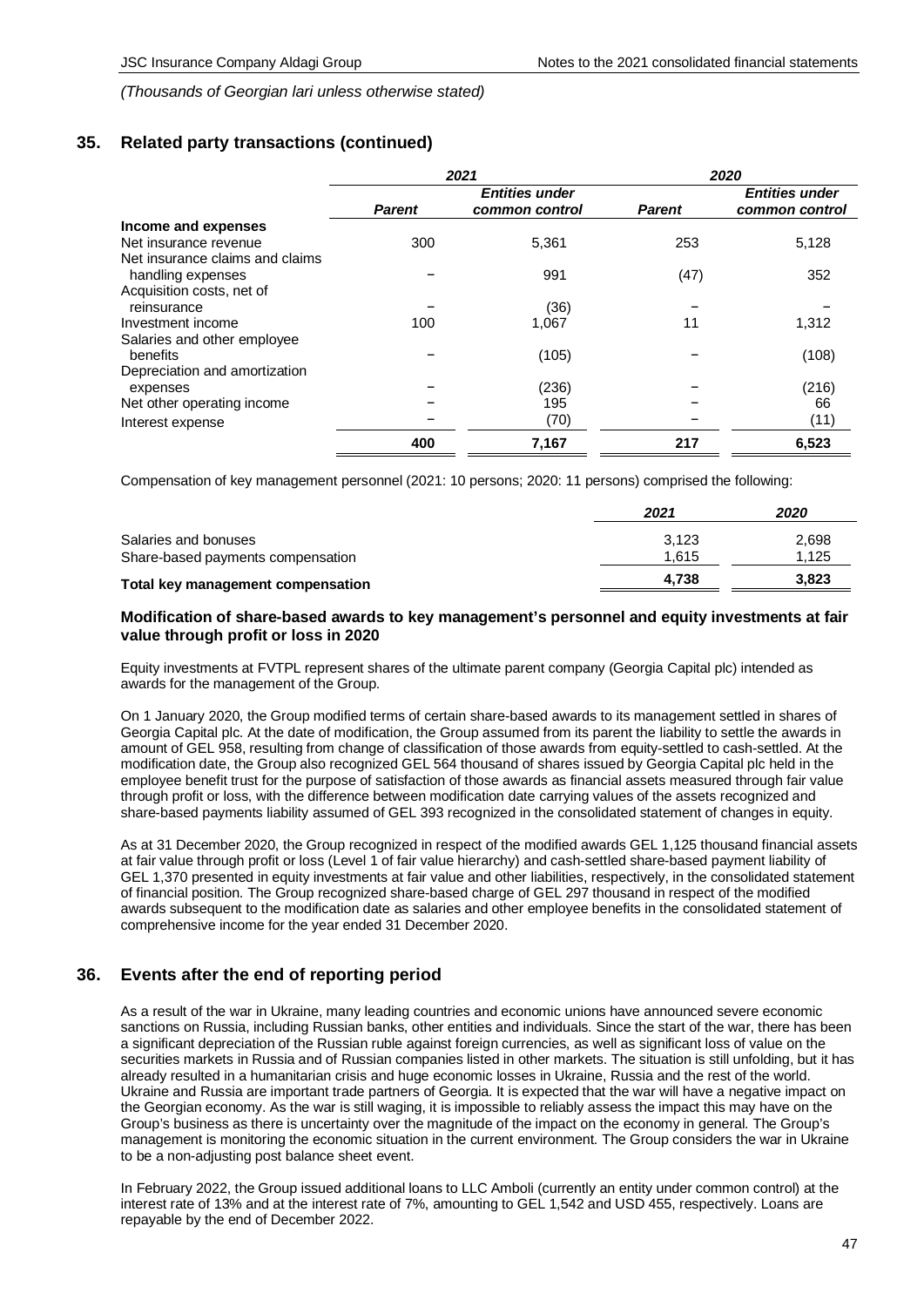# **Additional financial information**

*(Thousands of Georgian lari unless otherwise stated)*

Consolidation schedule for the statement of financial position:

|                                       |                    | 2021                |                                               |         |                    | 2020                |                                               |              |  |
|---------------------------------------|--------------------|---------------------|-----------------------------------------------|---------|--------------------|---------------------|-----------------------------------------------|--------------|--|
|                                       |                    |                     | Intercompany<br>balances and<br>consolidation |         |                    |                     | Intercompany<br>balances and<br>consolidation |              |  |
|                                       | <b>The Company</b> | <b>Subsidiaries</b> | adjustments                                   | Total   | <b>The Company</b> | <b>Subsidiaries</b> | adjustments                                   | <b>Total</b> |  |
| <b>Assets</b>                         |                    |                     |                                               |         |                    |                     |                                               |              |  |
| Cash and cash equivalents             | 10,379             | 802                 |                                               | 11,181  | 4,625              | 935                 |                                               | 5,560        |  |
| Bank deposits                         | 19,973             | 8,300               |                                               | 28,273  | 23,591             | 7,452               |                                               | 31,043       |  |
| Available-for-sale financial assets   | 7,510              | 200                 |                                               | 7,710   | 6,910              | 200                 |                                               | 7,110        |  |
| Equity investments at fair value      | 25,158             |                     |                                               | 25,158  | 1,570              |                     |                                               | 1,570        |  |
| Insurance and reinsurance receivables | 48,931             | 1,992               |                                               | 50,923  | 49,909             | 2,493               | $\overline{\phantom{a}}$                      | 52,402       |  |
| Loan Issued                           | 2,222              | 474                 | (50)                                          | 2,646   | 9,105              | 5,575               | (817)                                         | 13,863       |  |
| Ceded share of technical provisions   | 19,199             |                     |                                               | 19,199  | 19,407             |                     |                                               | 19,407       |  |
| Current income tax assets             | 471                | 10                  |                                               | 481     |                    | 10                  |                                               | 10           |  |
| Deferred income tax assets            | 885                | 226                 |                                               | 1,111   | 885                | 226                 |                                               | 1,111        |  |
| Deferred acquisition costs            | 4,679              | 41                  |                                               | 4,720   | 4,155              | 39                  |                                               | 4,194        |  |
| Property and equipment                | 5,660              | 942                 |                                               | 6,602   | 6,458              | 973                 |                                               | 7,431        |  |
| Right-of-use assets                   | 3,495              | 19<br>-1            | (82)                                          | 3,432   | 899                | 27<br>-1            | (90)                                          | 836          |  |
| Goodwill and other intangible assets  | 18,553             |                     |                                               | 18,554  | 17,592             |                     |                                               | 17,593       |  |
| Pension fund assets                   | 4,628              |                     |                                               | 4,628   | 4,906              |                     |                                               | 4,906        |  |
| Other assets                          | 3,471              | 615                 | (132)                                         | 3,954   | 3,166              | 1,113               | (36)                                          | 4,243        |  |
| Investment in subsidiaries            | 9,771              |                     | (9,771)                                       |         | 10,771             |                     | (10, 771)                                     |              |  |
| <b>Total assets</b>                   | 184,985            | 13,622              | (10, 035)                                     | 188,572 | 163,949            | 19,044              | (11, 714)                                     | 171,279      |  |
| Equity                                |                    |                     |                                               |         |                    |                     |                                               |              |  |
| Share capital                         | 1,889              | 9,735               | (9,735)                                       | 1,889   | 1,889              | 10,735              | (10, 735)                                     | 1,889        |  |
| Additional paid-in capital            | 7,591              |                     | 243                                           | 7,834   | 7,055              |                     | 243                                           | 7,298        |  |
| <b>Preferred shares</b>               | 18,647             |                     |                                               | 18,647  |                    |                     |                                               |              |  |
| Other reserves                        |                    | 45                  | (45)                                          |         |                    | 45                  | (45)                                          |              |  |
| Retained earnings                     | 55,568             | 924                 | (237)                                         | 56,255  | 52,611             | 3,144               | (237)                                         | 55,518       |  |
| <b>Total equity</b>                   | 83,695             | 10,704              | (9,774)                                       | 84,625  | 61,555             | 13,924              | (10, 774)                                     | 64,705       |  |
| <b>Liabilities</b>                    |                    |                     |                                               |         |                    |                     |                                               |              |  |
| Gross technical provisions            | 56,959             | 2,378               | (5)                                           | 59,332  | 53,572             | 4,569               | (7)                                           | 58,134       |  |
| Other insurance liabilities           | 24,787             |                     |                                               | 24,787  | 29,172             | 33                  |                                               | 29,205       |  |
| Current income tax liabilities        |                    | 75                  |                                               | 75      | 105                | 86                  |                                               | 191          |  |
| Borrowings                            | 50                 |                     | (50)                                          |         | 817                |                     | (817)                                         |              |  |
| Lease liabilities                     | 3,437              | 32                  | (114)                                         | 3,355   | 1,705              | 30                  | (116)                                         | 1,619        |  |
| Pension fund liabilities              | 4,628              |                     |                                               | 4,628   | 4,906              |                     |                                               | 4,906        |  |
| Other liabilities                     | 11,429             | 433                 | (92)                                          | 11,770  | 12,117             | 402                 |                                               | 12,519       |  |
| <b>Total liabilities</b>              | 101.290            | 2,918               | (261)                                         | 103,947 | 102,394            | 5,120               | (940)                                         | 106,574      |  |
| <b>Total equity and liabilities</b>   | 184,985            | 13,622              | (10, 035)                                     | 188,572 | 163,949            | 19,044              | (11, 714)                                     | 171,279      |  |
|                                       |                    |                     |                                               |         |                    |                     |                                               |              |  |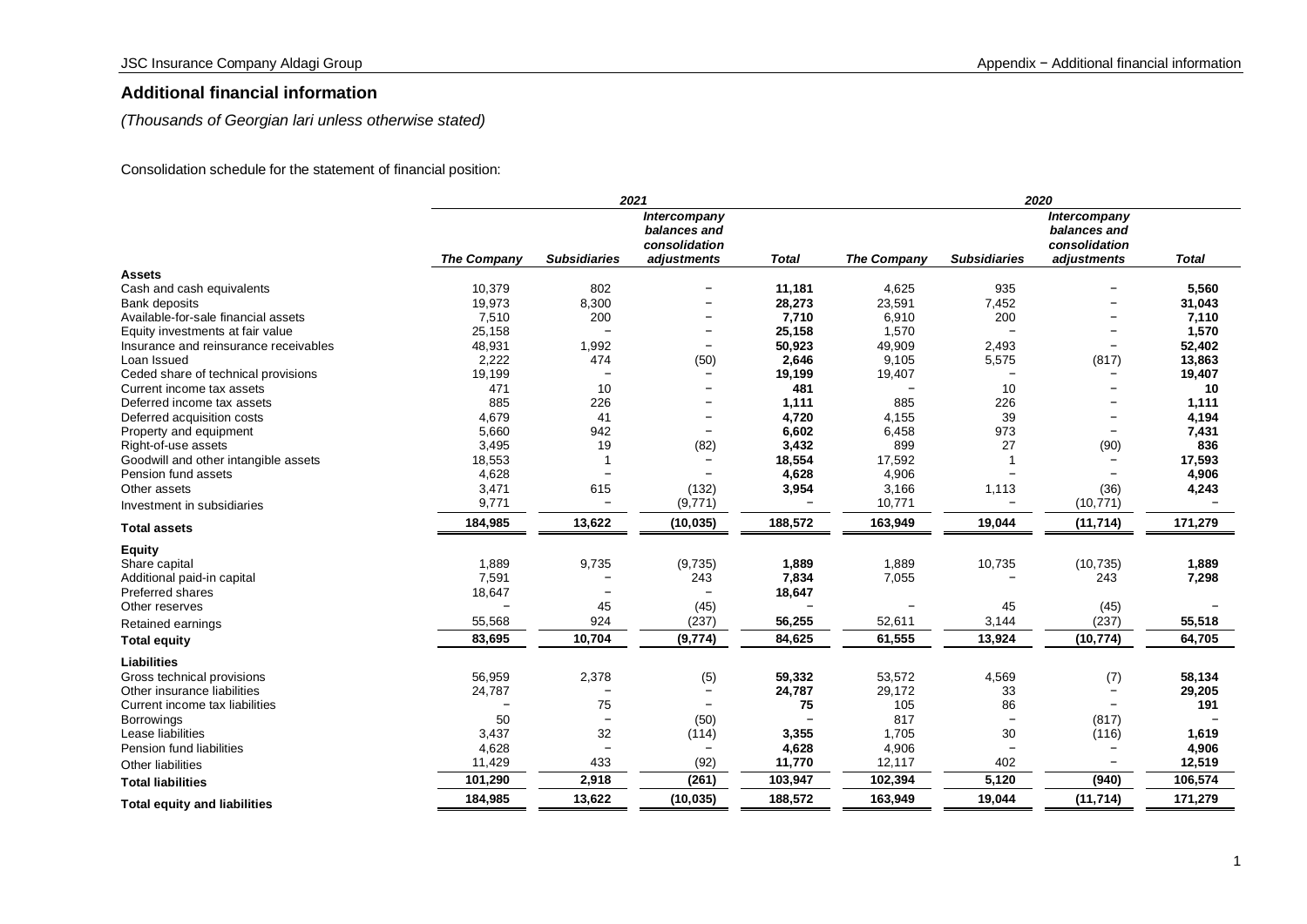*(Thousands of Georgian lari unless otherwise stated)*

Consolidation schedule for the comprehensive income:

|                                                                 | 2021               |                     |              | 2020         |                    |                     |              |              |
|-----------------------------------------------------------------|--------------------|---------------------|--------------|--------------|--------------------|---------------------|--------------|--------------|
|                                                                 |                    |                     | Intercompany |              | Intercompany       |                     |              |              |
|                                                                 | <b>The Company</b> | <b>Subsidiaries</b> | transactions | <b>Total</b> | <b>The Company</b> | <b>Subsidiaries</b> | transactions | <b>Total</b> |
| Gross earned premiums on insurance contracts                    | 117,990            | 4,817               | (13)         | 122,794      | 96,910             | 5,331               | (2)          | 102,239      |
| Reinsurers' share of earned premiums on insurance contracts     | (36, 304)          |                     |              | (36, 304)    | (30, 112)          |                     |              | (30, 112)    |
| Net insurance revenue                                           | 81,686             | 4,817               | (13)         | 86,490       | 66,798             | 5,331               | (2)          | 72,127       |
| Gross insurance claims expenses                                 | (48, 627)          | (1,982)             | 21           | (50, 588)    | (41, 087)          | (3, 563)            |              | (44, 650)    |
| Reinsurer's share of insurance claims expenses                  | 4,950              |                     |              | 4,950        | 9,956              |                     |              | 9,956        |
| Claim settlement expenses                                       | (1,737)            | (174)               |              | (1, 911)     | (1,260)            | (137)               |              | (1, 397)     |
| Income from regress and salvages                                | 5,200              | 453                 |              | 5,653        | 3,861              | 529                 |              | 4,390        |
| Net insurance claims and claims handling expenses               | (40, 214)          | (1,703)             | 21           | (41, 896)    | (28, 530)          | (3, 171)            | Ξ.           | (31, 701)    |
| Acquisition costs, net of reinsurance                           | (10, 085)          | (292)               |              | (10, 377)    | (8,903)            | (282)               |              | (9, 185)     |
| Net underwriting profit                                         | 31,387             | 2,822               | 8            | 34,217       | 29,365             | 1,878               | (2)          | 31,241       |
| Investment income                                               | 9,782              | 1,323               | (5,609)      | 5,496        | 7,210              | 1,412               | (2, 183)     | 6,439        |
| Pension fund asset management fee                               | 613                |                     |              | 613          | 85                 |                     |              | 85           |
| <b>Investment result</b>                                        | 10,395             | 1,323               | (5,609)      | 6,109        | 7,295              | 1,412               | (2, 183)     | 6,524        |
| Salaries and other employee benefits                            | (12, 185)          | (182)               |              | (12, 367)    | (11,601)           | (153)               |              | (11, 754)    |
| General and administrative expenses                             | (3, 418)           | (258)               | 46           | (3,630)      | (3, 393)           | (241)               | 28           | (3,606)      |
| Depreciation and amortization expenses                          | (2,372)            | (39)                | 176          | (2, 235)     | (2,460)            | (48)                | 193          | (2, 315)     |
| Impairment (charge)/reversal                                    | (290)              | 3                   |              | (287)        | (688)              | 10                  |              | (678)        |
| Net other operating income                                      | 945                | 408                 | (235)        | 1,118        | 436                | 303                 | (237)        | 502          |
| <b>Other expenses</b>                                           | (17, 320)          | (68)                | (13)         | (17, 401)    | (17, 706)          | (129)               | (16)         | (17, 851)    |
| <b>Operating profit</b>                                         | 24,462             | 4,077               | (5,614)      | 22,925       | 18,954             | 3,161               | (2, 201)     | 19,914       |
| Foreign exchange losses (gains)                                 | (1,488)            | (217)               | (5)          | (1,710)      | 681                | (121)               |              | 564          |
| Interest expense                                                | (386)              | (3)                 | 119          | (270)        | (353)              | (6)                 | 96           | (263)        |
| Net losses from revaluation of equity investments at fair value | (841)              |                     |              | (841)        |                    |                     |              |              |
| Net non-recurring items                                         | 640                |                     |              | 640          | (50)               |                     |              | (50)         |
| Pre-tax profit                                                  | 22,387             | 3,857               | (5,500)      | 20,744       | 19,232             | 3,034               | (2, 101)     | 20,165       |
| Income tax expense                                              | (2,534)            | (577)               |              | (3, 111)     | (2,569)            | (528)               |              | (3,097)      |
| Net profit                                                      | 19,853             | 3,280               | (5,500)      | 17,633       | 16,663             | 2,506               | (2, 101)     | 17,068       |
| Other comprehensive income                                      |                    |                     |              |              |                    |                     |              |              |
| <b>Total comprehensive income</b>                               | 19,853             | 3,280               | (5,500)      | 17,633       | 16,663             | 2,506               | (2, 101)     | 17,068       |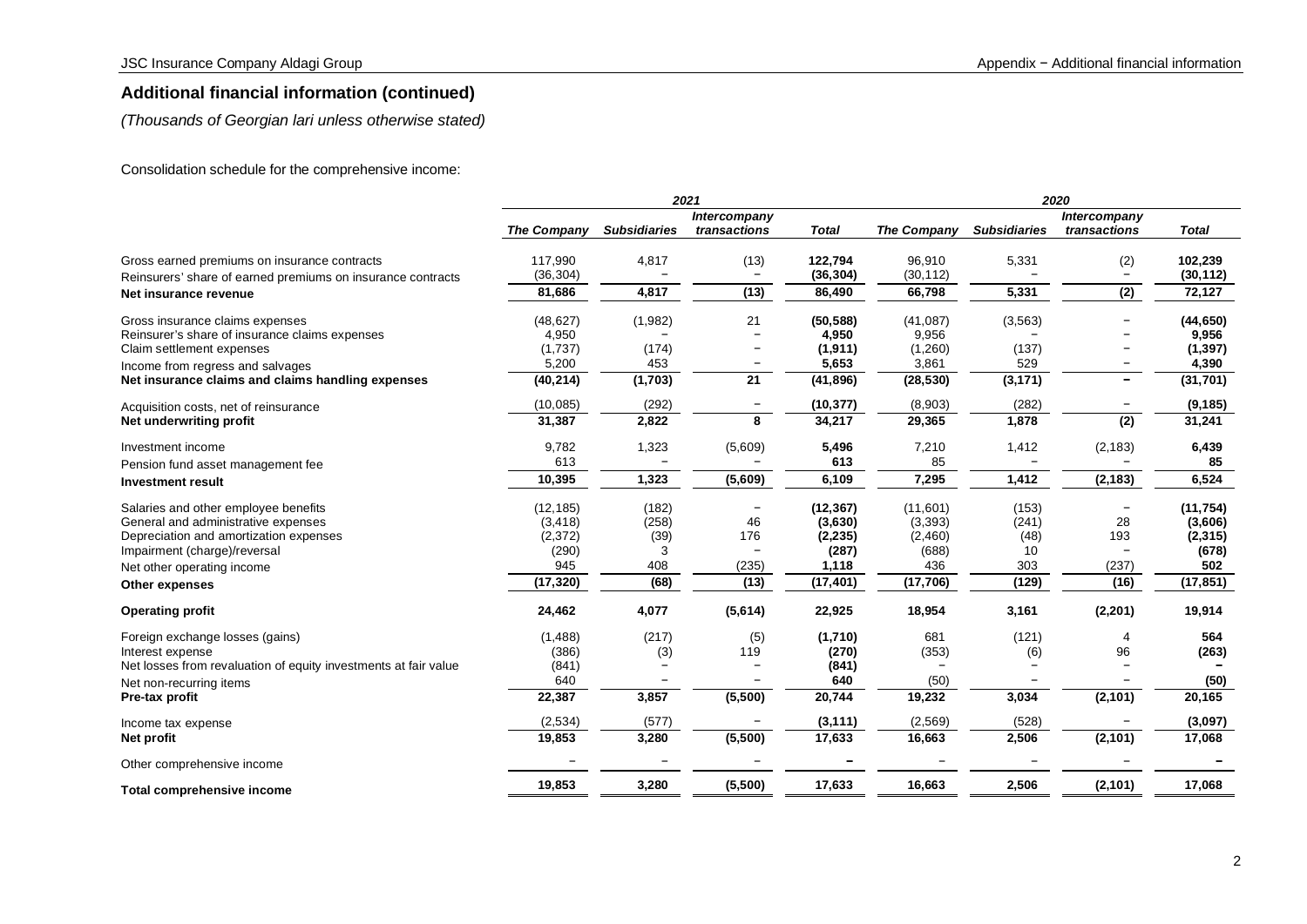*(Thousands of Georgian lari unless otherwise stated)*

Consolidation schedule for the statement of cash flows:

|                                                                                       | 2021                  |                     |                              | 2020               |                    |                     |                              |               |
|---------------------------------------------------------------------------------------|-----------------------|---------------------|------------------------------|--------------------|--------------------|---------------------|------------------------------|---------------|
|                                                                                       | <b>The Company</b>    | <b>Subsidiaries</b> | Intercompany<br>transactions | <b>Total</b>       | <b>The Company</b> | <b>Subsidiaries</b> | Intercompany<br>transactions | <b>Total</b>  |
| Cash flows from operating activities                                                  |                       |                     |                              |                    |                    |                     |                              |               |
| Insurance premium received                                                            | 105,095               | 4,715               | (17)                         | 109,793            | 86,351             | 4,814               | (10)                         | 91,155        |
| Reinsurance premium paid                                                              | (20, 603)             |                     |                              | (20, 602)          | (20, 983)          |                     |                              | (20, 983)     |
| Insurance benefits and claims paid                                                    | (44, 501)             | (3,234)             | (679)                        | (48, 414)          | (85, 170)          | (2,983)             |                              | (88, 153)     |
| Reinsurance claims received                                                           | 1,342                 |                     |                              | 1,342              | 57,221             |                     |                              | 57,221        |
| Acquisition costs paid                                                                | (9,653)               | (235)               |                              | (9,888)            | (8,653)            | (26)                |                              | (8,679)       |
| Salaries and benefits paid                                                            | (12, 721)             | (184)               |                              | (12, 905)          | (10, 763)          | (150)               |                              | (10, 913)     |
| Interest received<br>Interest paid on borrowings                                      | 4,640<br>(180)        | 2,240               | (134)<br>134                 | 6,746<br>(46)      | 5,292<br>(150)     | 929                 | (95)<br>95                   | 6,126<br>(55) |
| Interest paid on lease liabilities                                                    | (301)                 | (1)                 | 7                            | (295)              | (184)              |                     | 11                           | (173)         |
| Operating taxes paid                                                                  | (189)                 | (37)                |                              | (226)              | (68)               | (27)                |                              | (95)          |
| Other operating income received                                                       | 595                   | 403                 | (205)                        | 793                | 117                | 337                 | (255)                        | 199           |
| Other operating expenses paid                                                         | (4,036)               | (19)                | 49                           | (4,006)            | (5, 216)           | (157)               | 94                           | (5, 279)      |
| Net change in other operating assets and liabilities                                  | (442)                 |                     | 679                          | 240                |                    |                     |                              |               |
| Net cash flows from operating activities before income tax                            | 19,046                | 3,651               | (165)                        | 22,532             | 17,794             | 2,737               | (160)                        | 20,371        |
| Income tax paid                                                                       | (3, 109)              | (448)               |                              | (3, 557)           | (1,715)            | (958)               |                              | (2,673)       |
| Net cash flows from operating activities                                              | 15,937                | 3,203               | (165)                        | 18,975             | 16,079             | 1,779               | (160)                        | 17,698        |
| Cash flows from (used in) investing activities                                        |                       |                     |                              |                    |                    |                     |                              |               |
| Dividend received                                                                     | 5,500                 |                     | (5,500)                      |                    | 2,100              |                     | (2, 100)                     |               |
| Purchase of premises and equipment                                                    | (461)                 |                     |                              | (461)              | (467)              |                     |                              | (467)         |
| Proceeds from sale of premises and equipment                                          | 1,713                 |                     |                              | 1,713              |                    |                     |                              |               |
| Purchase of intangible assets                                                         | (1, 544)              |                     |                              | (1, 544)           | (1, 482)           |                     |                              | (1, 482)      |
| Loan Issued                                                                           | (23, 232)             | (2, 556)            | 165                          | (25,623)           | (8, 264)           | (1,679)             | 277                          | (9,666)       |
| Proceeds from repayment of loan issued                                                | 27,819                | 7,108               | (907)                        | 34,020             | 3,517              | 2,205               | (200)                        | 5,522         |
| Net withdrawal (placement) of bank deposits                                           | 3,337                 | (1, 218)            |                              | 2,119<br>(23, 400) | 1,279              | 126                 |                              | 1,405         |
| Purchase of equity investments at fair value<br>Purchase of available-for-sale assets | (23, 400)<br>(1, 954) |                     |                              | (1, 954)           | (3,628)            |                     |                              | (3,628)       |
| Proceeds from available-for-sale assets                                               | 1,000                 |                     |                              | 1,000              | 3,589              |                     |                              | 3,589         |
| Net cash flows used in investing activities                                           | (11, 222)             | 3,334               | (6, 242)                     | (14, 130)          | (3, 356)           | 652                 | (2,023)                      | (4, 727)      |
|                                                                                       |                       |                     |                              |                    |                    |                     |                              |               |
| Cash flows from financing activities<br>Proceeds from issuance of preference shares   | 18,647                |                     |                              | 18,647             |                    |                     |                              |               |
| Reduction in share capital                                                            |                       | (1,000)             | 1,000                        |                    |                    |                     |                              |               |
| Proceeds from reduction in share capital of subsidiary                                | 1.000                 |                     | (1,000)                      |                    |                    |                     |                              |               |
| Contributions under share-based payment plan                                          | (824)                 |                     |                              | (824)              | (521)              |                     |                              | (521)         |
| Dividend Paid                                                                         | (15,013)              | (5,500)             | 5,500                        | (15, 013)          | (10,000)           | (2, 100)            | 2,100                        | (10,000)      |
| Proceeds from borrowings                                                              | 165                   |                     | (165)                        |                    | 277                |                     | (277)                        |               |
| Repayment of borrowings                                                               | (907)                 |                     | 907                          |                    | (200)              |                     | 200                          |               |
| Proceeds from repurchase agreement                                                    |                       |                     |                              |                    | 570                |                     |                              | 570           |
| Repayment of repurchase agreement                                                     | (570)                 |                     |                              | (570)              | (570)              |                     |                              | (570)         |
| Repayment of lease liabilities                                                        | (1,100)               | (3)                 | 165                          | (938)              | (649)              |                     | 160                          | (489)         |
| Net cash flows used in financing activities                                           | 1,398                 | (6, 503)            | 6,407                        | 1,302              | (11,093)           | (2, 100)            | 2,183                        | (11,010)      |
| Effect of exchange rates changes on cash and cash equivalents                         | (359)                 | (167)               |                              | (526)              | 217                | (39)                |                              | 178           |
| Net increase/(decrease) in cash and cash equivalents                                  | 5,754                 | (133)               |                              | 5,621              | 1,847              | 292                 |                              | 2,139         |
| Cash and cash equivalents, 1 January                                                  | 4,625                 | 935                 |                              | 5,560              | 2,778              | 643                 |                              | 3,421         |
| Cash and cash equivalents, 31 December                                                | 10,379                | 802                 |                              | 11,181             | 4,625              | 935                 |                              | 5,560         |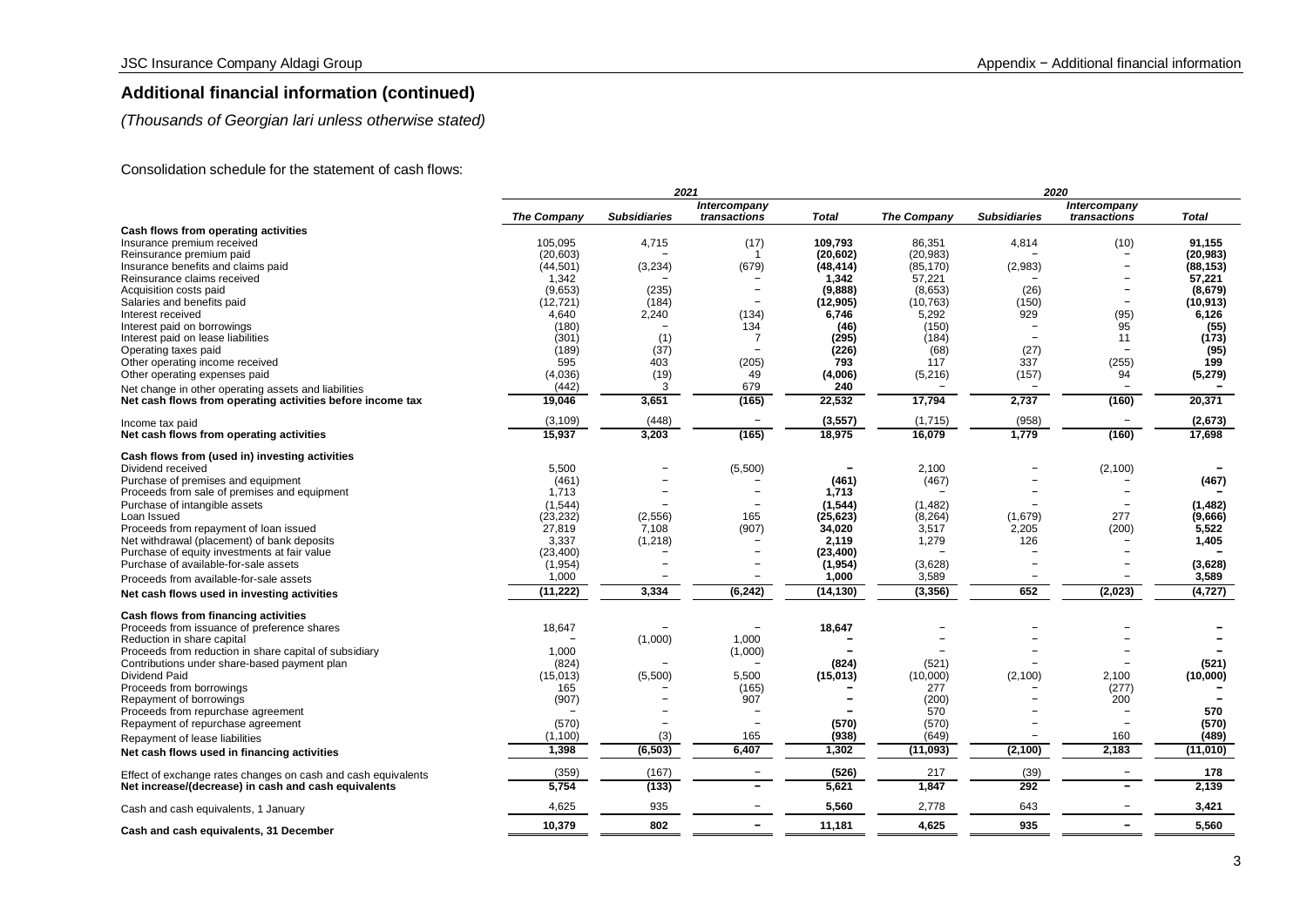*(Thousands of Georgian lari unless otherwise stated)*

### **Cash and cash equivalents**

Cash and cash equivalents as of 31 December comprise:

|                                 | 2021               |                     |              |  |
|---------------------------------|--------------------|---------------------|--------------|--|
|                                 | <b>The Company</b> | <b>Subsidiaries</b> | <b>Total</b> |  |
| Current accounts                | 10.379             | 802                 | 11.181       |  |
| Total cash and cash equivalents | 10,379             | 802                 | 11.181       |  |

|                                 | 2020               |                     |       |  |
|---------------------------------|--------------------|---------------------|-------|--|
|                                 | <b>The Company</b> | <b>Subsidiaries</b> | Total |  |
| Current accounts                | 4.625              | 935                 | 5.560 |  |
| Total cash and cash equivalents | 4.625              | 935                 | 5.560 |  |

### **Bank deposits**

Bank deposits as of 31 December comprise:

|                            |                    | 2021                |        |
|----------------------------|--------------------|---------------------|--------|
|                            | <b>The Company</b> | <b>Subsidiaries</b> | Total  |
| - JSC TBC Bank             | 7,876              | 2,083               | 9,959  |
| - JSC Credo Bank           | 6,073              | 2,970               | 9.043  |
| - JSC Bank of Georgia      | 4,344              | 2,699               | 7,043  |
| - JSC Halyk Bank           | 1,126              |                     | 1.126  |
| - JSC VTB Bank             | 554                | 548                 | 1,102  |
| <b>Total bank deposits</b> | 19.973             | 8,300               | 28,273 |

|                            |                    | 2020                |              |
|----------------------------|--------------------|---------------------|--------------|
|                            | <b>The Company</b> | <b>Subsidiaries</b> | <b>Total</b> |
| - JSC TBC Bank             | 12,835             | 1.991               | 14,826       |
| - JSC Bank of Georgia      | 4.231              | 2,839               | 7,070        |
| - JSC Credo Bank           | 2,858              | 2,072               | 4,930        |
| - JSC Finca Bank           | 1,133              |                     | 1,133        |
| - JSC Tera Bank            | 1,008              |                     | 1.008        |
| - JSC VTB Bank             | 1,008              |                     | 1,008        |
| - JSC Liberty Bank         |                    | 550                 | 550          |
| - JSC Halyk Bank           | 518                |                     | 518          |
| <b>Total bank deposits</b> | 23,591             | 7,452               | 31,043       |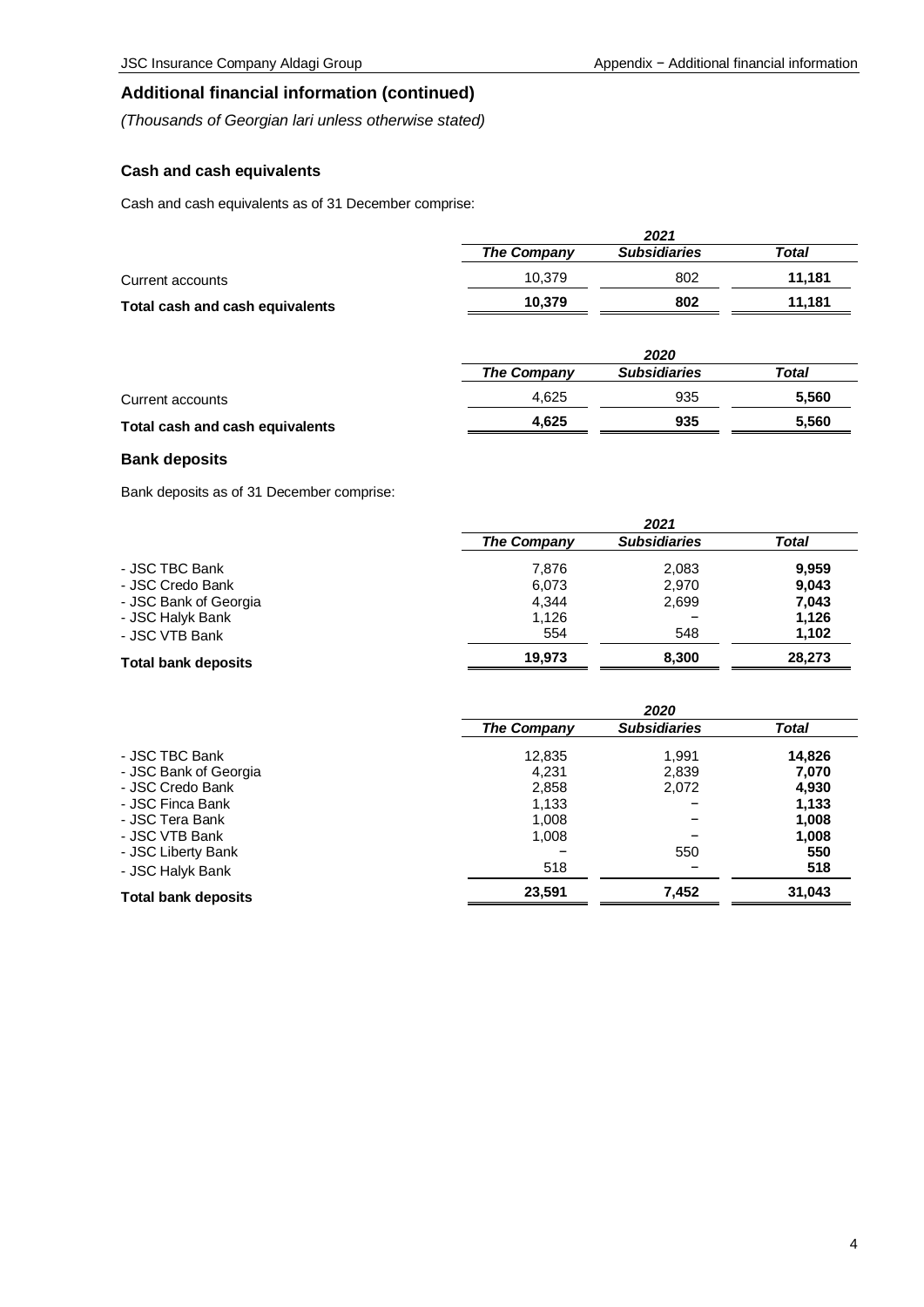*(Thousands of Georgian lari unless otherwise stated)*

### **Property and equipment**

The movements in property and equipment in 2021 were as follows:

| <b>The Company</b>              | Land and<br>buildings | <b>Furniture</b><br>and fixtures | and<br>equipment | <b>Motor</b><br>vehicles | Leasehold<br><i>improvements</i> | <b>Total</b> |
|---------------------------------|-----------------------|----------------------------------|------------------|--------------------------|----------------------------------|--------------|
| Cost                            |                       |                                  |                  |                          |                                  |              |
| 31 December 2020                | 4.496                 | 1.459                            | 2.891            | 353                      | 657                              | 9,856        |
| Additions                       | 12                    | 217                              | 429              | 68                       | 334                              | 1,060        |
| Disposals                       | (1,203)               | (5)                              | (2)              | (69)                     | (166)                            | (1, 445)     |
| 31 December 2021                | 3,305                 | 1,671                            | 3,318            | 352                      | 825                              | 9,471        |
| <b>Accumulated depreciation</b> |                       |                                  |                  |                          |                                  |              |
| 31 December 2020                | 617                   | 730                              | 1.654            | 236                      | 161                              | 3,398        |
| Depreciation charge             | 104                   | 110                              | 390              | 52                       | 121                              | 777          |
| <b>Disposals</b>                | (163)                 | (2)                              | (1)              | (48)                     | (150)                            | (364)        |
| 31 December 2021                | 558                   | 838                              | 2,043            | 240                      | 132                              | 3,811        |
| Net book value                  |                       |                                  |                  |                          |                                  |              |
| 31 December 2020                | 3,879                 | 729                              | 1,237            | 117                      | 496                              | 6,458        |
| 31 December 2021                | 2,747                 | 833                              | 1,275            | $112$                    | 693                              | 5,660        |

|                                 | <b>Land and</b> | <b>Furniture</b> | and       | <b>Motor</b> | Leasehold           |              |
|---------------------------------|-----------------|------------------|-----------|--------------|---------------------|--------------|
| <b>Subsidiaries</b>             | buildings       | and fixtures     | equipment | vehicles     | <i>improvements</i> | <b>Total</b> |
| Cost                            |                 |                  |           |              |                     |              |
| 31 December 2020                | 1,459           |                  |           |              | 2                   | 1,461        |
| 31 December 2021                | 1,459           |                  |           |              | 2                   | 1,461        |
| <b>Accumulated depreciation</b> |                 |                  |           |              |                     |              |
| 31 December 2020                | 487             |                  |           |              |                     | 488          |
| Depreciation charge             | 31              |                  |           |              |                     | 31           |
| 31 December 2021                | 518             |                  |           |              |                     | 519          |
| Net book value                  |                 |                  |           |              |                     |              |
| 31 December 2020                | 972             |                  |           |              |                     | 973          |
| 31 December 2021                | 941             |                  |           |              |                     | 942          |
|                                 |                 |                  |           |              |                     |              |